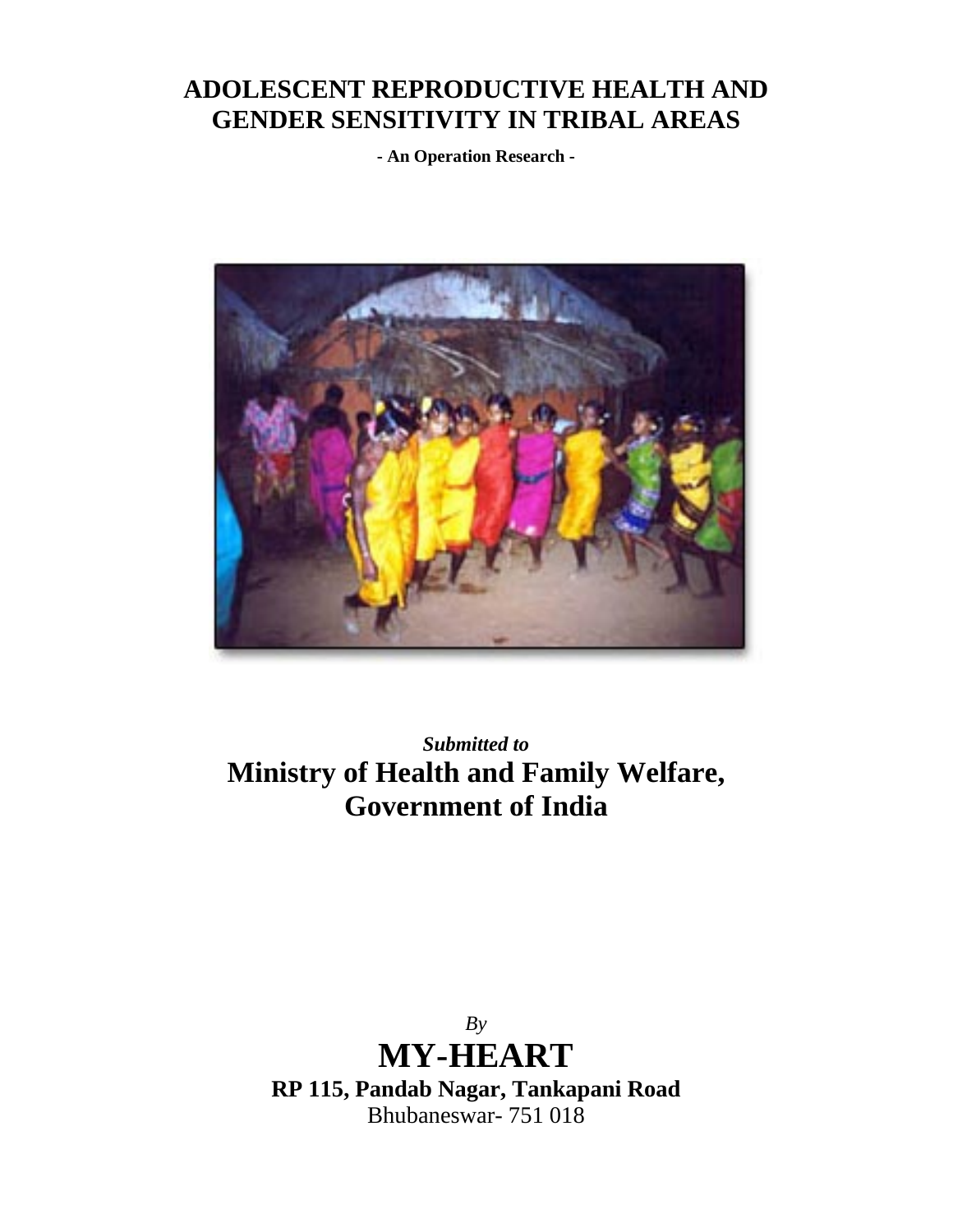## **PROJECT COMPLETION REPORT**

| <b>TITLE OF THE PROJECT</b>                    | Adolescent reproductive health and gender<br>sensitivity in tribal areas-An operation research |
|------------------------------------------------|------------------------------------------------------------------------------------------------|
| Implementing institutions<br>٠                 | MY-HEART (Mother NGO), Bhubaneswar                                                             |
| Principal investigator<br>$\ddot{\phantom{a}}$ | Adait Kumar Pradhan                                                                            |
| Co-investigator<br>$\ddot{\cdot}$              | Jagdish Sahoo                                                                                  |
| Date of commencement of the project :          | $1st$ November, 2006                                                                           |
| Date of completion of the project :            | $30th$ April, 2007                                                                             |
| Duration of the project                        | 6 Months                                                                                       |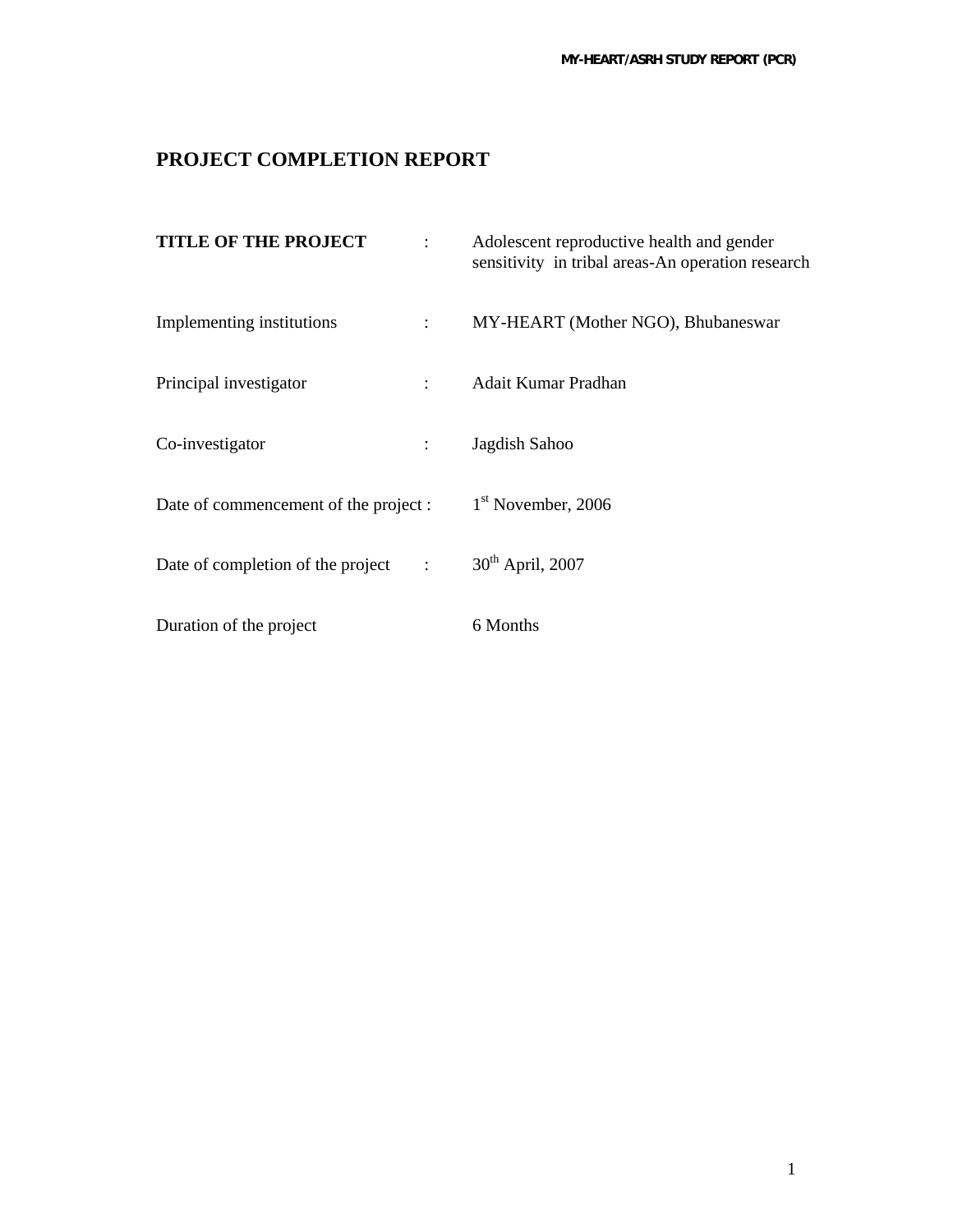# **Table of Contents**

- i. Acknowledgement
- ii. List of acronyms/abbreviation used
- iii. Table of contents and graphs

### 1. INTRODUCTION

- 1.1. Background
- 1.2. Concept and definition
- 1.3. Adolescent physical, behavioural and psychological changes
- 1.4. Socio-economic profiles of adolescents
- 1.5. Gender norms and adolescent
- 1.6. Health and nutrition status of adolescents
- 1.7. Sexual behaviour and practices among adolescents
- 1.8. Problems, needs and priorities of adolescent
- 1.9. Facilities and services for adolescents
- 2. REVIEW OF LITERATURE
- 3. RATIONALE FOR THE STUDY
- 4. AIMS AND OBJECTIVES OF THE STUDY
- 5. METHODOLOGY
- 5.1. Universe of the study
- 5.2. Sampling design
- 5.3. Tools and techniques of data collection
- 5.4. Data analysis, statistical methods used and reporting
- 6. DATA ANALYSIS, FINDINGS AND DISCUSSION
- 7. CONCLUSION AND RECOMMENDATION
- 7.1. Major findings
- 7.2. Recommendation
- 8. ANNEXURES

Annexure -1 : Bibliography Annexure -2 : Data collection formats i. Interview schedule for adolescent ii Check list for FGD iii. Interview schedule for service providers iv. Village schedule v. Case Study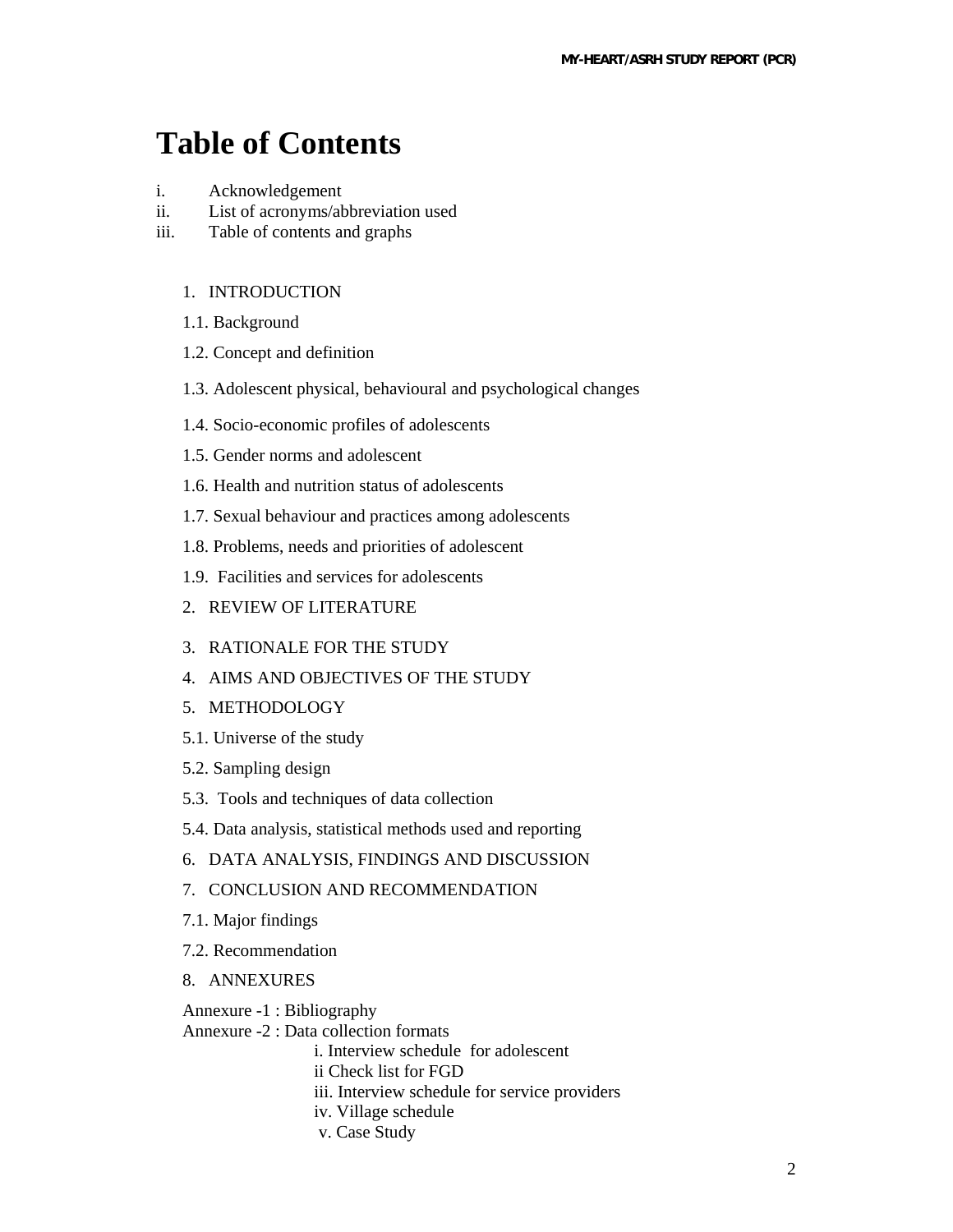#### **ACKNOWLEDGMENT**

The sexual and reproductive health needs of adolescents differ from those of adults, and remain poorly understood and inadequately served in many parts of the state. Addressing the needs of adolescents, and promoting healthy sexual and reproductive development, maturation and behaviour, undoubtedly represent a considerable challenge. In course of our dialogue with the tribal communities, we work since last 15 years, we found there exists a need to explore in-detail the issues concerning adolescent sexual and reproductive health in its clinical epidemiological and other aspects with vivid investigation to the very special needs, problems, gender roles and common practices on the social, educational, economic, demographic, ecological and cultural aspects of community. The present operational research has then been conducted in 3 GP's of Deogarh district to gather information on present knowledge, practices and behaviour pattern on adolescents' sexual and reproductive health, investigating the determinants of positive behaviour and outcomes in the context of gender roles, community setting and practices specifically focusing on care givers and service providers like parents, elders, AWW's, teachers and health workers and also it identify needs and problems the adolescents face and explores possibilities of new strategies and interventions based on the specific needs identified for improvements. This research was undertaken in 40 villages in the project area covering 480 adolescents, as primary stakeholders and 40 parent groups as secondary stakeholders and 200 service providers as tertiary stakeholders. Pertinent tools and techniques of social‐science Research methodology was utilized during field study. The whole process was carried out by the skilled investigators under the principle investigator Mr. Adait Kumar Pradhan and Coinvestigator Mr. Jagdish Chandra Sahoo.

Based on the analysis of data collected from field and taking in to consideration the opinions and views of primary, secondary and tertiary stakeholders, suggestions and recommendations have been made based on major findings. I hope the outcome of this operational research especially the findings and recommendations will help in framing future intervention strategies to deal with adolescent sexual health programme. Besides it will be helpful to health policy planners, health administrators, health workers and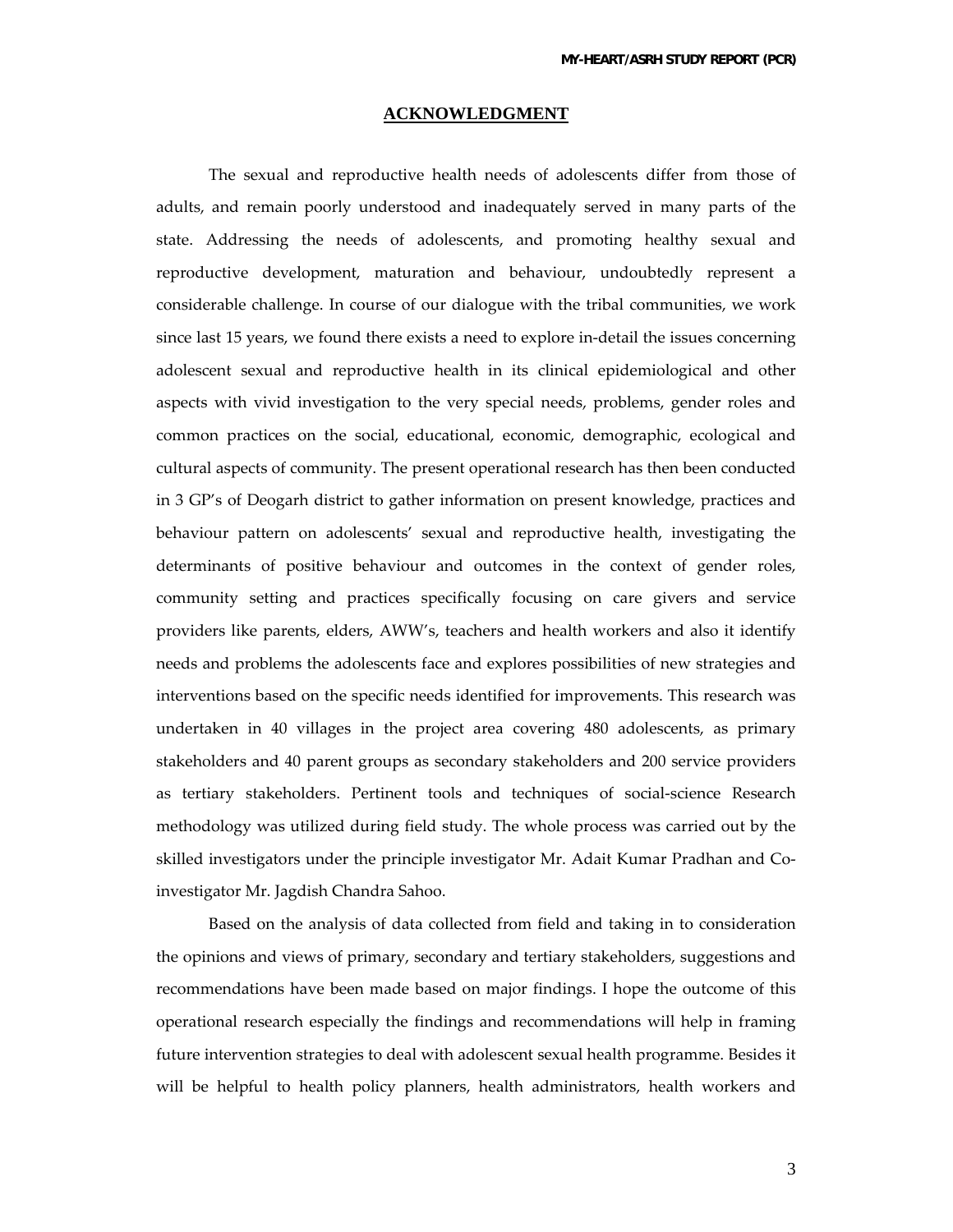researchers in designing plans/programmes and implementing activities on adolescent reproductive health.

I would like to express my sincere thanks to the "Research Team" comprising of Investigator and Co-investigator and field investigators for their relentless endeavors in carrying out the operational research successfully. My special heartfelt thanks to the people of Dholpada, Kansar and Kindeijori GPs of Teleibani Block of Deogarh District and also to the district administration and respondents for their kind help and cooperation during field data collection. The help and cooperation received from State NGO Coordinator Mr. M.R.Mishra and RRC Coordinator Mr. S.M.Dash can not be ignored. I take this great opportunity to extend my sincere thanks for their cooperation and feedback. My Last but not the least, I extend my thanks to Dr. Nabin Kumar Pati for critical inputs in the preparation of final report. Lastly we duly recognize the kind support provided by the Ministry of Health and Family Welfare, Govt. of India and Govt. of Orissa for which the operational research has been a great success.

> **Shaktidhar Sahoo Director MY HEART**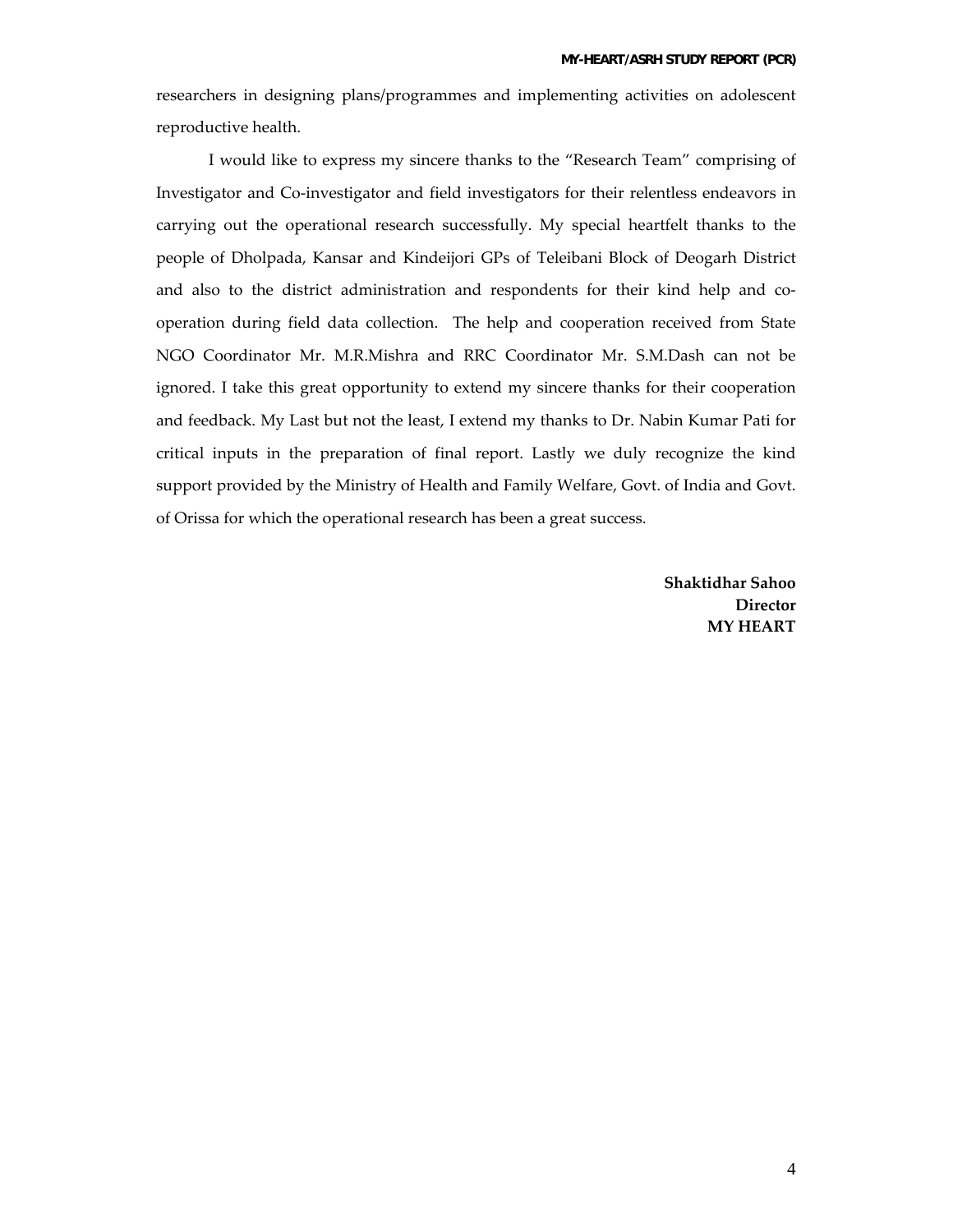### **ACRONYMS USED**

- 1. RTI : Reproductive Tract Infections
- 2. STI: : Sexually Transmitted Infections
- 3. STD's : Sexually Transmitted Diseases
- 4. AWW : Anganwadi worker
- 5. WHO : World Health Programme
- 6. NRHM : National Rural Health Mission
- 7. AIDS : Acquired Immuno Deficiency Syndrome
- 8. HIV : Human Immuno Virus
- 9. NGO : Non-Governmental Organization
- 10. NFHS : National Family Health Survey
- 11. SRH : Sexual and Reproductive Health
- 12. ANM : Auxillary Nurse Midwife
- 13. FGD : Focussed group discussion
- 14. ASRH : Adolescent Sexual and Reproductive Health
- 15. BPL : Below poverty line
- 16. APL : Above poverty line
- 17. TBA : Trained birth attendant
- 18. SBA : Skilled birth attendant
- 19. IFA : Iron and folic acid
- 20. TT : Tetanus Toxoid
- 21. PHC : Primary Health Centre
- 22. CHC : Community Health Centre
- 23. AWC : Anganwadi centre
- 24. MP : Medical practitioner
- 25. ST : Schedule Tribe
- 26. SC : Schedule Caste
- 27. BCC : Behaviour Change Communication
- 28. ANC : Antenatal care
- 29. PNC : Post Natal Care
- 30. ASHA : Accredited Social Health Activist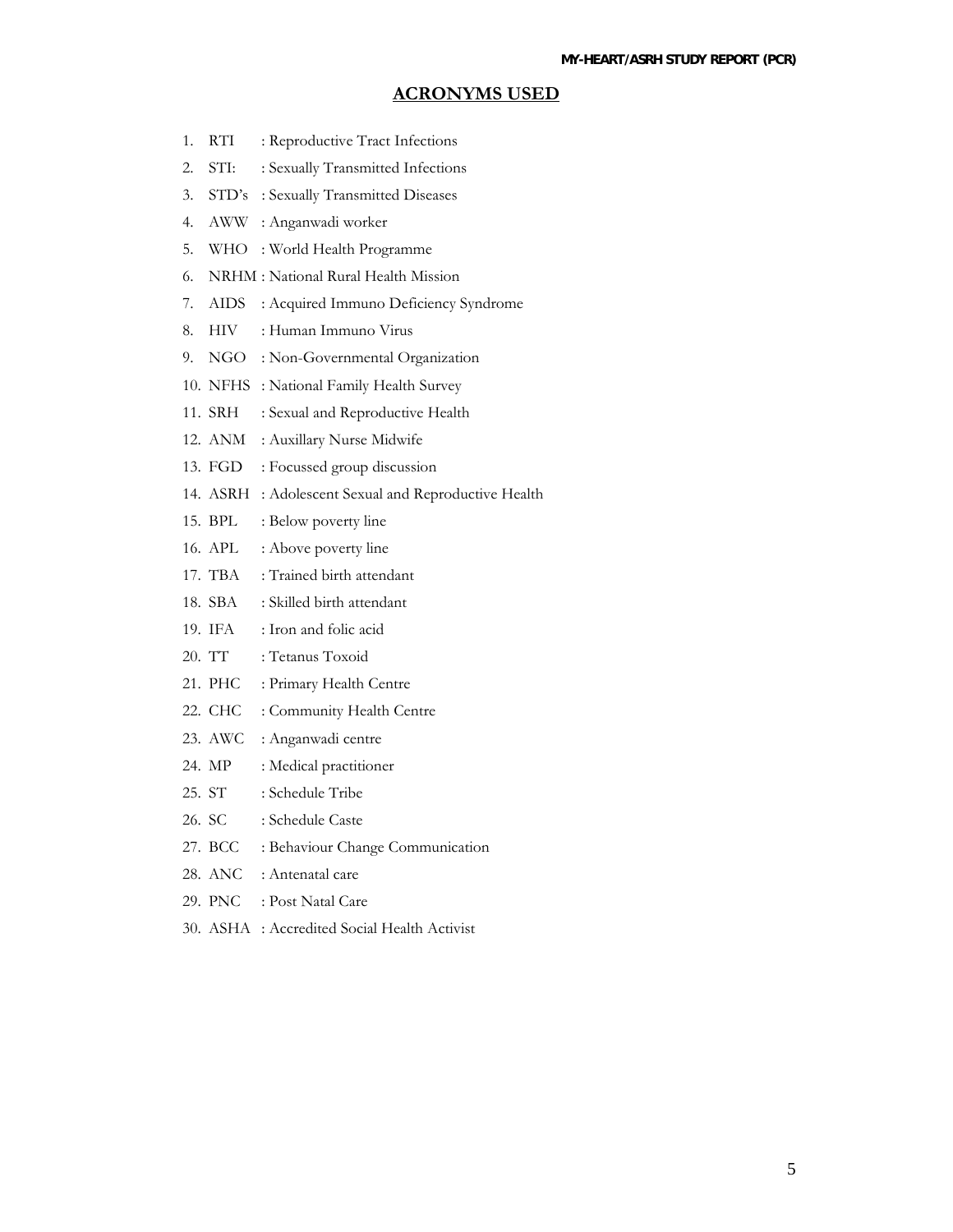| <b>SL.NO</b>    | <b>TABLE NO</b> | <b>TABLE For</b>                                     |
|-----------------|-----------------|------------------------------------------------------|
| $\mathbf{1}$    | 6.4.1           | Age                                                  |
| $\overline{2}$  | 6.4.2           | Caste                                                |
| $\overline{3}$  | 6.4.3           | Religion                                             |
| $\overline{4}$  | 6.4.4           | Education                                            |
| $\overline{5}$  | 6.4.5           | Occupation                                           |
| $\overline{6}$  | 6.5.1           | Family size                                          |
| $\overline{7}$  | 6.5.2           | Family type                                          |
| $8\,$           | 6.5.3           | Decision makers                                      |
| 9               | 6.5.4           | Major source of Income                               |
| $\overline{10}$ | 6.5.5           | Annual income of the family                          |
| 11              | 6.5.6           | <b>BPL</b> status                                    |
| 12              | 6.5.7           | Occupation of parents                                |
| 13              | 6.5.8           | Educational status of Mother                         |
| 14              | 6.5.9           | Educational status of Father                         |
| 15              | 6.6.1           | Health & Nutritional Status of Adolescent (Height)   |
| 16              | 6.6.2           | Health & Nutritional Status of Adolescent (Weight)   |
| $\overline{17}$ | 6.6.3           | Type of Nutritional disorders                        |
| 18              | 6.6.4           | Morbidity status during last 3 months                |
| 19              | 6.6.5           | Food consumption pattern (Cereals)                   |
| 20              | 6.6.5           | - Do- (millet)                                       |
| 21              | 6.6.5           | $-$ Do $-$ (Pulses)                                  |
| 22              | 6.6.5           | $\overline{-\mathrm{Do}}$ – (Green leafy vegetables) |
| $\overline{23}$ | 6.6.5           | $\overline{-\mathrm{Do}}$ – (other vegetables)       |
| 24              | 6.6.5           | $-$ Do $-$ (roots-tubers)                            |
| 25              | 6.6.5           | - Do - (Milk and milk products)                      |
| 26              | 6.6.5           | $-$ Do $-$ (Fruits)                                  |
| 27              | 6.6.5           | $-$ Do $-$ (Flesh-foods)                             |
| 28              | 6.6.5           | Fats and oils                                        |
| 29              | 6.6.5           | Sugar and Jaggery                                    |
| 30              | 6.6.5           | Others                                               |
|                 |                 | Reproductive health status                           |
| 31              | 6.7.1           | Age at 1 <sup>st</sup> menstruation/semen discharge  |
| 32              | 6.7.2           | Types of reproductive health problems for girls      |
| 33              | 6.7.3           | Types of reproductive health problems for boys       |
| 34              | 6.7.4           | Age at marriage                                      |
| 35              | 6.7.5           | Age at 1 <sup>st</sup> sexual act initiated          |
| 36              | 6.7.6           | Types of sexual act initiated                        |
| 37              | 6.7.7           | Age at 1 <sup>st</sup> pregnancy                     |
| $38\,$          | 6.7.8           | Outcome of the pregnancy                             |
| 39              | 6.7.9           | Ever use of contraceptives                           |
| 40              | 6.7.10          | Reasons for not used any contraceptives              |
| 41              | 6.8.1           | Legal age of marriage for women                      |
| 42              | 6.8.2           | Legal age of marriage for men                        |
| 43              | 6.8.3           | Right age of first pregnancy                         |
| 44              | 6.8.4           | Knowledge of safe abortion                           |
| 45              | 6.8.5           | Types of menstrual hygiene (girl)                    |
| $46\,$          | 6.8.6           | Types of penile hygiene (boys)                       |
| 47              | 6.8.7           | What are the reproductive organs (female)            |
| 48              | 6.8.8           | Reproductive organs (male)                           |
| 49              | 6.8.9           | How pregnancy occurs                                 |
| 50              | 6.8.10          | What is safe delivery                                |
| $\overline{51}$ | 6.8.11          | Signs of STI/RTI                                     |
| 52              | 6.8.11          | Causes of RTI                                        |

### **LIST OF TABLES & GRAPHS**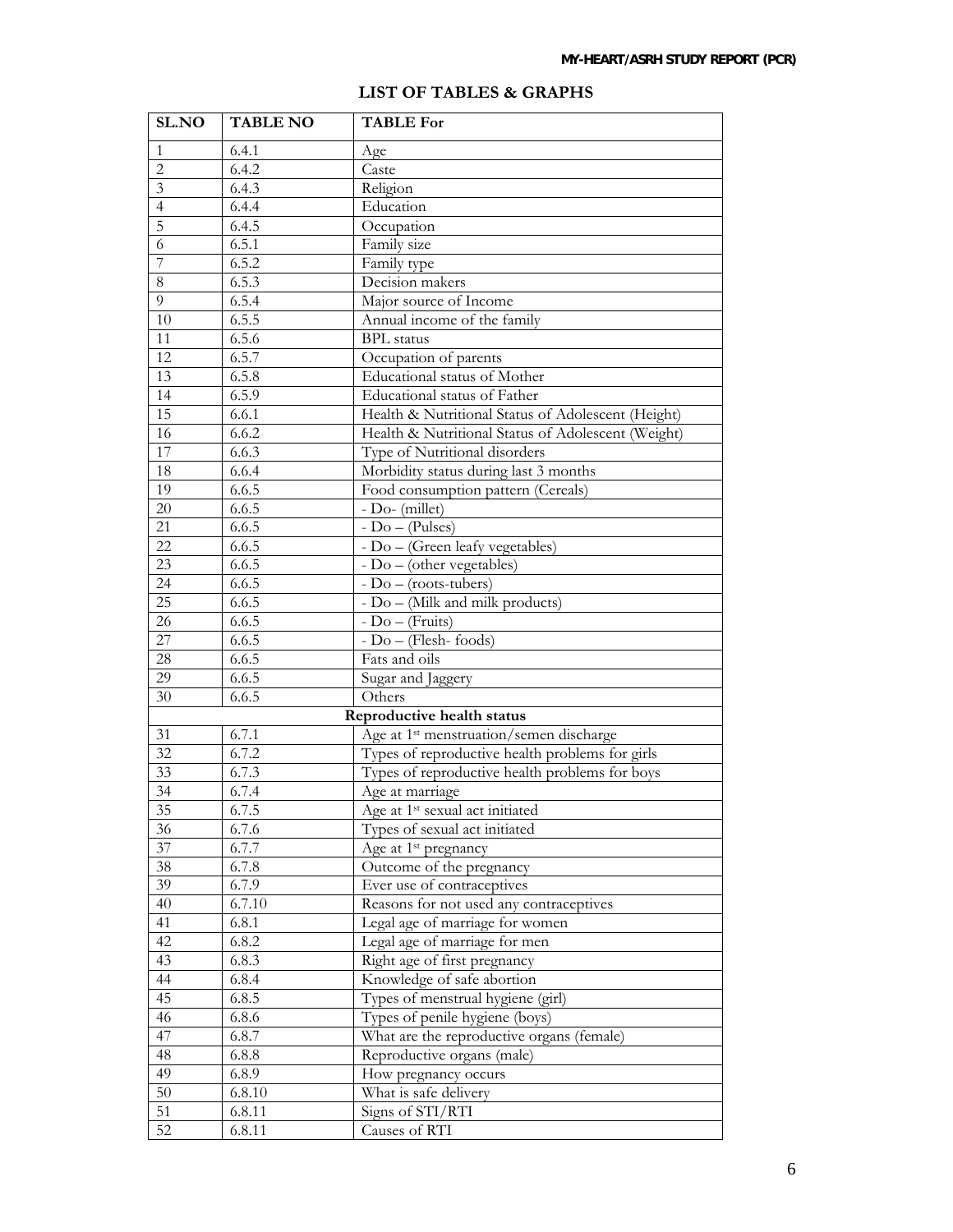| 53              | 6.8.11       | How to prevent RTI                                      |
|-----------------|--------------|---------------------------------------------------------|
| $\overline{54}$ | 6.8.12       | Causes and prevention of STI                            |
| 55              | 6.8.13       | Causes of HIV/AIDS                                      |
| 56              | 6.8.14       | How does HIV/AIDS spreads                               |
| 57              | 6.8.15       | How does HIV/AIDS does not spreads                      |
| $\overline{58}$ | 6.8.16       | How to prevent HIV/AIDS                                 |
| 59              | 6.8.17       | What is safe sex practices                              |
| 60              | 6.8.18       | Who is responsible for infertility                      |
| 61              | 6.8.19       | Who is responsible for male and female child            |
| 62              | 6.8.20       | Ideal interval period of pregnancy                      |
| 63              | 6.8.21       | Ideal no. of children a couple should have              |
| $\overline{64}$ | 6.8.22       | Name of the family planning methods                     |
| 65              | 6.8.23       | Knowledge about IFA & T.T during adolescent             |
| 66              | 6.8.24       | What are the reproductive rights of couples             |
| 67              | 6.8.25       | What are the health care facilities available for women |
| 68              | 6.8.26       | What are the benefits available for pregnant adolescent |
| 69              | 6.9.1        | Opinion about girl/boy should marry below 18 years/21   |
|                 |              | years                                                   |
| 70              | 6.9.2        | Whether girl should use clean<br>napkins<br>during      |
|                 |              | menstruation                                            |
| 71              | 6.9.3        | Adolescent should not be engaged in unsafe sex          |
| $\overline{72}$ | 6.9.4        | Agree on masturbation is normal                         |
| 73              | 6.9.5        | Whether adolescent should avoid home sex                |
| 74              | 6.9.6        | Abortion opt to trained MP                              |
| 75              | 6.9.7        | Sexual and reproductive health education to adolescent  |
| 76              | 6.9.8        | Sexual active should use condom                         |
| 77              | 6.9.9        | Adolescent should talk freely                           |
| 78              | 6.9.10       | Prepared himself for healthy parenthood                 |
| 79              | 6.10.1       | Maintenance of menstrual/penile hygiene                 |
| 80              | 6.10.2       | Nature of Reproductive health problems                  |
| 81              | $6.10.3$ (a) | What have you experienced for reproductive health       |
|                 |              | problems                                                |
| 82              | $6.10.3$ (b) | Getting information related to SRH                      |
| 83              |              |                                                         |
|                 | 6.10.3 (c)   | Taking any type of Intoxicants                          |
| 84              | $6.10.3$ (d) | Experience any type of gender based discrimination      |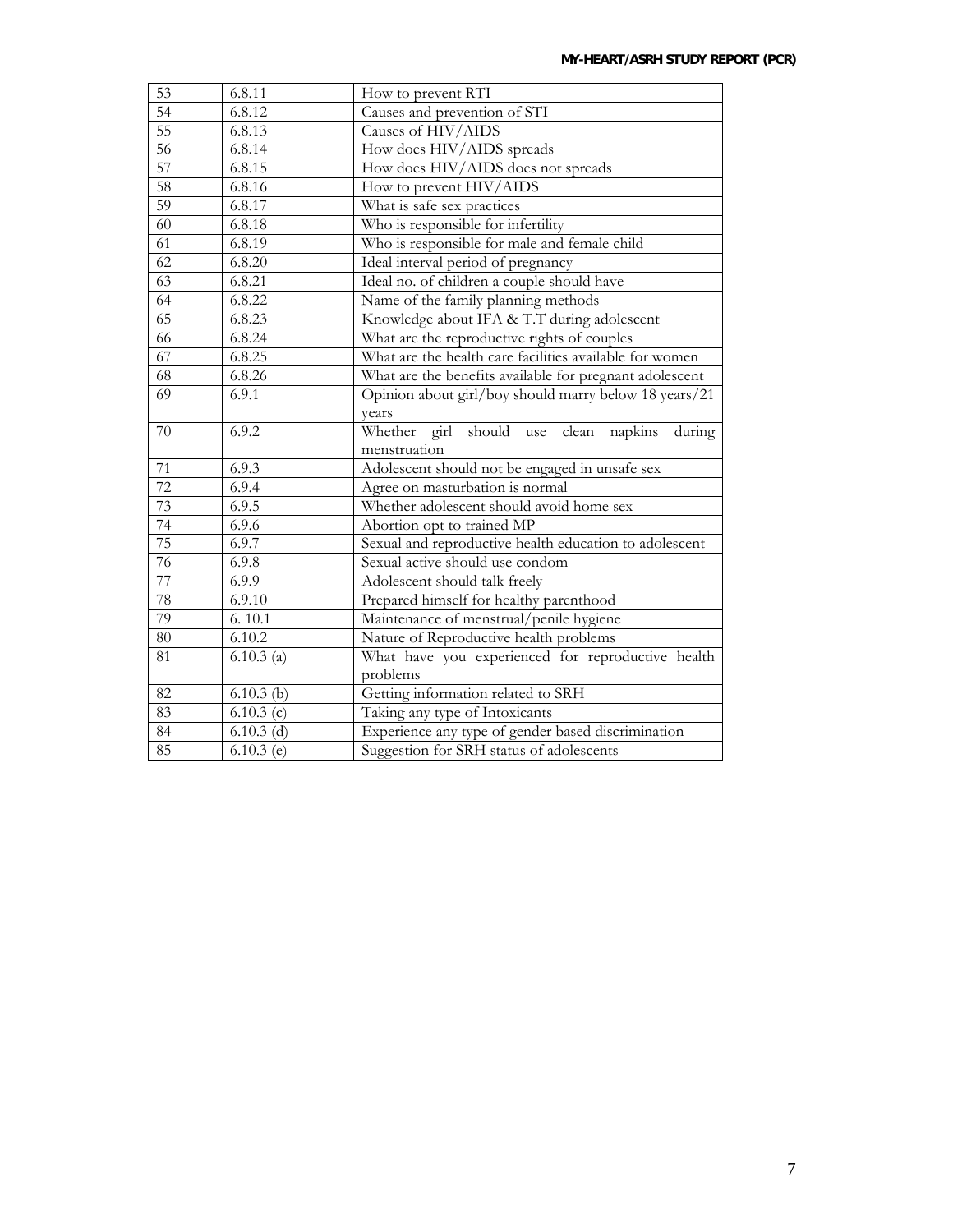#### **1. INTRODUCTION**

#### **1.1 Background**

Adolescence is times of transition from childhood to adulthood, during which young people experience changes following puberty, but do not immediately assume the roles, privileges and responsibilities of adulthood. Experiences of adolescence vary by age, sex, marital status, class, region and cultural context. Moreover, social, economic and political forces are rapidly changing the ways that young people must prepare for adult life. These changes have enormous implications for adolescents' education, employment, marriage and childbearing, but also for their sexual and reproductive health and behaviour.

As a group, thus, adolescents have sexual and reproductive health needs that differ from those of adults in important ways, and which remain poorly understood or served in much of the world. Neglect of this population has major implications for the future, since sexual and reproductive behaviours during adolescence have farreaching consequences for people's lives as they develop into adulthood.

Adolescence is a period of increased risk-taking and therefore susceptibility to behavioural problems at the time of puberty and new concerns about reproductive health. Female adolescents, compared to their male counterparts, face disproportionate health concerns following puberty; foremost among these are tooearly pregnancy and frequent childbearing. Male adolescents, for their part, often lack a sense of shared responsibility for sexual and reproductive matters and respect for reproductive choices.

With an estimated 1 billion adolescents alive today, the world is experiencing the largest adolescent population in history. As a result, adolescent reproductive health is an increasingly important component of global health. Adolescence is a time of tremendous opportunity and change. It also is a time of heightened vulnerabilities. Programs that can provide information, ensure access to services, and develop life skills are crucial to the future of this population.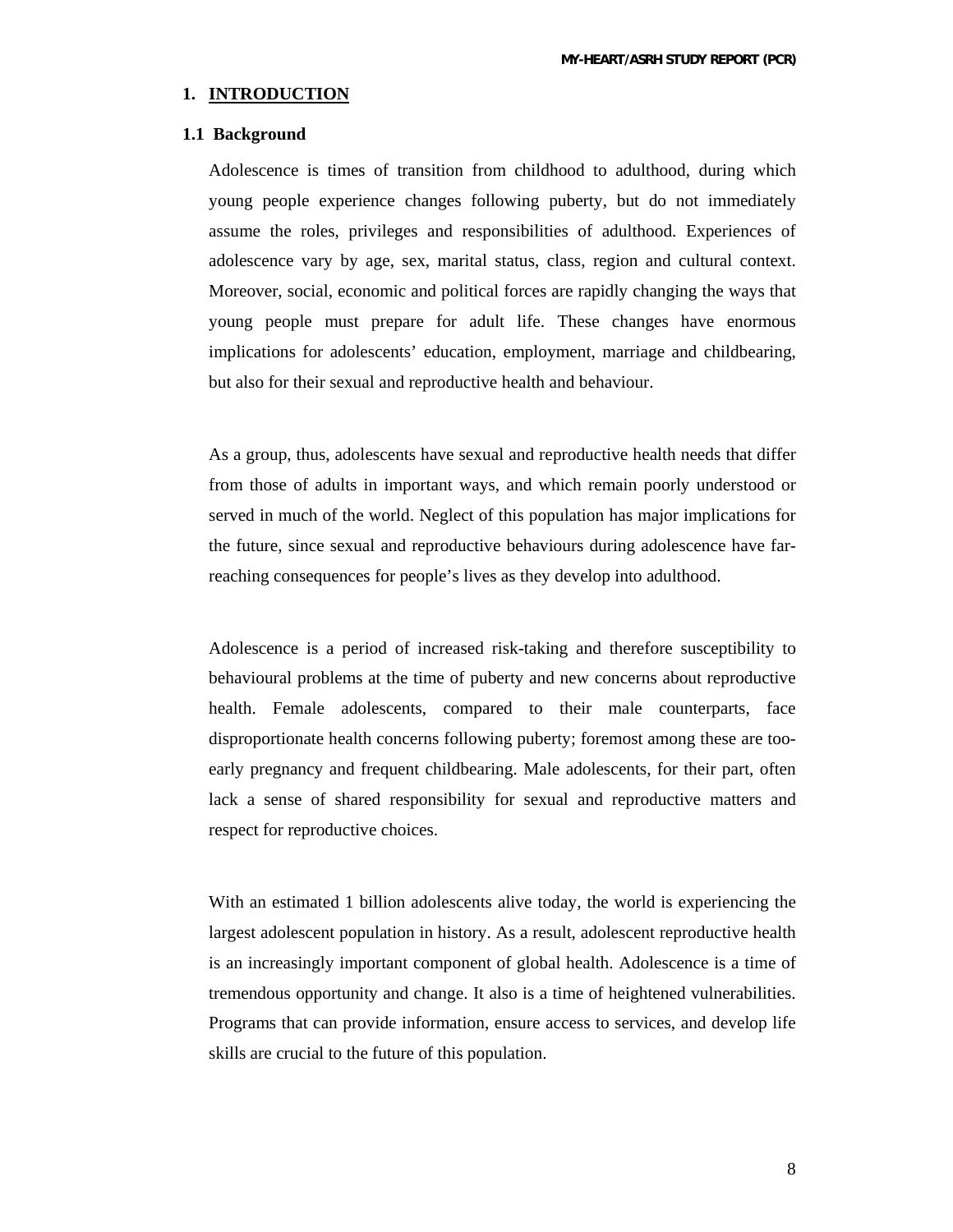Many adolescents in India face reproductive and other health risks. Poor nutrition and lack of information about proper diets increase the risk of iron-deficiency anemia for adolescent girls. Young women and men commonly have reproductive tract infections (RTIs) and sexually transmitted infections (STIs), but do not regularly seek treatment despite concerns about how these infections may affect their fertility. India also has one of the highest rates of early marriage and childbearing, and a very high rate of iron-deficiency anemia. The prevalence of early marriage in India as elsewhere poses serious health problems for girls, including a significant increase of maternal or infant mortality and morbidities during childbirth.

#### **We need to pay attention to the health needs of adolescents to:**

- **Reduce death and disease, now and during their future lives.**
- **Deliver on the rights of adolescents to health care, especially reproductive health care;**
- **Ensure that this generation of adolescents will, in turn, safeguard the health of their own children.**

Now-a-days, it is widely acknowledged among public health decision-makers and experts, that adolescents not only have sexual and reproductive needs but likewise rights, including the right to a satisfying and safe sexuality. Adolescents, often termed the "generation of hope", play a vital role for the future health status of any country. Their behaviours, attitudes and beliefs are also shaping the societies of the future.

However, gender-based inequalities put girls and young women at increased risk of acquiring STIs. Gender-based inequalities also affect their access to prevention and care services. In addressing these inequalities, it is important to consider the different needs and constraints of young women and young men, and to design interventions accordingly.

Socio-cultural factors that influence adolescents' views on sexuality, their access to information, and their access to health services affect reproductive health and wellbeing, including teenagers' ability to protect themselves from unplanned pregnancy or STDs.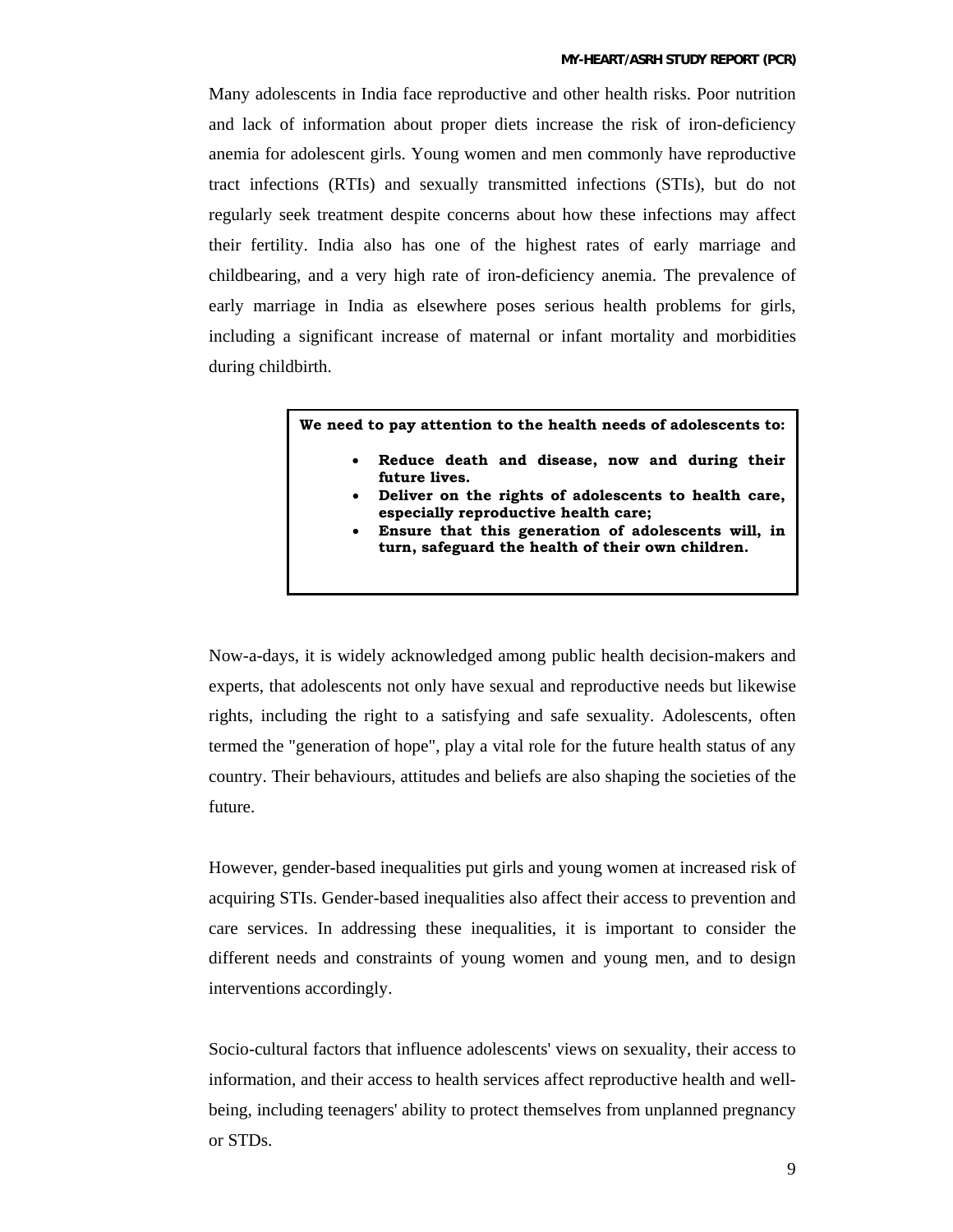The reproductive health of young people has emerged as a priority issue in the last decade, and the Global survey findings demonstrate that countries increasingly recognize its importance. Most countries reported action on this issue since ICPD, including greater efforts to decrease gender disparities in education, to provide comprehensive health care, including reproductive and sexual health and youth friendly services, and to increase life skills education and employment opportunities for young people.

> **The ICPD review of last ten years by UNESCAP gives an overall scenario of ASRH as follows:**

- **With age at menarche declining age at marriage rising;**
- **Sexual relationship outside marriage is on rise;**
- **Sexual relations occur overwhelmingly within the context of marriage;**
- **More than half of females marry as adolescents in Bangaldesh;**
- **Meeting the reproductive health needs of adolescents and unmarried youth is a major challenge;**
- **Asian countries have been taking actions to address these needs but not been evaluated;**
- **Sexual reproductive health needs of young people are firmly highlighted in national agenda;**
- **Much of this knowledge remains superficial and ridden with myths, misconceptions and sense of vulnerability;**
- **Lack of communication with parents and other trusted adults keeps youth ill-informed;**
- **Sexual education remains inadequate and irrelevant;**
- **Services remain inaccessible, unacceptable and unaffordable in meeting needs of youth.**
- **Access to reproductive health services, particularly contraceptives is not available to adolescents and unmarried youth;**
- **Important role played by NGOs in initiating innovative interventions.**

Indeed, in the life cycle of the human being, adolescence period is a transitional, very sensitive and most complicated period of life. Particularly in rural and tribal areas, adolescents are more vulnerable and suffer various from of serious sexual and reproductive health problems due to many factors.

Keeping in view to above, the project is aiming to improve knowledge, skills and capacities of adolescent, parents, elders, teachers, AWW, and health workers in order to promote reproductive health and gender equality in the project area, Deogarh district, Orissa. As part of the operation research project, a Base line survey has been conducted in the project area. The subsequent sections deal with in details about the Baseline survey.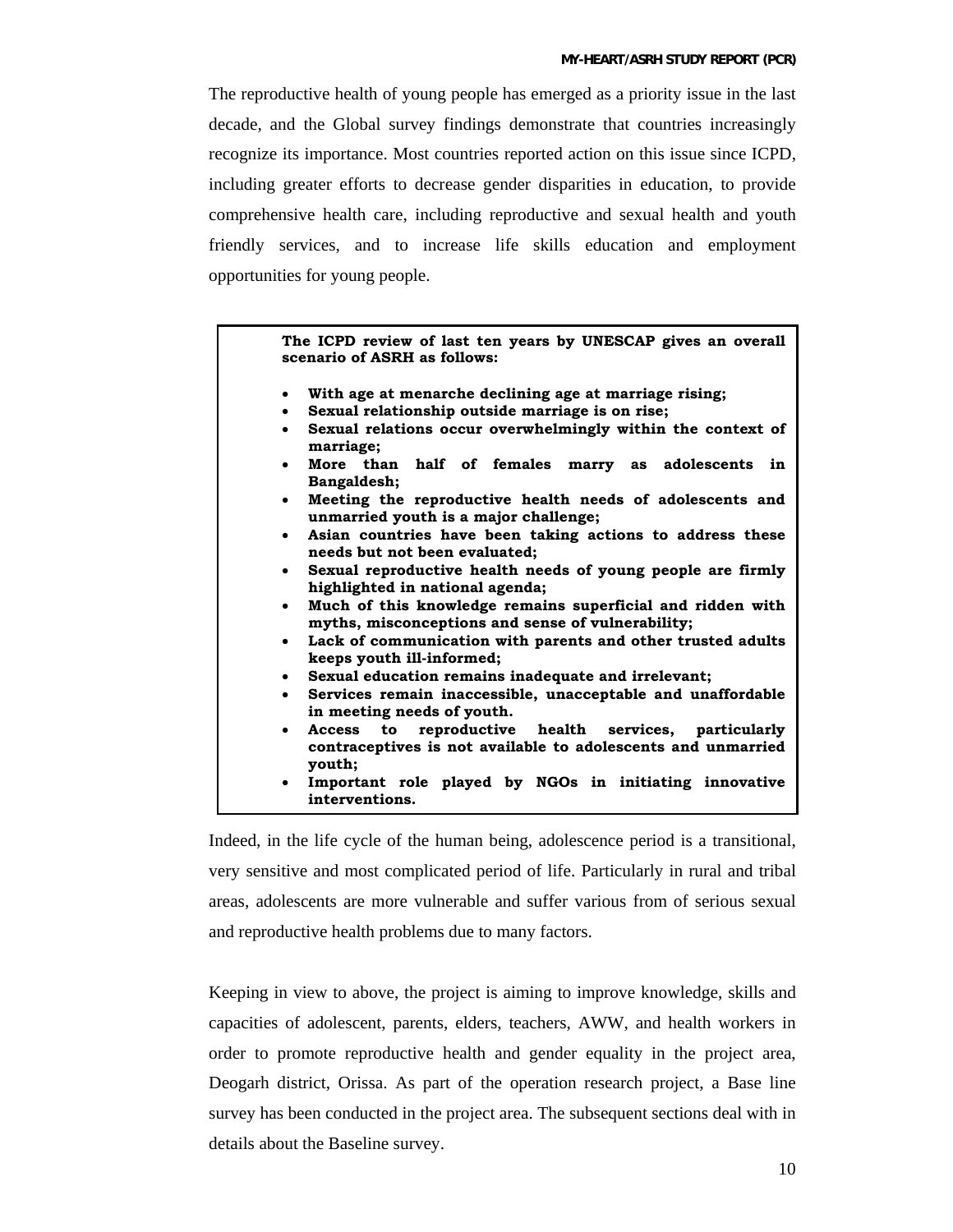### **1.1. Concept and definition**

**Adolescence:** In the literature on adolescent health, the terms" adolescent", "young people" and "youth" have been used for some time to describe individuals in the age groups 10-19, 10-24 and 15-24 respectively. The World Health Organization defines "adolescence" as 10-19 years old, "youth" as 15-24 years old, and "young people" as 10-24 years old.

Adolescence is commonly associated with physiological changes occurring with the progression from appearance of secondary sexual characteristics (puberty) to sexual and reproductive maturity (WHO, 1995). It is important to note, however, that even biological markers are subject to change over time, such as the fall in the age at onset of menarche in recent decades, which is attributed to improved health and nutrition (WHO, 1995).

Biologically, they can become mothers and fathers, without being ready for the responsibility. They feel a growing sense of independence, but depend on adults for their material needs. And as they change, so their needs change with them.

- Early adolescence (10-13) is characterised by a spurt of growth, and the beginnings of sexual maturation. Young people start to think abstractly.
- In mid-adolescence (14-15) the main physical changes are completed, while the individual develops a stronger sense of identity, and relates more strongly to his or her peer group, although families usually remain important. Thinking becomes more reflective.
- In later adolescence (16-19) the body fills out and takes its adult form, while the individual now has a distinct identity and more settled ideas and opinions.
	- **Adolescents are no longer children but not yet adults.**
	- **Adolescents have different needs according to their stage of development and their personal circumstances.**
	- **Some adolescents are especially vulnerable or hard to reach, and are in extra need of support.**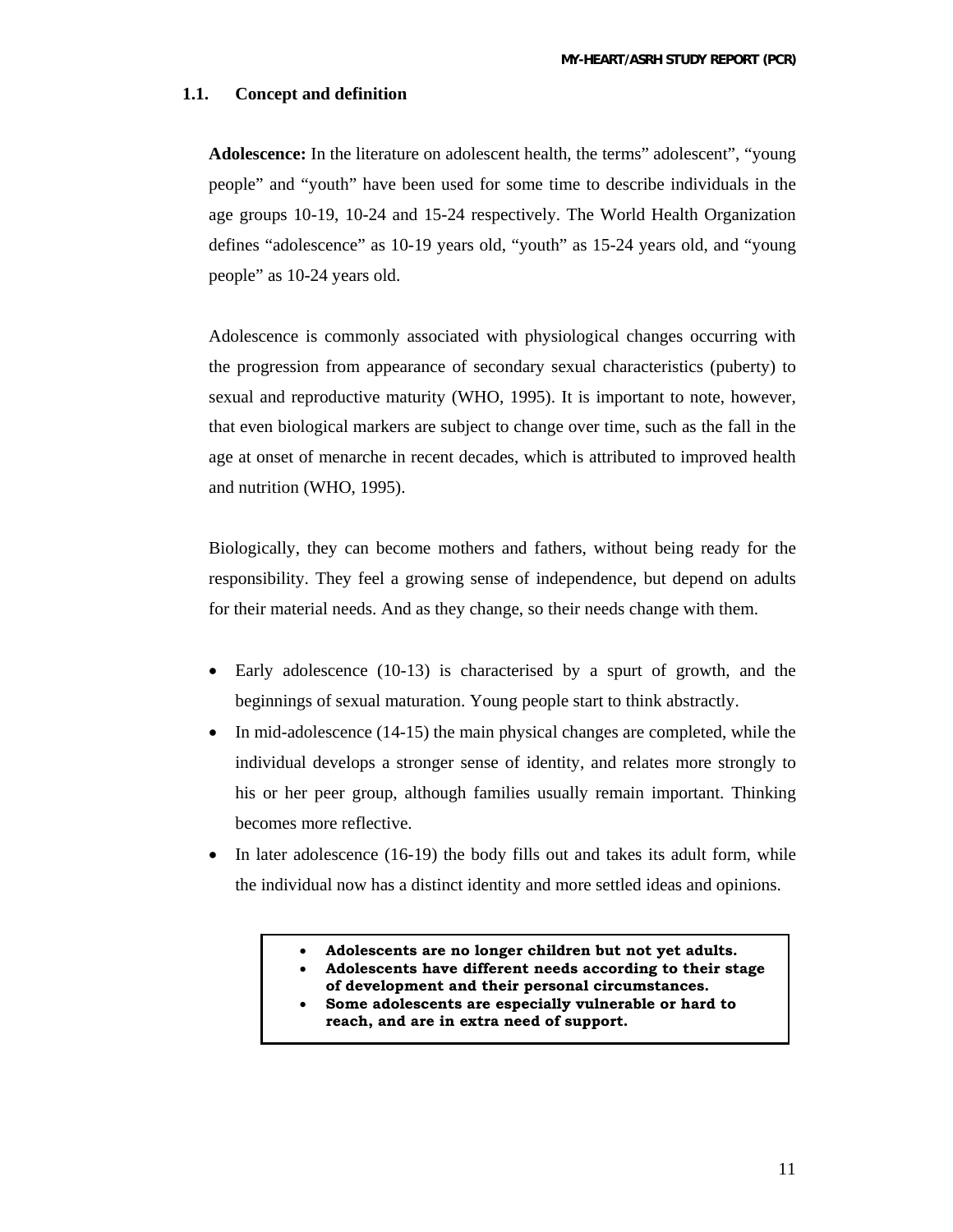**Reproductive health**: "Reproductive health" is a state of complete physical, mental and social wellbeing and not merely the absence of diseases and infirmity, in all matters relating to the reproductive system and to its functions and processes. It implies that people have the capability to reproduce and freedom to decide if, when and how often to do so. Implicit in this is the right of men and women to be informed and to have access to safe, effective, affordable and acceptable methods of family planning of their choice, as well as other methods of their choice for regulation of fertility, which are not against the law, and the right of access to appropriate health care services that will enable women to go safely through pregnancy and child birth and provide couples with best chance of having a healthy child.

Promoting young people's sexual and reproductive health thus means ensuring their physical and emotional well-being and protecting them from: unintended and unwanted pregnancy; abortion; STI, HIV/AIDS, and reproductive tract infections (RTI); maternal mortality; infertility; and all forms of sexual violence and exploitation (*Reproductive health briefing cards. New York, Family Care International, 2005*).

**Life Skills:** The World Health Organization has defined Life skills as, "the abilities for adaptive and positive behaviour that enable individuals to deal effectively with the demands and challenges of everyday life". UNICEF defines, "life skills based education as behaviour change or behaviour development approach designed to address a balance of three areas: knowledge, attitude and skills.

**Gender:** "Gender" is a term that can be used to categorize the different roles of men and women, as determined by the society in which they live. While a person's sex -- the biological distinction of being male or female -- determines reproductive health status and reproductive health needs, gender perspectives also play a role.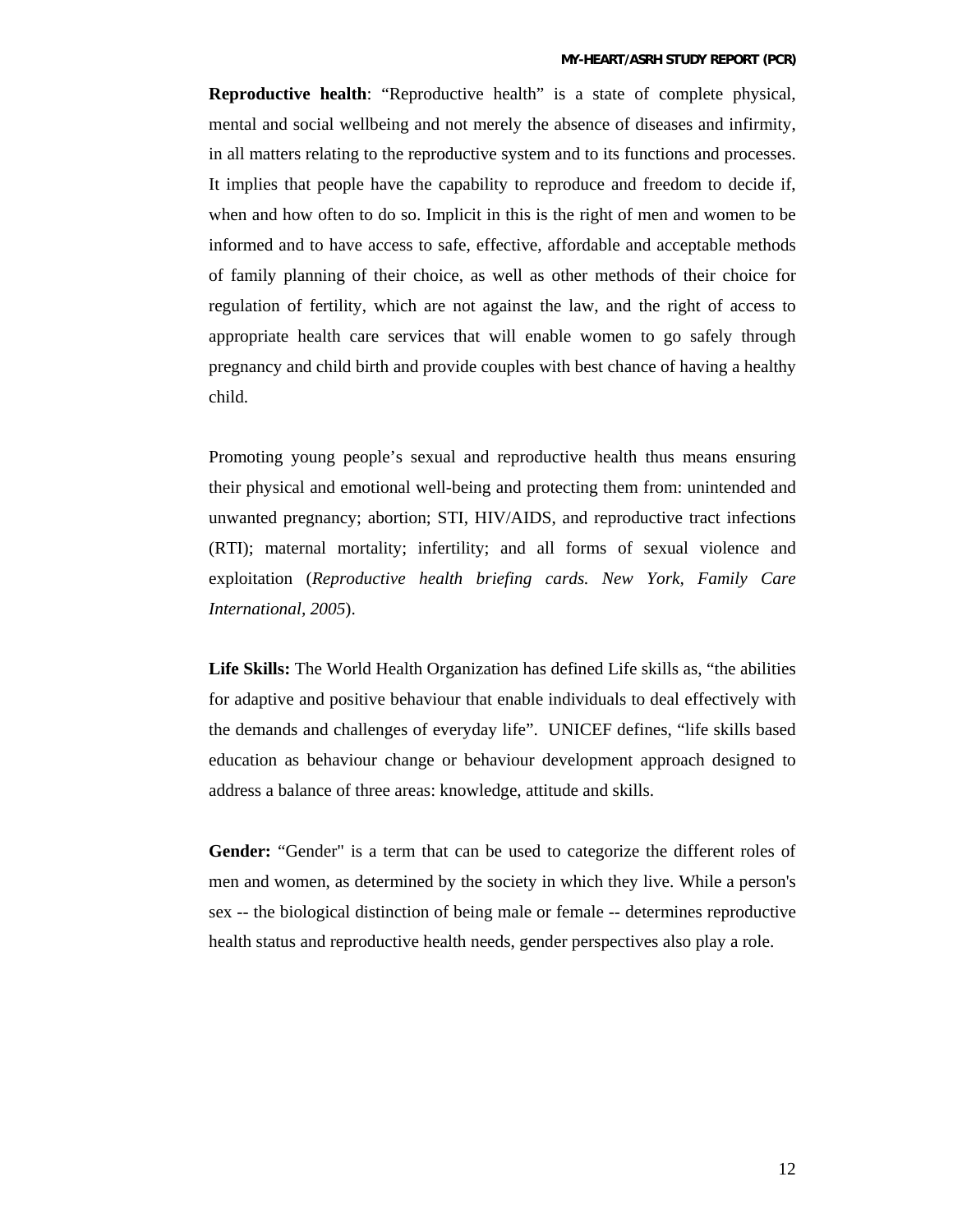### **1.2. Adolescent physical, behavioural and psychological changes:**

Adolescence is commonly associated with physiological changes occurring with the progression from appearance of secondary sexual characteristics (puberty) to sexual and reproductive maturity (WHO, 1995). It is important to note, however, that even biological markers are subject to change over time, such as the fall in the age at onset of menarche in recent decades, which is attributed to improved health and nutrition (WHO, 1995).

The period is characterized by a combination of physical changes (puberty), behaviour changes and shifts in social grouping. Broadly, these changes are rapid growth and the development of secondary sexual characteristics making physical changes. There are also psychological changes – the development of a sense of identity distinct from parents and self-worth, the exploration of new relationships with their peer groups, with the opposite sex, families and the community. It is alos a time of exploration (of their own bodies, of one's capabilities and potential) and experimentation (sexual relationships, alcohol and tobacco use). At this stage, media and peers exert a powerful influence. The support and understanding of parents during this phase is critical in enabling them to meet these challenges.

### **1.3. Socio and demographic profiles of adolescent:**

In India, about 23% of population are adolescents aged 10-19 years. Of the total adolescent population, 12% belong to the 10-14 years age group and nearly 10% are in 15-19 years age group. More than half of the currently married illiterate females are married below the legal age at marriage. Nearly 20% of the 1.5 millions girls married

#### **ADOLESCENTS IN INDIA**

- ♦ 300 million young people age 10-24 years in India
- Adolescents age 10-19 years represents over one-fifth of population
- 20 per cent of the boys and 44 per cent of girls between age 15 – 19 illiterate
- Two-thirds of married women of reproductive age married by 18 years
- 33 per cent married by age 15
- Among women between 20-24, almost half have given birth by age 20
- Poor reproductive health and high maternal mortality among adolescent girls
- Indian adolescent women have higher mortality risks then adolescent men
- Most adolescent sexual activity takes place within marriage

under the age of 15 are already mothers (Census 2001).

Adolescent girls living in villages have less access to information, knowledge and learning opportunities as compared to their male counterparts. However, they contributes significantly to their family and the community in the social and economic activities as their male counterparts do.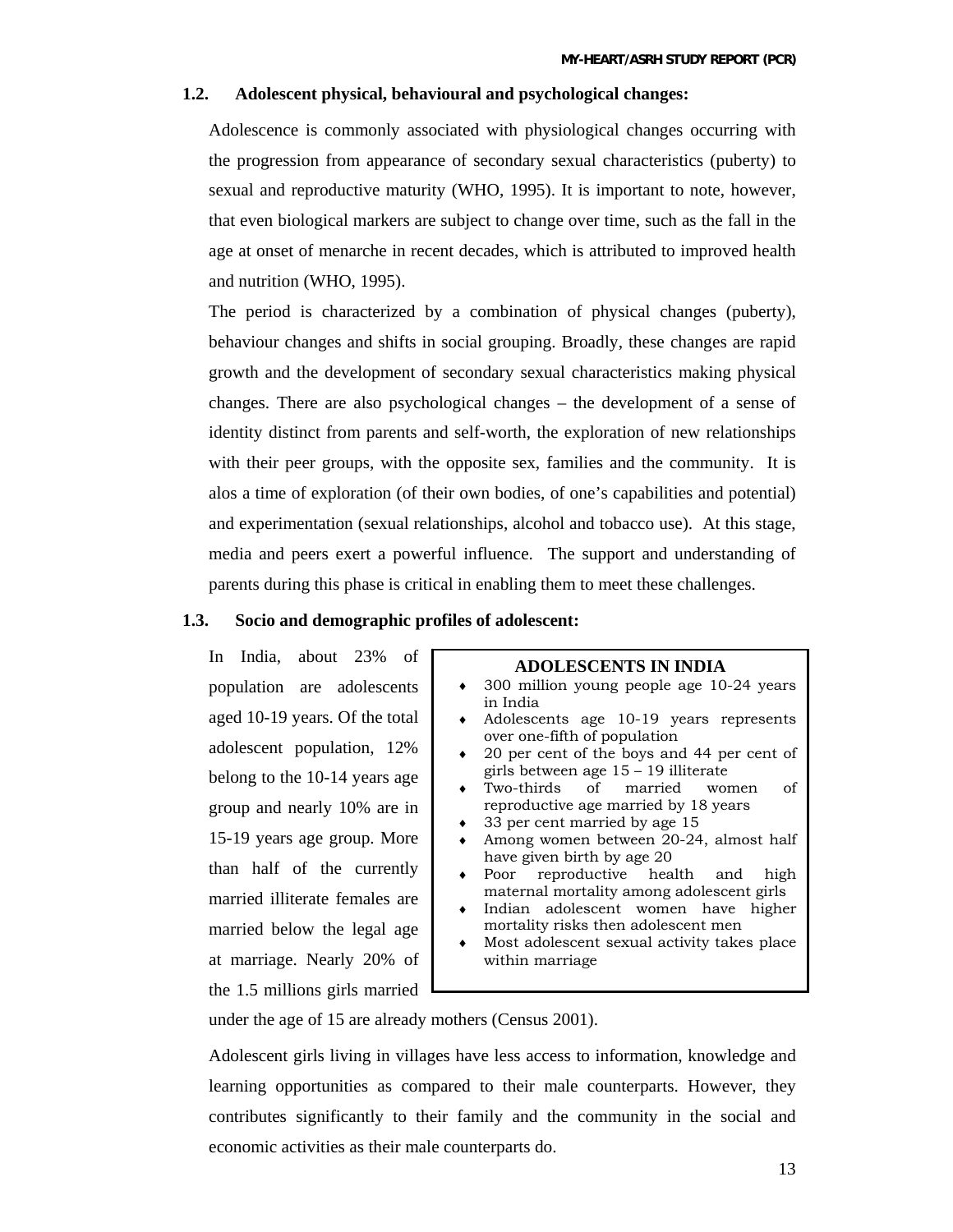### **1.4. Gender norms and adolescent:**

Gender" is a term that can be used to categorize the different roles of men and women, as determined by the society in which they live. While a person's sex -- the biological distinction of being male or female -- determines reproductive health status and reproductive health needs, gender perspectives also play a role. Sociocultural factors that influence adolescents' views on sexuality, their access to information, and their access to health services affect reproductive health and wellbeing, including teenagers' ability to protect themselves from unplanned pregnancy or STDs.

"A child's sex is determined before birth, but gender is learned," says Dr. Karen Hardee, an FHI principal research scientist. "Throughout childhood, boys and girls receive different messages about behaviors that are expected of them -- messages from parents, society, peers, the media -- messages that some behaviors are acceptable for boys but not for girls, and vice versa. Health workers must be sensitive to how gender norms affect adolescents' decision-making about reproductive health behaviors and how these norms affect access to health services."

"Providers must see reproductive health not only in terms of services but in terms of attitudes and quality of care," says Naana Otoo-Oyortey, an International Planned Parenthood Federation technical officer. "Both boys and girls have a right to basic information and access to resources that will enable them to live a satisfying reproductive and sexual life. Providers must recognize that boys have responsibilities that must not be neglected. They must acknowledge that women's decisions on reproductive matters are directly influenced by their partners, husbands, fathers, etc., and address the need for women to be empowered to make informed decisions."

Many societies place a higher value on males than females. From infancy, girls may receive less food than boys and less medical attention when sick. For adolescent girls, an unplanned pregnancy can mean expulsion from school and, consequently, limited job opportunities.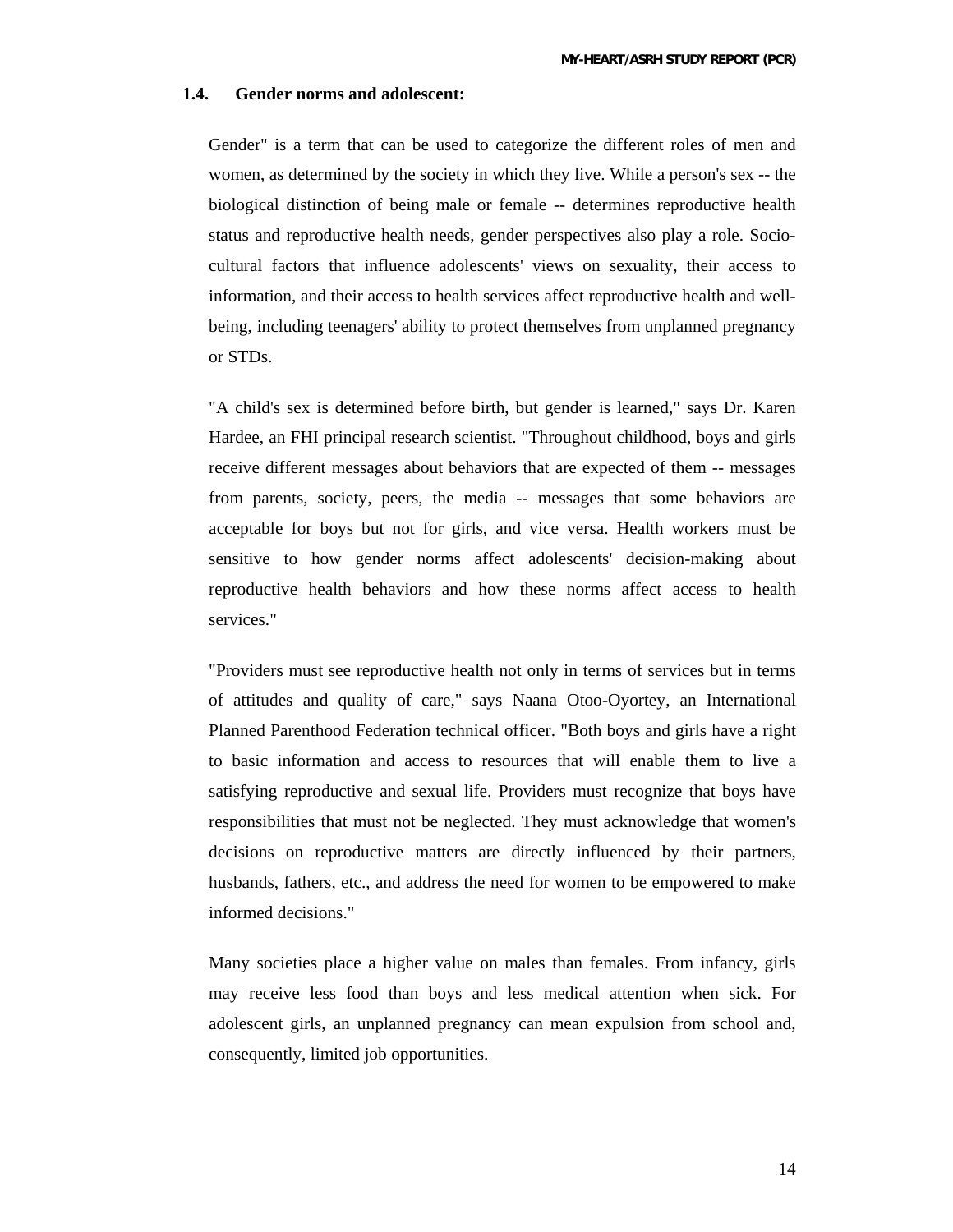### **1.5. Health and nutrition status:**

The rapid changes of social, economic and political systems have enormous implications for adolescents' education, employment, marriage, child bearing and health. In addition, gender disparity in terms of food intake, access to health care and growth patterns, girls are worse off than their brothers. Disparities become evident soon after birth, and by adolescence, many girls are grossly underweight.

**As per NFHS-II, 1998-99 data, the symptoms of reproductive health problems among adolescent girls are:** 

- **Abnormal vaginal discharge 18.2%**
- **Irritation 8.9**
- **Bad adour 4.8**
- **Sever lower abdominal pain 13.4**
- **Urinary tract infections 11**
- **Other reproductive health problems 27. 5**

In India, theNFHS-2 found that nearly 15% of ever married women were stunted and about one-fifth had moderate to sever anaemia. The combination of poor nutrition and early child bearing expose young women to serious health risk during pregnancy and childbirth, including damage to the reproductive tract, maternal mortality, pregnancy complications, peri-natal and neonatal mortality and low birth weight. International analysis suggest that, at the global level, girls aged 15-19 are twice as likely to die from child birth as are women in their twenties, while girls younger than age 15 face risk that is five times as great( UNICEF,2001).

#### **1.6. Sexual behaviour and practices of adolescent:**

Due to impact modernization, majorities of adolescent girls regardless of their marital status, are sexually experienced and having expose to risky sexual practices including sex for money and also having multi sex partners. A sizeable proportion of women in India marry well before age 18, and early pregnancy further exacerbates their poor reproductive health and poor survival chances of the infants they bear. Few services cater to the needs of adolescents especially for health care, nutrition, vocational skills, economic opportunities of information. However, in India, sexual debut among adolescent girls occurs largely within marriage. Onefourth of women aged 20-24 are married in India.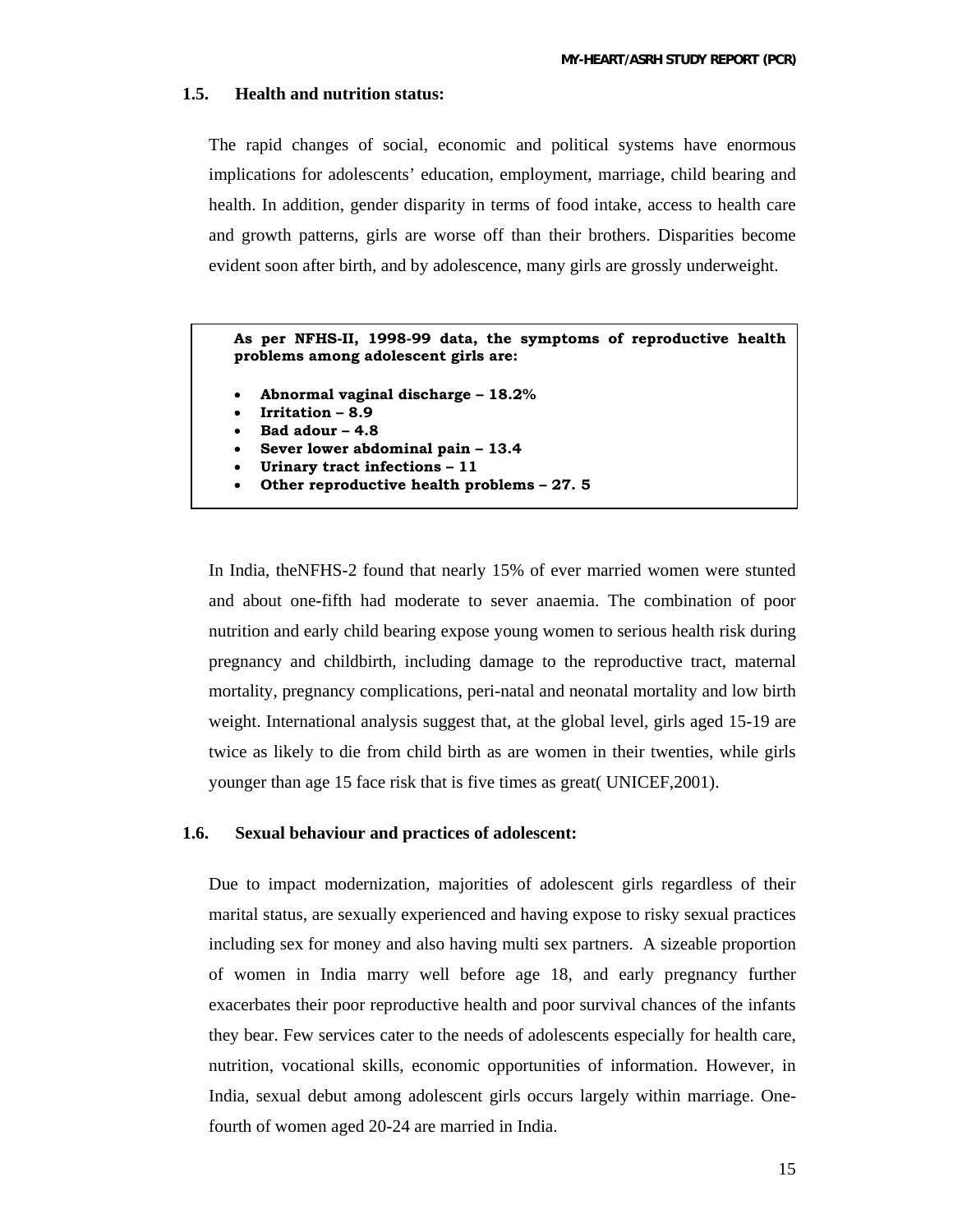#### **1.7. Problems, needs and priorities:**

Adolescents are not a homogeneous social group and their needs differ according to their age, sex, marital status, class, region and cultural context. There is no clear account of the social and personal heterogeneity of adolescent boys and girls in the target communities with sex-desegregated data to design any appropriate development programme. There is lack of contextual gender analysis of roles and responsibilities of girls and boys.

**Some of observations based on MY-HEART's experiences in the field are:** 

- **The majority of girls of the target area are unaware about the process of growing up because of social restriction of discussing freely about sex and sexuality. Girls are not allowed to share their feelings either with their parents or with their friends.**
- Lack of adequate knowledge and communication skills among **parents and family elders in transferring the information relating to reproductive ill health and sexual problems that arise during adolescent period.**
- **Lack of awareness level among the adolescent girls regarding reproductive and sexual health problems that may occur during adolescent period.**
- **Inaccessibility of appropriate health care to the needs of adolescent gilrs.**
- **Lack of self-confidence and assertiveness among girls, which has a negative influence in developing positive health seeking behaviour.**

Adolescent in India tend to be poorly informed about their own bodies and matters related to sexuality and health. The information they have is often incomplete and confused. Low rates of schooling, limited access to sex education and attitudes that prohibit discussion of sex exacerbate their ignorance. As gate keepers who shold play a central role in enabling adolescents to protect their health, parents often obstruct rather than facilitate informed choice. Adolescent commonly report that discussion with parents about sex or reproduction are taboo. Education systems also tend to be ambivalent about sex education, though this begun to change in wake of the HIV/AIDS pandemic. As a result of adults' reticence to address these issues, adolescent tend to rely on peers and mass media for information about sex, reproduction and STIs including HIV/AIDS.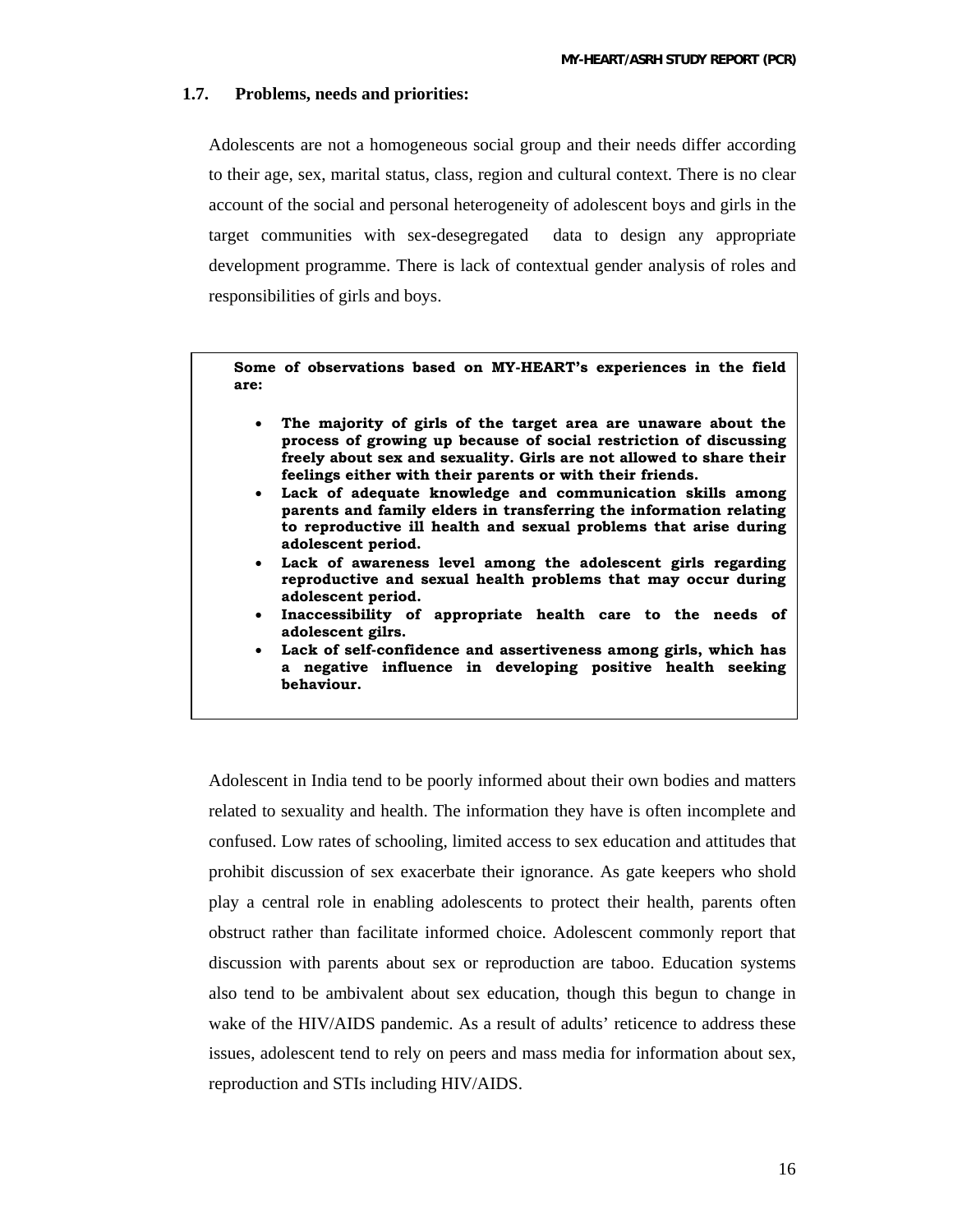### **1.8. Facilities and services for adolescents:**

Since the International Conference on Population and Development in Cairo in 1994, recognition of young people's specific sexual and reproductive health needs has gradually increased. Attempts to date to promote the sexual health of young people have tended to focus on prevention, education and counselling for those who are not yet sexually active, while the provision of health services to those who have already engaged in unprotected sexual activity and faced the consequences, including pregnancy, STIs or sexual violence, has lagged behind.

In India, adolescent reproductive and sexual health has been recognized as major focus area under Reproductive and Child Health Programme and NRHM. However, reproductive health needs of adolescent have long been neglected. Govt. of India has recognized the importance of influencing the health seeking behaviour of adolescents. The health situation of this age group will be central in determining India's health, mortality, morbidity, and population growth scenario. Investment in adolescent reproductive and sexual health will yield dividents in terms of delaying age at marriage, reducing the incidence of teenage pregnancy, meeting unmet contraceptives needs, reducing the numbers of maternal deaths, reducing the incidence of sexually transmitted infections and reducing the proportion of HIV positive cases in 10-19 years age group.

The 10<sup>th</sup> Five Year Plan recognizes adolescents as distinct group for policy and programme attention. The National Population Policy 2000 identifies adolescents as underserved group for which health, specifically reproductive and sexual health interventions are to be designed. The National Youth Policy 2003 recognizes 13-19 years as a distinct age group, which is to be covered in programme of all sectors, including health, education, science and technology etc. In this regard, Youth Ministry has devised special programmes for adolescent health and empowerment.

Equipping adolescents to make informed sexual and reproductive choices requires multi-pronged activities, including efforts to enhance knowledge and awareness, change attitudes and strengthen skills, such as the ability to negotiate with peers, partners and family members. A variety of educational programmes are underway in India, implemented by both the public and NGOs. Nevertheless, these programmes must complement sex education with strategies such a telephone counseling, peers counseling, life skills education, health camps, and efforts to change attitudes and awareness among teachers and parents.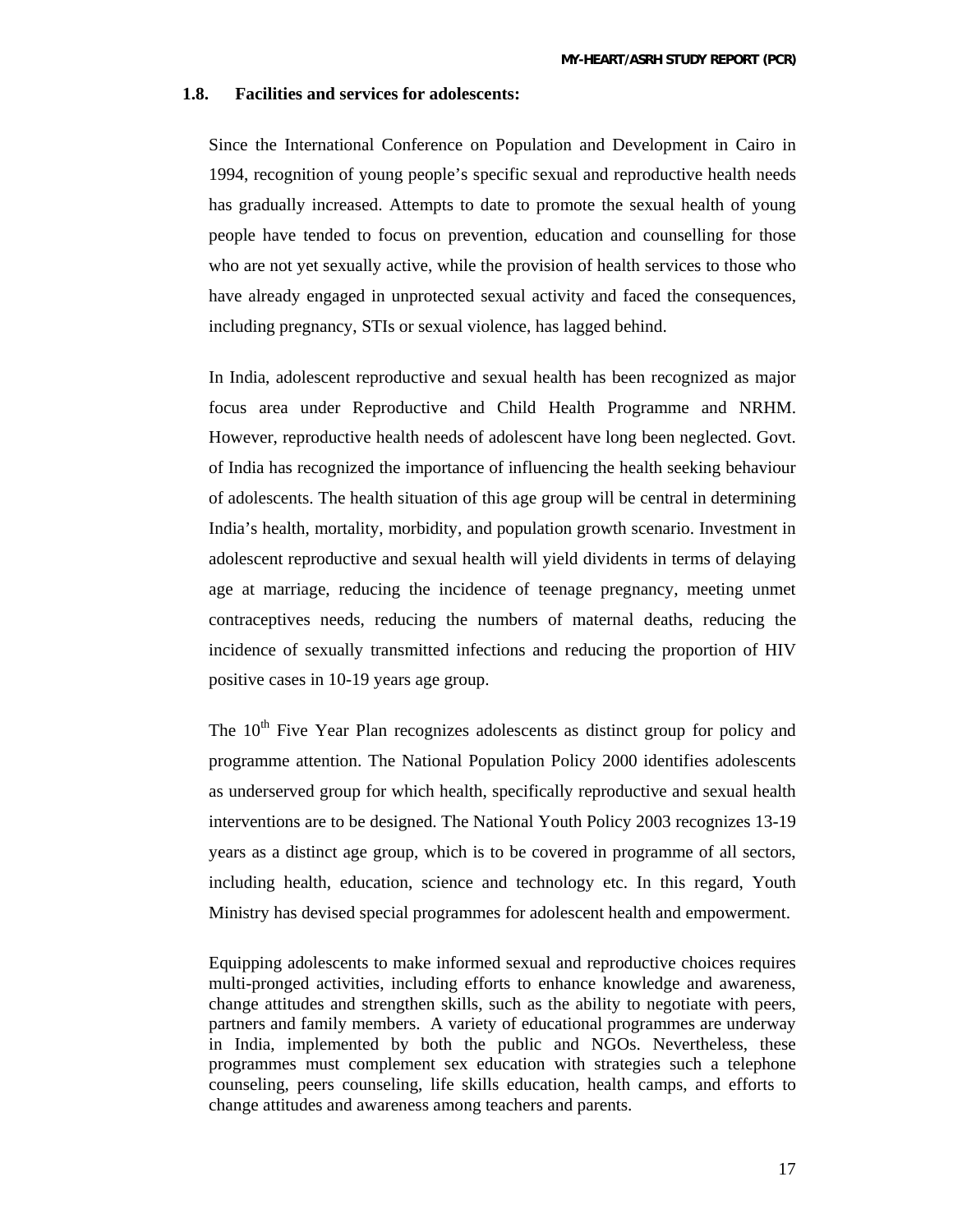### **2. REVIEW OF LITERATURE:**

There are many studies both at the national and state level indicated the need and importance of further research and studies link with improving access to information and services for adolescents. Many have the opinions to provide sex education and life skills education to adolescent. Several studies revealed various forms of precarious conditions of adolescent especially adolescent girls and its responsible factors. The glimpses of some of the studies are presented below:

- As they matured and become sexually active, more young people face serious health risks. Most face these risks with too little information, too little guidance about their sexual responsibilities, and too little access to health care (Population Report, 1996).
- In at least nine Sub-Sharan African Countries, girls are temporarily of permanently expelled from school if they become pregnant but no punitive action is taken against boys who became fathers. In Kenya, 10000 girls leave annually due to unplanned pregnancy (Nagwana A. Akwy, 1996).
- In Egypt, a demographic and health survey showed that, rarely 32% of women reported being beaten by during pregnancy (EI, Zanty F, Hussien EM, Shawky GA, 1996).
- Gender norms can place girls at risk of sexual violence, including rape and domestic violence.
- In rural Malawi, 55% of 120 adolescent surveys reported they were often forced to have sex (Helitzer, Alen D, 1993).
- A study by the Allan Guttermacher Institute found that 60% of US adolescent girls who had sex before age of 15 did so involuntarily (1994).
- More than, 10% of birth each year are to women age 15-19, according to Washington based Population Reference Bureau. Infant mortality also is greater among the adolescent mother (Allan Guttermacher Institute, 1997).

18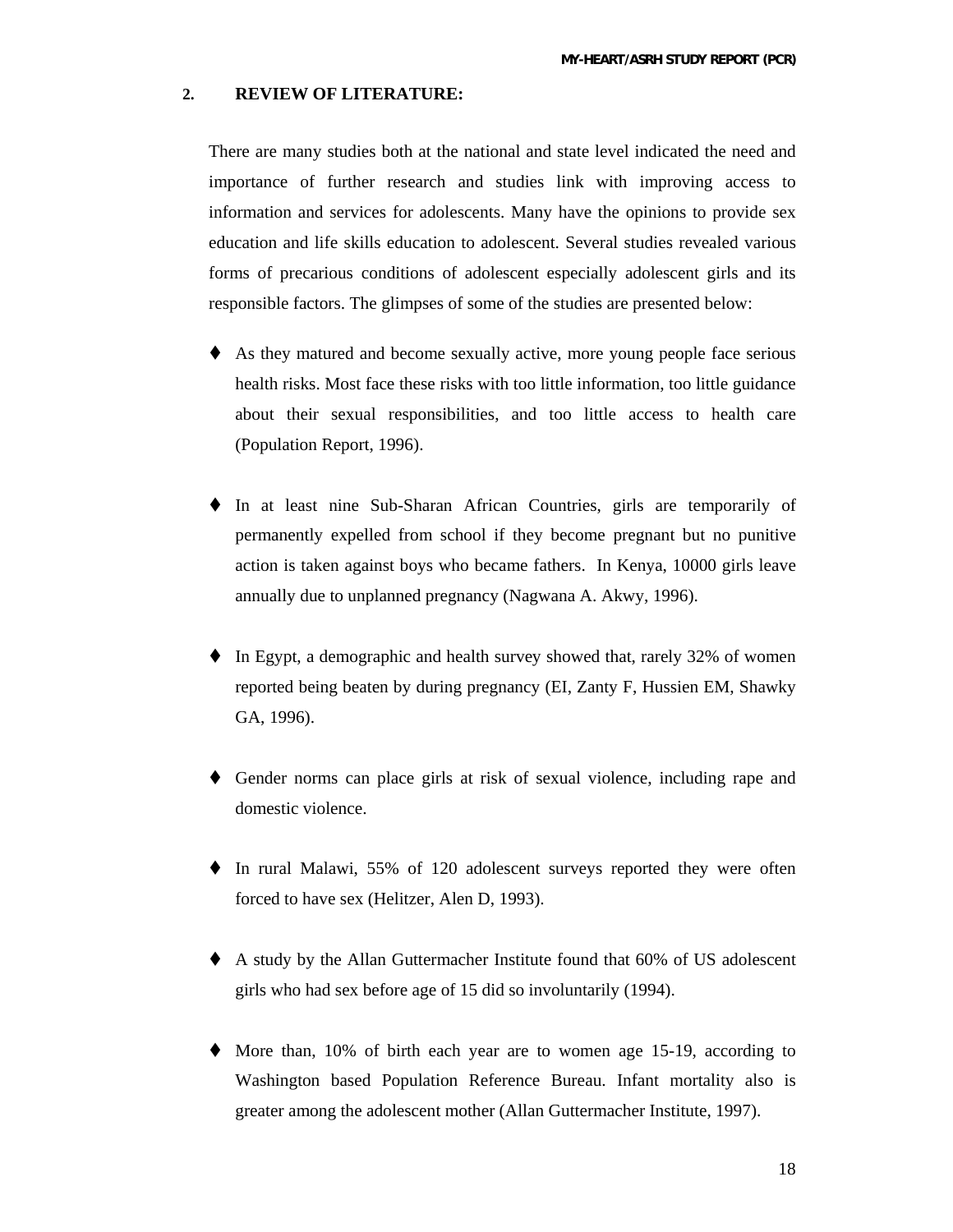- In India, of 100 girls who came to hospital seeking abortion, 80% did not know that sexually intercourse could lead to pregnancy or STDs and 90% did not know about contraception (Chhabra S.A, 1992).
- In developing countries 20% to 60% of young women pregnancies and birth are unintended, most coming sooner than planned. Pregnancy puts young women's health at risk, through child bearing or unsafe abortion ( Population Report, 1996).
- In India, it has been reported that more young women and men are becoming sexually active during their mid-teens with more than 50% having unprotected penetrative sex before the age of 16 (Dr. A.T.Khan, 1995).
- Traditional norms and the role of the family are losing their importance in governing young people's sexual behaviour in India. School-based sexually programmes are needed that will provide students with accurate information about pregnancy, contraception and sexually transmitted diseases (IFPP, 1999).
- The sexual behaviour among unmarried adolescent is on rise, especially in urban areas, where an estimated 20-25% of unmarried young males and 6-10% of unmarried young females have premarital sex (Rakesh A, 1992).
- NFHS survey suggest that at least half of all young women in India are sexually active by age 18 – mostly within marriage – and almost one in five are pregnant by age of 15. Well over half of all married women aged 15-19 have experienced a pregnancy or given birth ( UNPF,1998).
- A multimedia approach increases the reach and impact of reproductive health interventions directed to young people. Building community support for behaviour change also is essential, to ensure that young people find approval for their actions and have access to services (IFPP).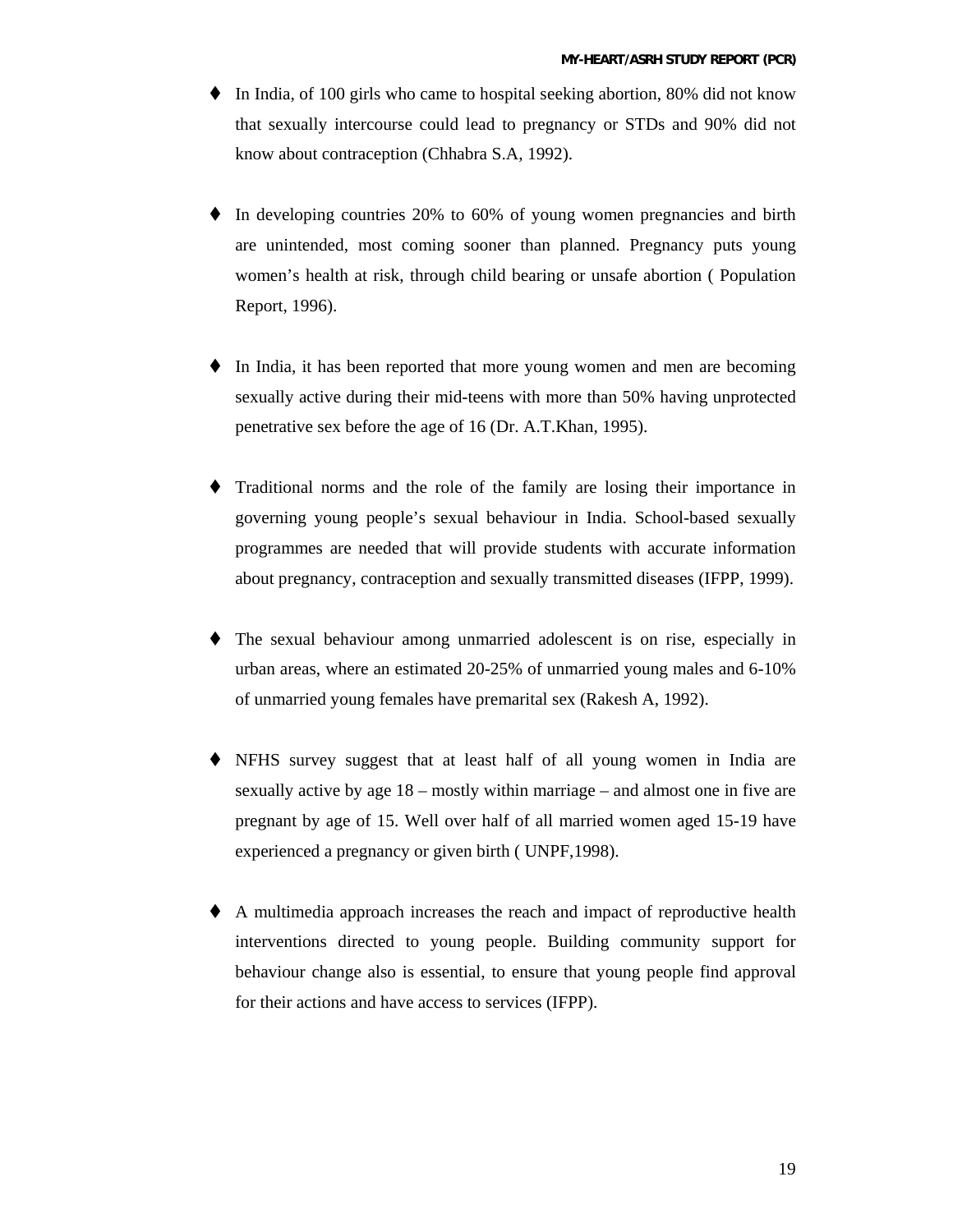### **3. RATIONALE FOR THE STUDY:**

#### **3.1. Context:**

The overall objective of the project is to improve knowledge, skills and capacities of adolescent, parents, elders, teachers, AWW, and health workers in order to promote reproductive health and gender equality in the project area. In the life cycle of the human being, adolescence period is a transitional, very sensitive and most complicated period of life. Particularly in rural and tribal areas, adolescents are more vulnerable and suffer various from of serious sexual and reproductive health problems due to many factors.

Several studies in the worldwide had shown a very precarious and miserable condition of adolescent sexual, reproductive health and gender inequalities. As they matured and become sexually active, more young people face serious health risks, most face these risk with too little information, too little guidance about sexual responsibilities, and too little access to health care. Meeting diverse needs is a great challenge for parents, communities, health care providers and educators.

Further, the situation of adolescent girls in the project area is very vulnerable due to high women illiteracy, gender disparity; early marriage, early pregnancies, unsafe abortions; too close and too many child births, maternal morbidity and mortality; adolescent malnutrition and anemia; high unmet needs for birth spacing and birth control methods; and suffering from RTIs/STIs and many sexual and reproductive health problems. The importance of adolescent reproductive health is one of the most important issues that received national as well as international concern and priorities. The objective of the research is directed to address above context and the application of work will be very much applicable to address national priorities of medical research including reproductive health.

A small study has already conducted in the proposed project area entitled " A study on knowledge and sexual behaviour of unmarried tribal adolescents" under strengthening of health research in NGOs in India, sponsored by TISS, Mumbai. Mr. Jagdish Chandra Sahoo, Programme Officer of MY-HEART and proposed coinvestigator of the study was engaged in doing the study.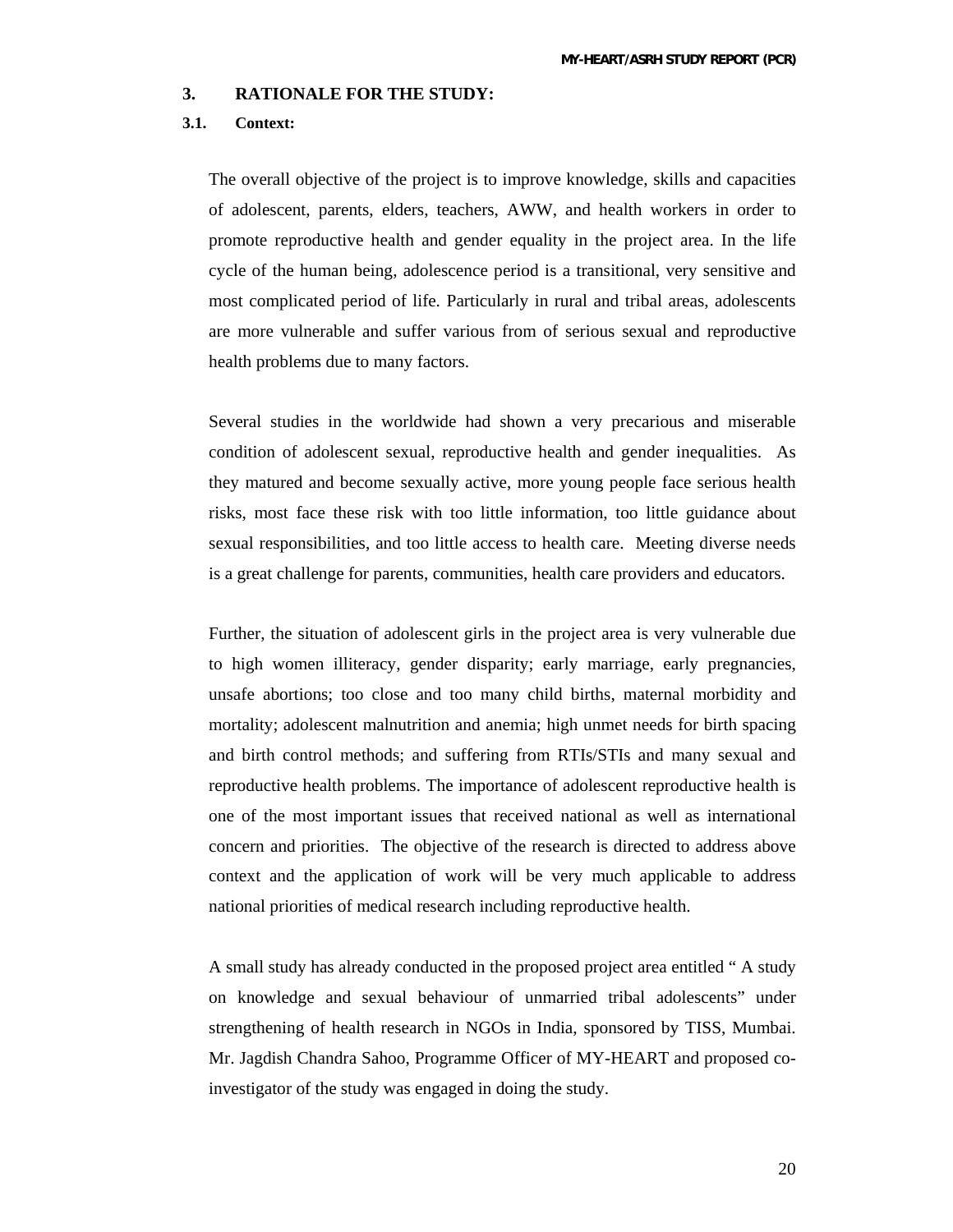**The main findings of the study are:** 

- **The high percentages of sexual activities including penetrative form sex have been practiced from early age in the project area.**
- **The most of the adolescents have little knowledge about STI and RTI, its symptom, causes and modes of transmission.**
- **Most of them don't know about safe sex practices. Though they have the knowledge about barrier methods, but use in sexual act is very low which shows the high percentage of high-risk behaviour.**
- **They have knowledge about safe abortion and place of abortion, which clearly implies the high prevalence of unintended pregnancy among the unmarried girls.**

### **3.2. Rationale:**

- In an effort to improve the reproductive health of adolescents and young adults, many organizations that work with youths are incorporating **gender prospective into sex education, service** delivery **and providing training became very effective.** Because gender norms often negatively affect access to reproductive health knowledge, information and services, and promote risky .behaviour for boys and girls.
- Both boys and girls have right to basic information and access to resources that will enable them **live in a satisfying reproductive and sexual life** like adult people, because " today's adolescents are tomorrow's parents".
- Adolescent face many physical and psychological problems related to sexual activities. Adolescents **who became pregnant face** high **risk than older women** of developing following complications, anaemia, pre-eclampsia, premature and low birth weight babies and prolonged labour.
- Because so many adolescents do not understand how their bodies work and because they do not **have access to health and family** planning **services, many teenage pregnancies** are unplanned.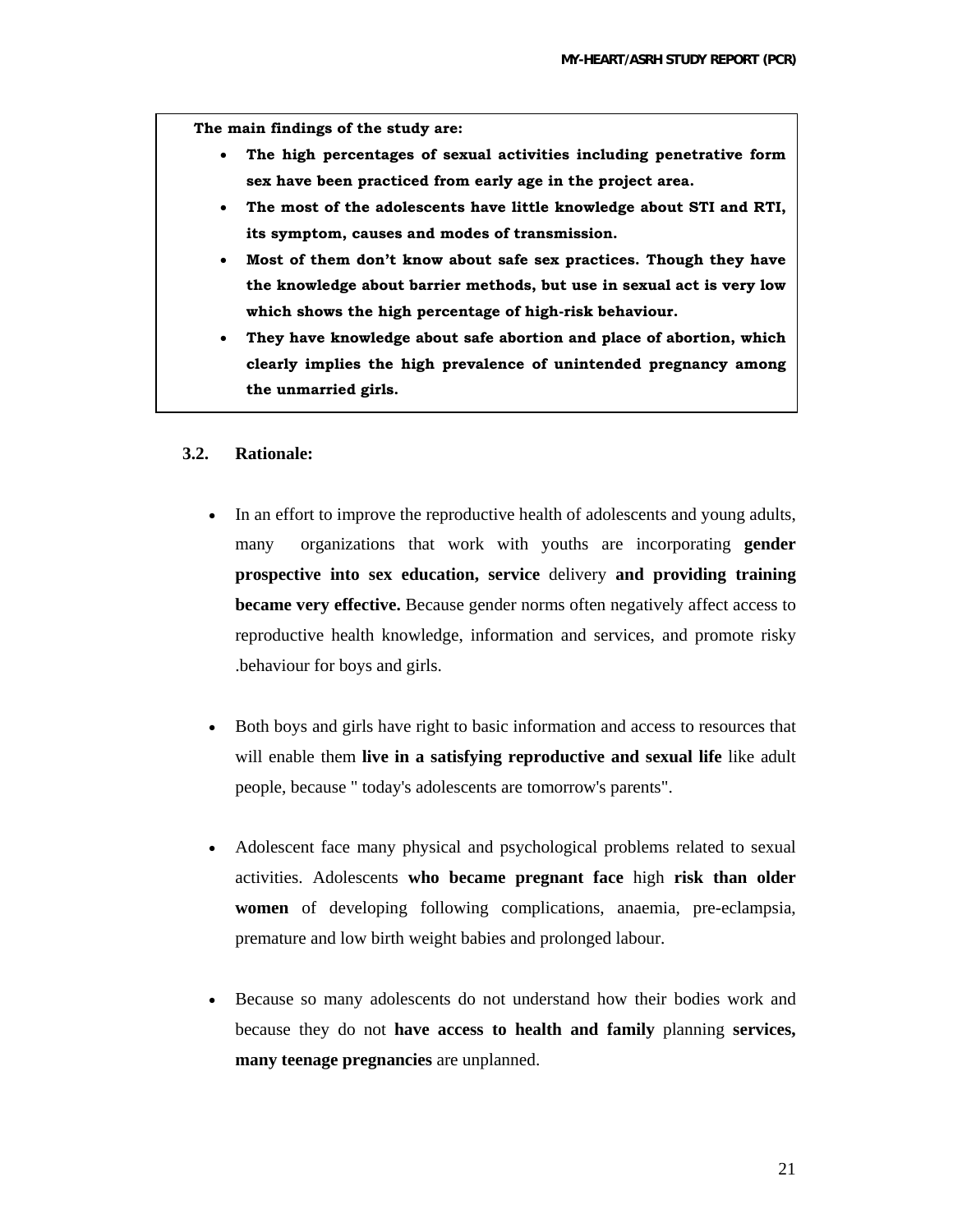- **Adolescents who are sexually** active **also risk of getting sexually transmitted** diseases. However, they arc less likely to know the symptoms and less likely seek help. Adolescents generally do not have adequate knowledge about their own maturation especially sexuality and little information about what reproductive health services exists and how to use them.
- Persons who could provide such help doctors, health workers, parents, community leaders, teachers and so on **are rarely trained in issues of adolescent sexuality or how to communicate with adolescent effectively.**
- Existing services are designed with adolescents in mind and almost **never involved adolescent in planning, and evaluating the programmes.** The adolescent reproductive health status and gender inequalities in project area are very alarming which needs urgent attention to achieve the goals of reproductive and child health programme.
- This kind of operation research would be very effective and sustainable because of the programme will be formulated, implemented and evaluated by the beneficiaries and communities and other stakeholders of the project area as per their felt needs.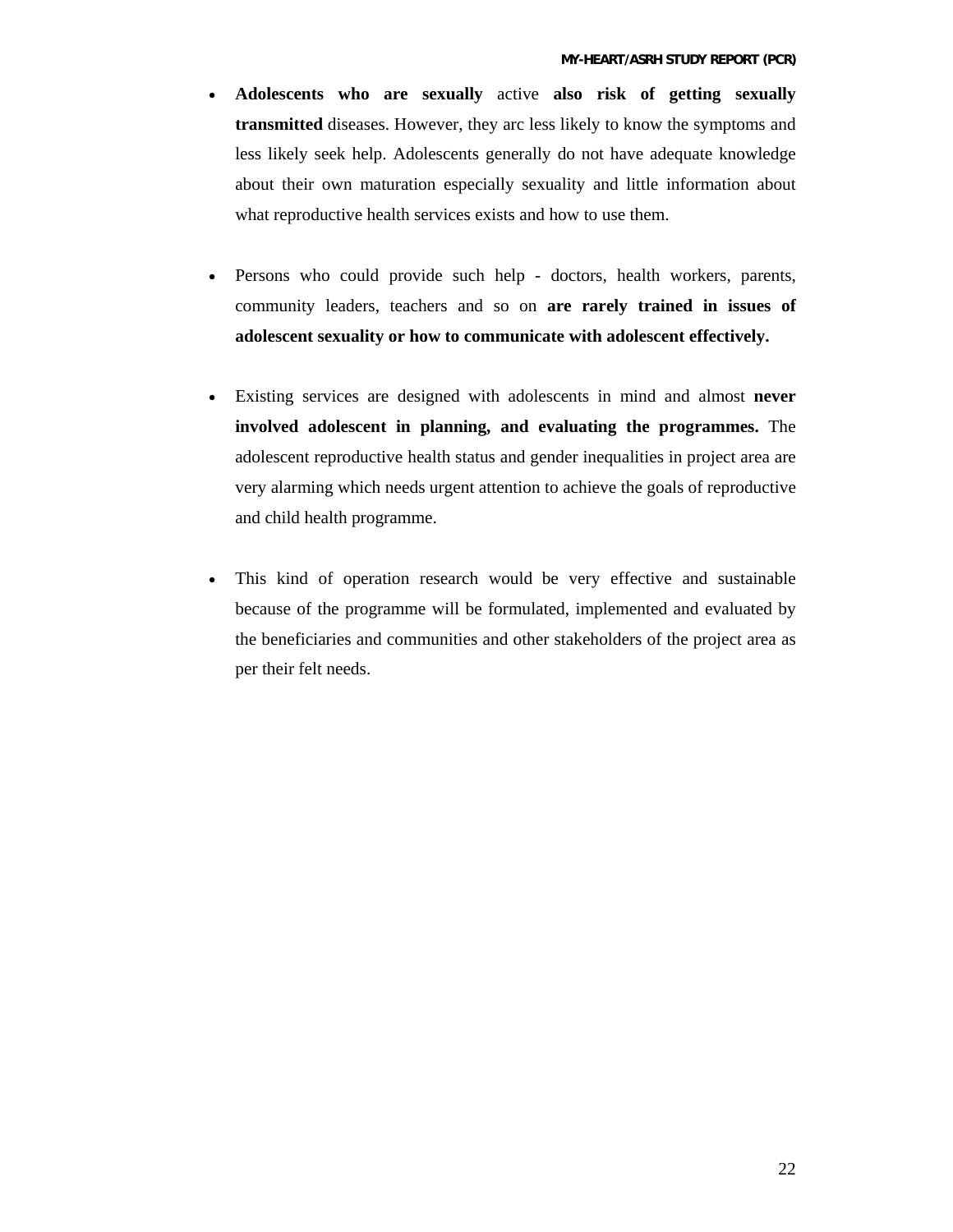### **4. AIMS & OBJECTIVES OF THE STUDY:**

### **4.1. Development objectives:**

**Changed and improved knowledge, attitude, behaviour and practices of adolescents on sexual and reproductive health; and changed attitude of parents, elders, AWW, teachers, and health workers to promote sexual and reproductive health of adolescent and gender equality in the project area.** 

### **4.2. Immediate objectives:**

- To identify sexual and reproductive health (SRH) problems and needs of adolescent and to investigate the determinants of positive behaviour and outcomes so as to provide need-based knowledge and life skills, SRH skills, SRH services and referral facilities to improve adolescent reproductive health status.
- To investigate the gender roles and life skills that affects the health situation of adolescent.
- To investigate the ways in which sexually active youth deal with dual risks of unwanted pregnancy, unsafe abortion and STI.
- To adopt and assess the impacts of a combined behavioural theories and models (adolescent development theory and stages of changes), operation research and participatory learning and action (PLA) on sexual and reproductive health and gender status.
- To build the capacity of adolescents for Planned Parenthood and to create demand generation for better reproductive health care services.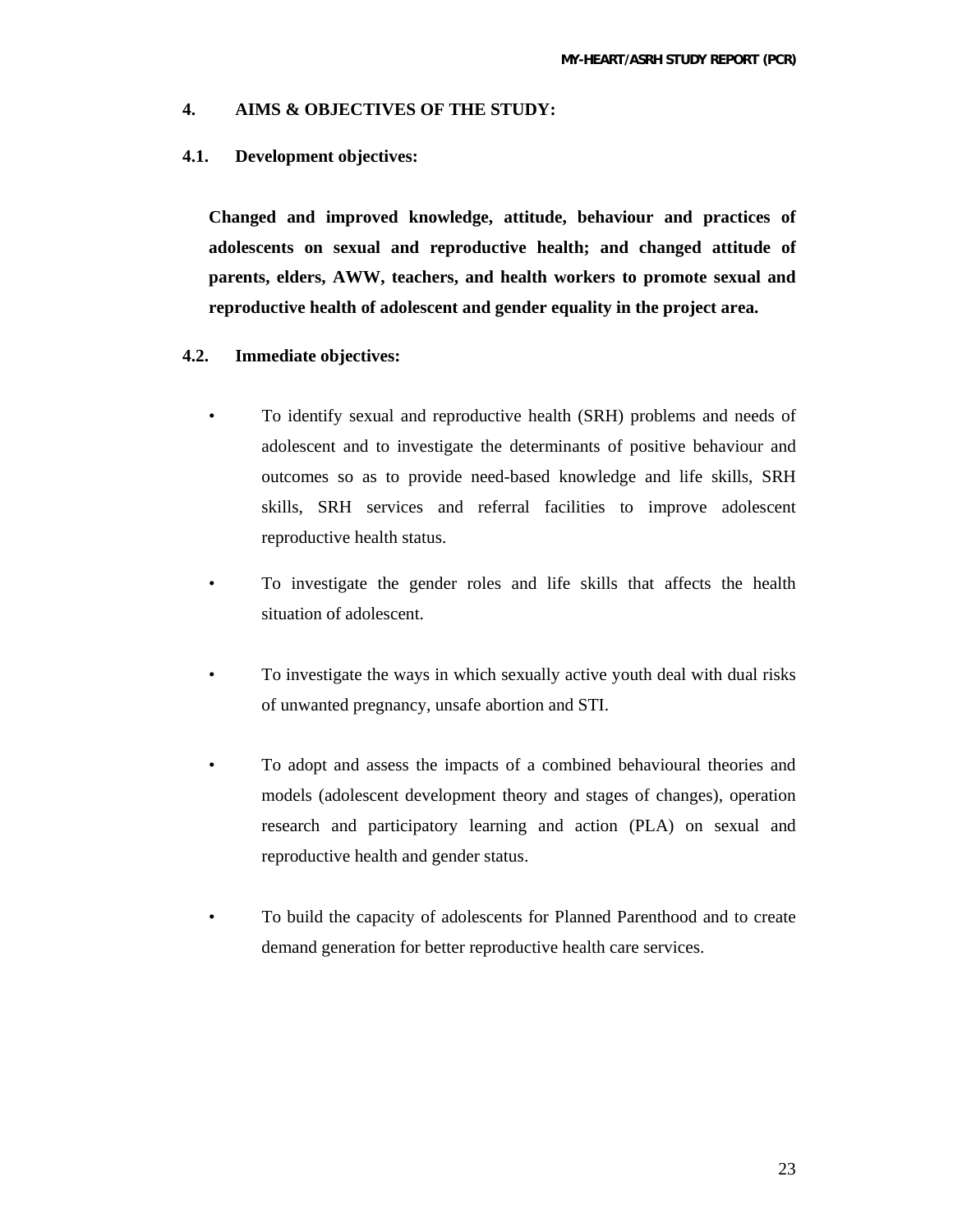### **5. METHODOLOGY :**

### **5.1. Universe of the study:**

The Baseline survey has been conducted in three Grampanchays namely Dholpada, Kansar and Kindeijori under Tileibani Block of Deogarh district, Orissa. It covered 40 villages. Both adolescent boys and girls of these villages are the Universe of study. Besides all care givers (parents/elders) and service providers (AWWs, teachers, and health workers) of the study villages have included as universe of the study. Adolescent will be termed as primary stakeholders. Caregivers will be secondary stakeholders and service providers will be termed as tertiary stakeholders.

### **5.2. Sampling design:**

More emphasis has been given to collect data through qualitative methods as discussed in the tools. For quantitative data, stratified sampling method has been adopted especially for interviewing adolescent. The sampling size has been derived on the basis of following:

- Representative of universe (at least 20% of universe)
- Reliability of results (in relation to study the association among variables)
- Minimum sampling error
- No. of variable to be studies (limited variables)
- Methods and tools of data collection (more qualitative)

The details of sampling size for Baseline survey are given below:

- Villages covered : 40
- No. of Adolescents : 480
- No. of Service Providers : 200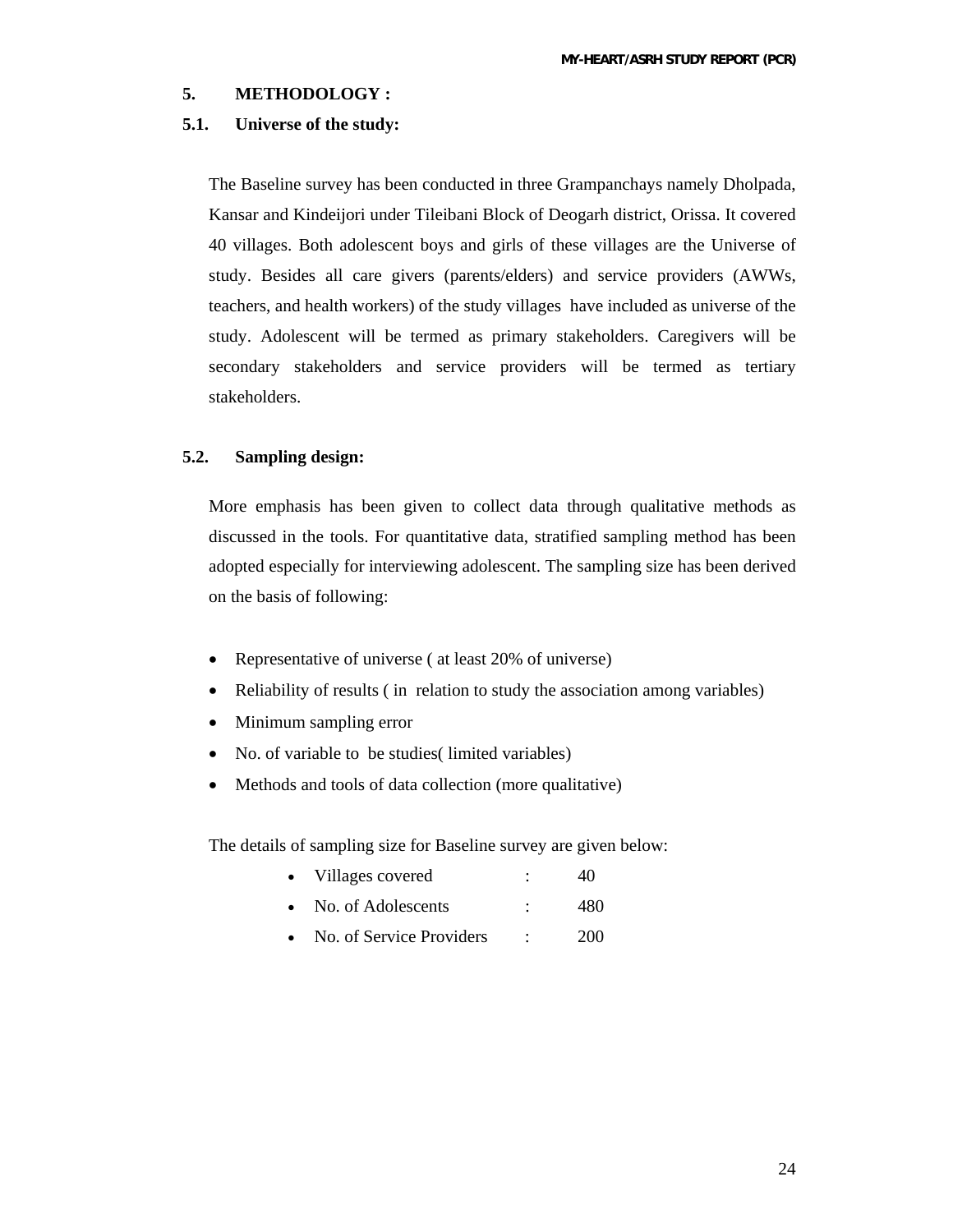### **5.3. Tools and Technique of data collection:**

The following tools technique was adopted for baseline survey:

| Village Schedule                                                                                                    | $\cdot$ 40    |
|---------------------------------------------------------------------------------------------------------------------|---------------|
| Questionnaire for adolescents                                                                                       | : 480         |
| In-depth Interview for Service Providers                                                                            | : 200         |
| Focus Group Discussion for care givers                                                                              | :40           |
| Case Study                                                                                                          | :40           |
| PLA exercise (problems and priority<br>ranking, seasonally, chapatti diagram,<br>gender analysis and trend analysis | : 40 villages |

### **5.4. Data analysis, statistical methods used and reporting:**

Both primary and secondary data has been analyzed through tabular and graphical forms using different research and statistical techniques. Attempt has been made to derive major findings on key aspect of Baselines Survey. Suggestion and recommendation has been made based on findings study and as per requirement of further operation research as per initial design of project.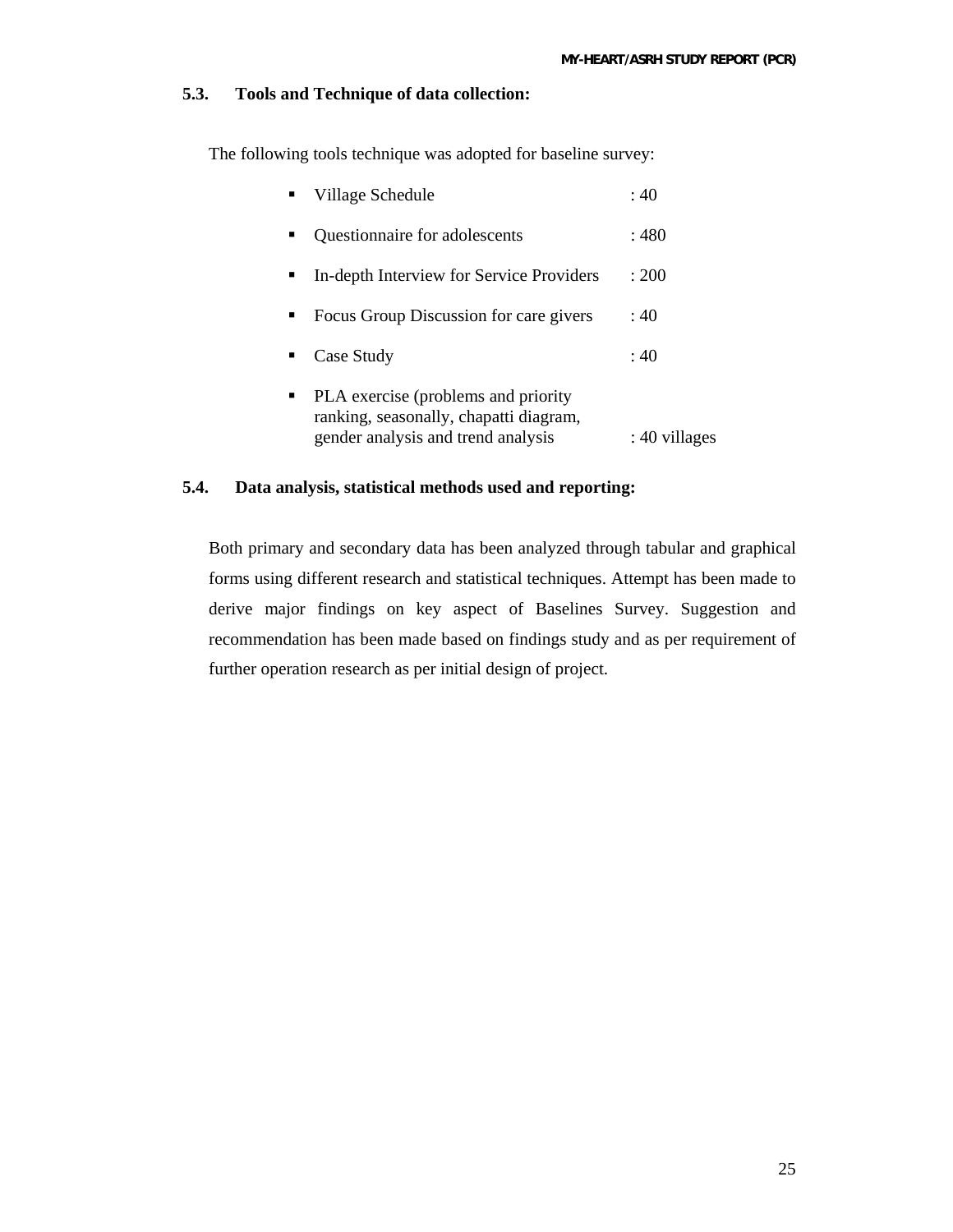### **6. DATA ANALYSIS, FINDINGS AND DISCUSSION:**

### **6.1. Community profiles:**

**The Baseline survey has been conducted in 40 villages covering three Gram Panchayats under Tileibani Block of Deogarh district, Orissa. The survey areas is primarily dominated by tribal population. It is under-served and inaccessible area in the context of health care service delivery. The brief profiles of the surveyed villages are given below:** 

- The population of villages varies from 81 to 851 and average population is 240.
- The adolescent population is ranges from 15 to 183 and average adolescent in a village is 51.
- There is low level of literacy.
- Most of the families belongs to Small farmers category and wage labourers.
- Health institutions are within a distance ranges from 1 km. to 40 kms. for treatment, which are usually not accessible by the community.
- Educational institutions like primary and secondary schools are mostly close to the villages whereas the colleges are far from the locality.
- Safe drinking water facilities exist in villages, whereas nobody owns a toilet in their houses. Most of the villagers depend on tube well for drinking water. Till date hardly any development and informative welfare programmes took place in the interest of for adolescents in the villages.

### **6.2. Views and opinions of service providers:**

Attempt was made to interview service providers like AWWs/ANMs/school teachers/TBAs to ascertain their views and opinions on different aspect gender issues and reproductive health and their attitude towards SRH education for adolescent. The findings of the interview discussed below:

• Gender discrimination exists in the society. Always girls are treated as inferior as regards to physical labour they put in agriculture and other fields is considered as less significance in comparison with boys. Hence, they get lower wage.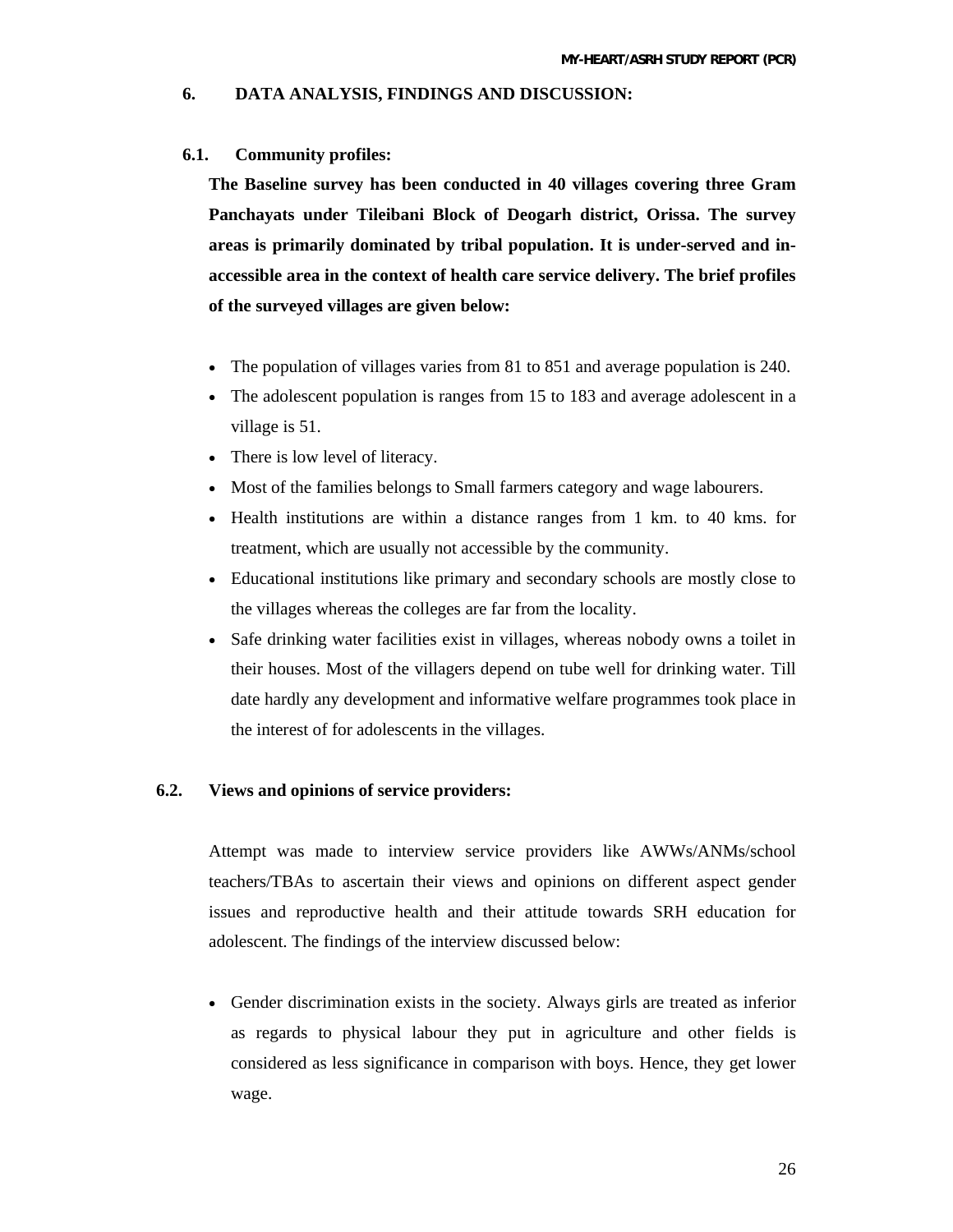- They are not sure whether any sexual reproductive health problems exist among adolescents in their areas but it is felt that there is lack of opportunity and scope to know and update their knowledge about the topic. Some of the sexual and reproductive health problems like premarital and unsafe sex and unwanted pregnancy, were cited by some of the service providers. Due to lack of knowledge and awareness, the adolescents have little knowledge about sexual and reproductive health.
- Events like suitable training programmes would be fruitful to disseminate SRH education among adolescents. Others supportive initiatives like street plays, palas, awareness programmes through audio visuals, literatures and group discussions would help involve community as a whole in the process.
- Although service providers like ANMs/AWWs, teachers, and other care providers are at village and block level, but the capacity and sphere of work is not sufficient to enable people and adolescents to be aware about SRH problems and needs of adolescents. Besides, health institutions are less equipped regarding process, methods and materials for imparting health education.
- Further capacity enhancement of parents and peoples' leaders in the villages does not happen regularly. They also lack of proper education for which they feel as if they are not in any way concerned about the problems of adolescents.
- A few problems like premarital sex and sexual exploitations are noticed by the service providers while dealing with the adolescents.
- In order to promote SRH education properly, few promotional measures like counseling, imparting education to mothers and community sanitations were suggested by the service providers.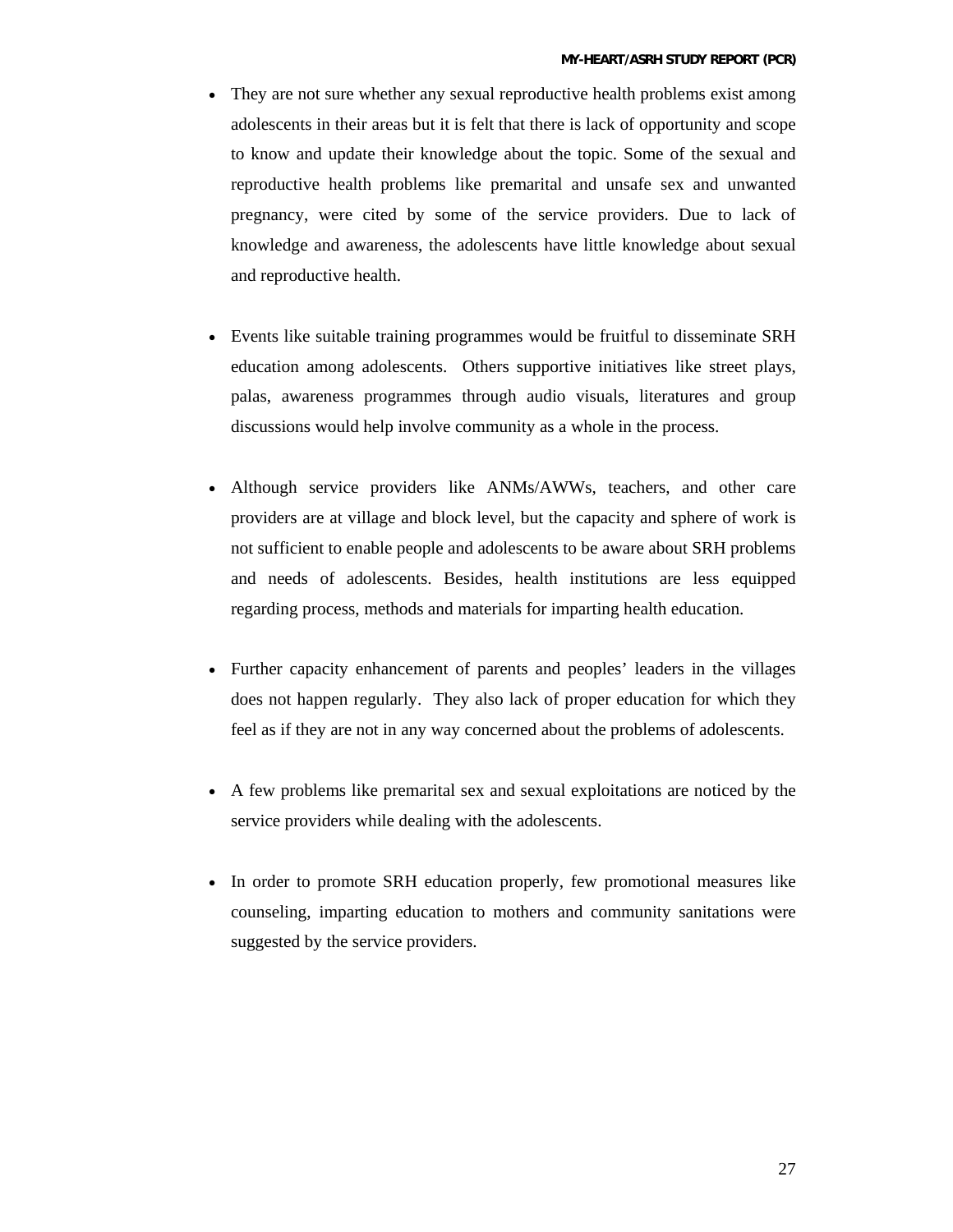### **6.3. Views and opinions of community on ASRH issues:**

**Focus group discussion was conducted in all 40 surveyed villages to ascertain the opinions and view of community members on various aspect reproductive health problems and needs of adolescent, gender issues and level of community awareness on ARSH. In each FGD, 10 to 12 members such as village leaders, adolescents, teachers and service providers were participated. The findings of focus group discussion are presented below:** 

- Participants on their own opined that there is gender discrimination in villages. Male dominance was marked in food intake, wage and preference for having male child. As they grow up, adolescents girls are becoming physically week and suffers from different health problems like STI, RTI and anaemia.
- Periodical health education programmes, counseling should be carried on by adequately trained health personnel and educators, that include reproductive health education, family life health education, Planned Parenthood, etc. Parents being most close to adolescents should be properly sensitized on the said issues. They need to minimize social gaps between them and adolescents. There is a need for friendly environments where boys and girls can share their problems jointly and parents need to suggest for necessary solutions regarding reproductive health.
- Actualization of SRH depends on ability and patience of health service providers. They need to come down to the position of adolescents and talk to them on sexual and reproductive health.
- Most of the respondents mentioned that health education is the priority need of the adolescent. A small proportion of respondents mentioned SRH education, family education, AIDS Education as the priority need of the adolescent while a small proportion of respondents also mentioned that care should be taken by the family member
- Views of respondents were taken after asking some statements. It was seen that almost all the respondents are of the opinion that reproductive health education is required for adolescent who is neglected now-a-days and also mentioned that family life education should be imparted to the adolescent so that they can maintain their family life smoothly. When asked whether parents should disseminate right kind of knowledge to adolescent especially on sexual and reproductive health, only a few of the respondents did not agree on it while almost all the respondents agreed that service providers should educate adolescent on sexual and reproductive health.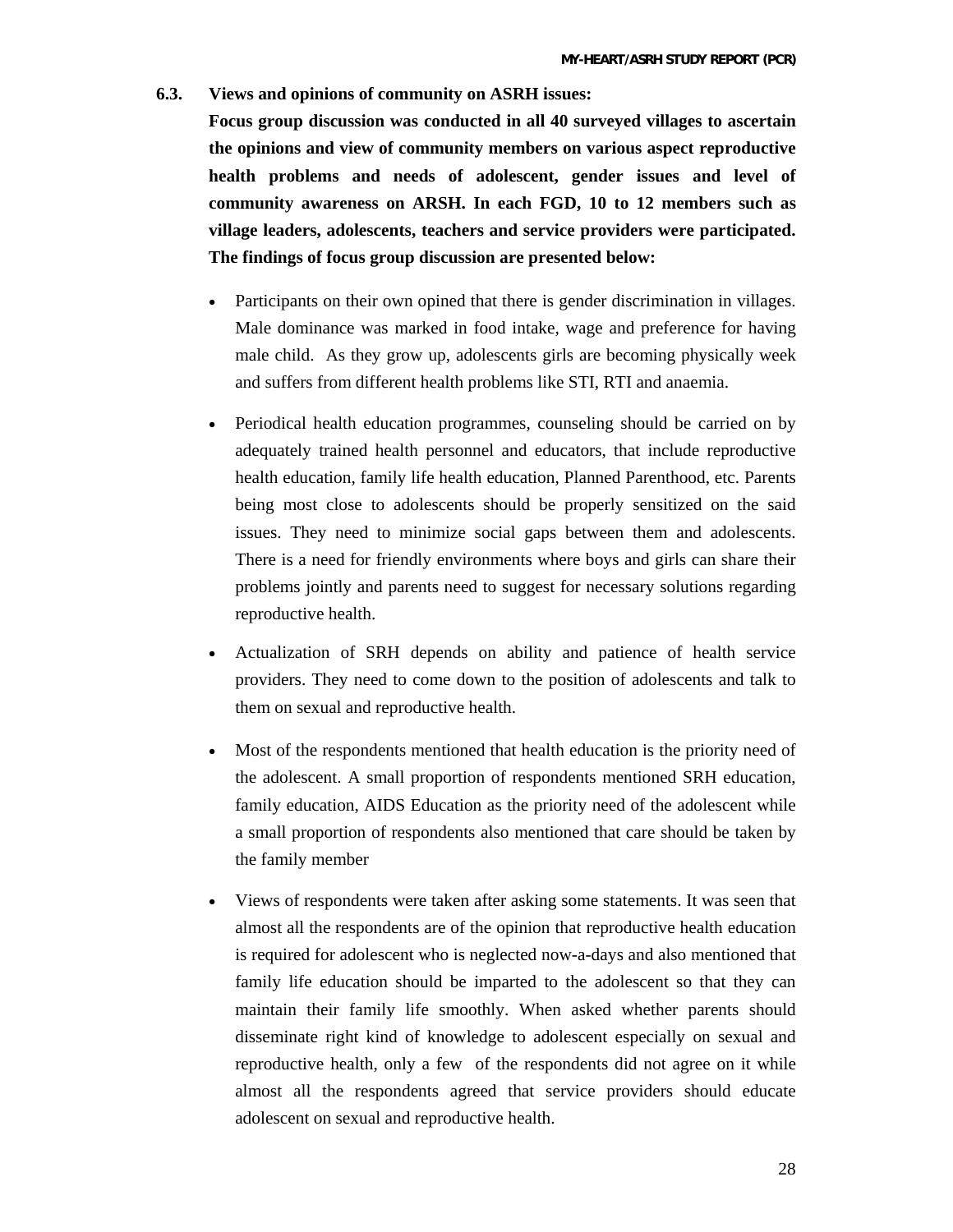$\sqrt{2}$   $\sqrt{2}$   $\sqrt{3}$ 

**6.4. Personal profiles of adolescent:** 

**A structured interview schedule was administered collect information from adolescent in surveyed villages. In total 480 adolescent were interviewed to collect data on socio-economic background of the family; health and nutrition status of adolescent; reproductive health status; knowledge on repordutive abd sexual health; attitude on reproductive and sexual health; and reproductive health practices of both boys and girls. The results of the survey are presented subsequent section of the report.** 

6.4.1. **Age**: The respondents' age ranges from 10 years to 19 years. The largest groups of respondents (69.2%) were in the range of 15 to 19 years, while only 27.7% of the respondents were in the age range of 13 to 15 years. Only a few respondents (3.1%) were in the 10 -12 years age group.

|             |             |       | (In % |
|-------------|-------------|-------|-------|
| Age         | <b>Boys</b> | Girls | Total |
| 10-12 Years | 2.7         | 3.7   | 3.1   |
| 13-15 Years | 26.2        | 29.5  | 27.7  |
| 15-19 Years | 71.1        | 66.8  | 69.2  |
| Total       | 263         | 217   | 480   |

6.4.2. **Caste:** Since Deogarh is a tribal dominated district, majority of respondents (79%) belonged to ST category and 14.4% belonged to Other Backward Caste (OBC) category while a small proportion (5.8%) belonged to SC category.

|                        |             |       | (In %)       |
|------------------------|-------------|-------|--------------|
| Caste                  | <b>Boys</b> | Girls | <b>Total</b> |
| <b>SC</b>              | 2.3         | 10.1  | 5.8          |
| $\overline{\text{ST}}$ | 77.6        | 81.1  | 79.2         |
| <b>OBC</b>             | 19.0        | 8.8   | 14.4         |
| <b>Other Caste</b>     | 1.1         |       | 0.6          |
| Total                  | 263         | 217   | 480          |

6.4.3. **Religion**: A higher proportion of the respondents (88.5%) belonged to Hindu religion. About 11% were Christian and only two respondents belonged to other religion.

|                 |             |       | (In %)       |
|-----------------|-------------|-------|--------------|
| <b>Religion</b> | <b>Boys</b> | Girls | <b>Total</b> |
| Hindu           | 94.3        | 81.6  | 88.5         |
| Christian       | 5.7         | 17.5  | 11.0         |
| <b>Others</b>   |             | 0.9   | 0.4          |
| Total           | 263         | 217   | 480          |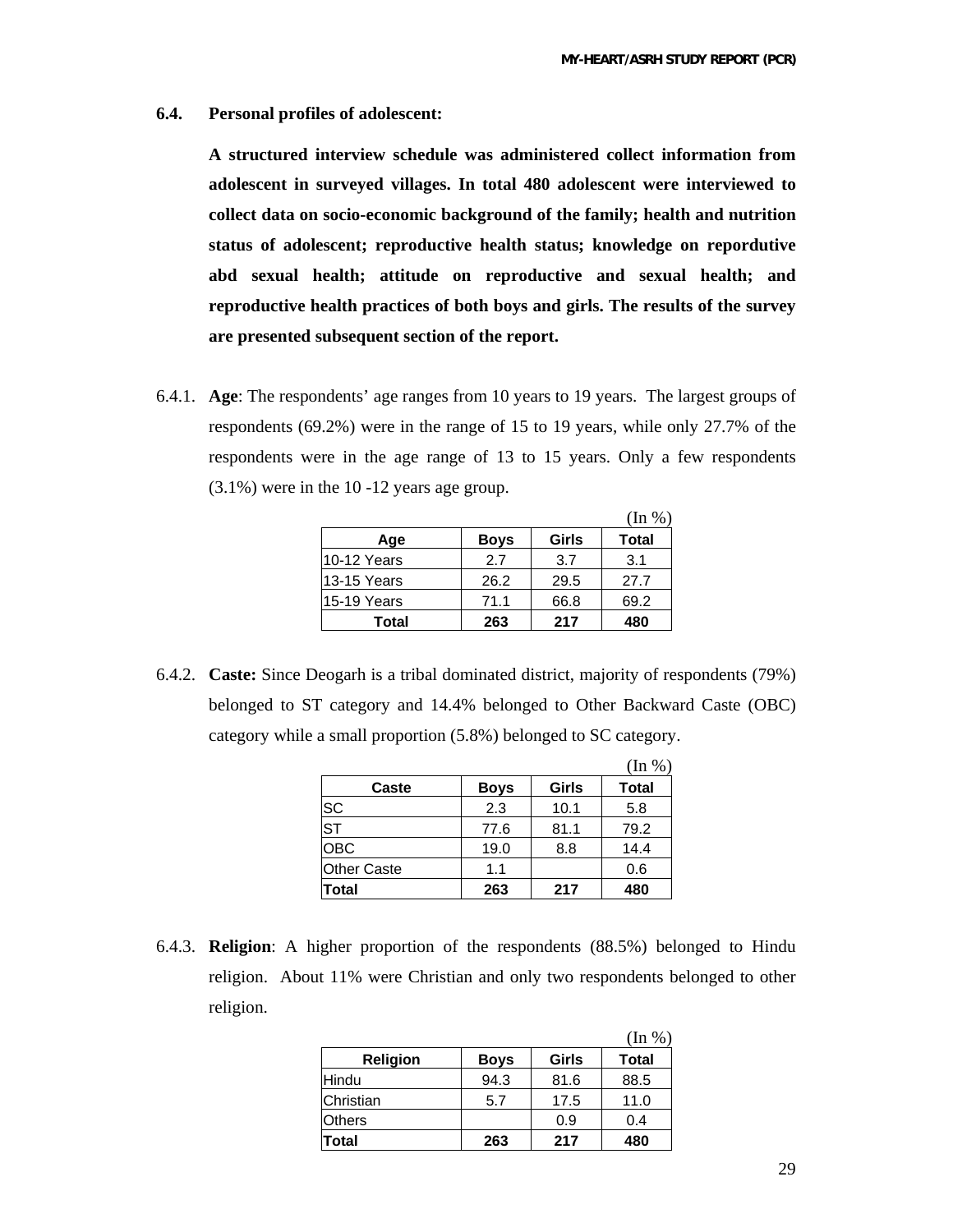6.4.4. **Education**: Overall, about 13% of the respondents were found to be illiterate. Only 1.9% respondents just knew to read and write, without any formal schooling. More than a quarter (32%) had read up to primary and only 21% had read upto secondary school levels. About 32% were read above secondary level. Across gender, about 20% of the girls were illiterate, compared to only 8% of boys.

|                   |             |       | (In %) |
|-------------------|-------------|-------|--------|
| <b>Education</b>  | <b>Boys</b> | Girls | Total  |
| <b>Illiterate</b> | 8.0         | 19.4  | 13.1   |
| Literate          | 1.1         | 2.8   | 1.9    |
| Primary           | 30.8        | 33.2  | 31.9   |
| Secondary         | 26.2        | 15.2  | 21.3   |
| Above             | 33.8        | 29.5  | 31.9   |
| Total             | 263         | 217   | 480    |

6.4.5. **Occupation**: About 59% of the respondents were doing household work, while about 10% of them were wage labour and the rest 31% were students.

|                          |             |       | (In %)       |
|--------------------------|-------------|-------|--------------|
| <i><b>Occupation</b></i> | <b>Boys</b> | Girls | <b>Total</b> |
| Student                  | 34.2        | 28.6  | 31.7         |
| Wage Labour              | 9.5         | 10.1  | 9.8          |
| <b>HH Work</b>           | 56.3        | 61.3  | 58.8         |
| Total                    | 263         | 217   | 480          |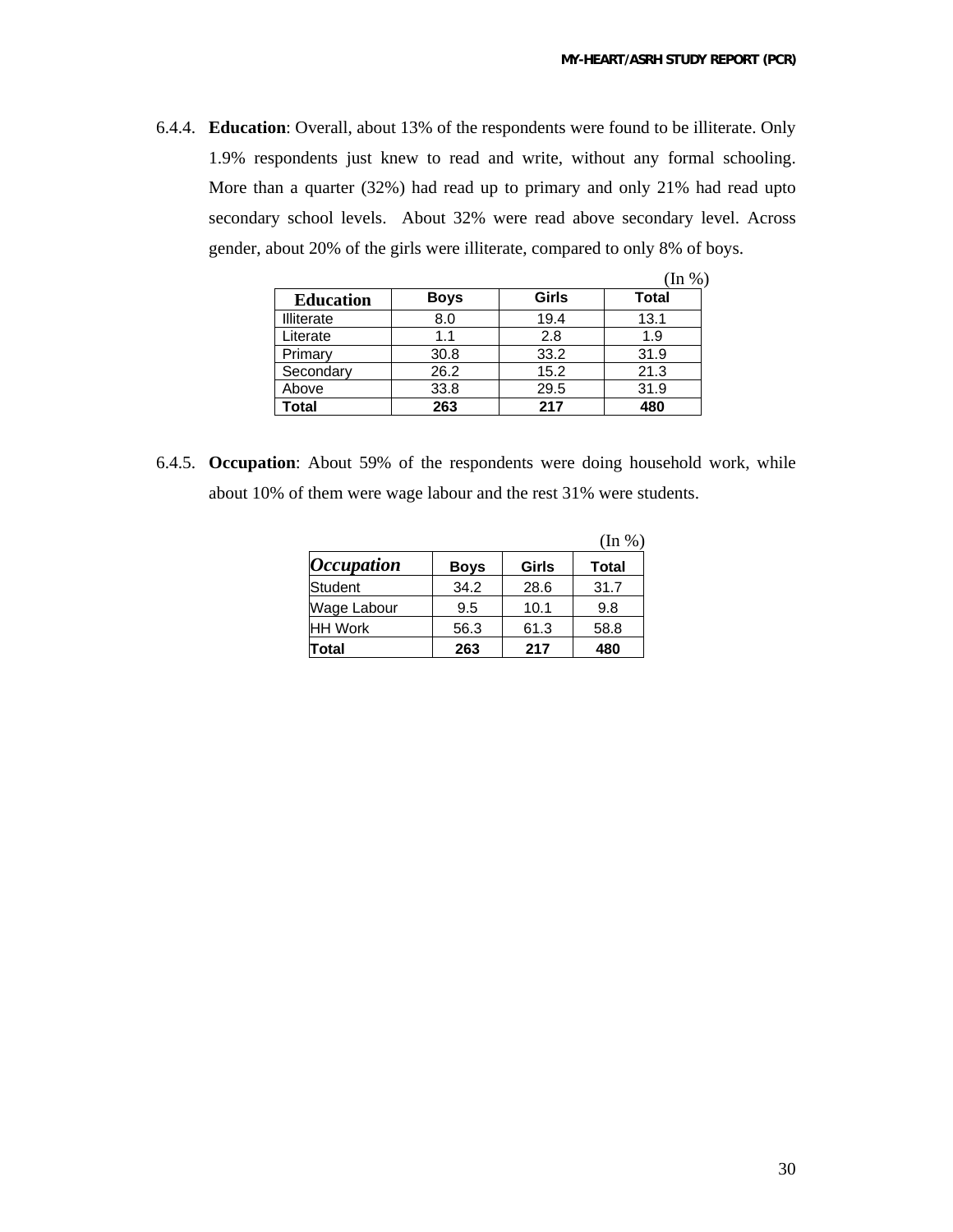**6.5. Socio-economic background of the family:** 

**The socio-economic background of the family plays a key role shaping adolescent's future. The family size and type, educational status of parents, economic status, occupation of parents and decision maker of family influences behaviour and practices of adolescent much than other factors. Therefore, attempt was made to collect information of above aspect to find association of these factors on sexual and reproductive status of adolescent. The findings are presented below:** 

**6.5.1. Family Size**: More than half of the respondents (69.2%) had the family size in the range of 6 to 10 members, whereas about 40% had the family size of less than 5 members. Only a small proportion (5.2%) of the respondents had family size of more than 10 members

|                    |             |       | $(\text{In } \% )$ |
|--------------------|-------------|-------|--------------------|
| <b>Family Size</b> | <b>Boys</b> | Girls | Total              |
| Less than 5        | 50.6        | 27.6  | 40.2               |
| $6 - 10$           | 43.0        | 68.7  | 54.6               |
| More than 10       | 6.5         | 3.7   | 5.2                |
| Total              | 263         | 217   | 480                |

**6.5.2. Type of Family:** A majority of respondents (75%) constitute of a nuclear family, while 14% had extended nuclear family and only 11% of respondents live in a joint family.

|                   |             |       | (In %)       |
|-------------------|-------------|-------|--------------|
| Type of family    | <b>Boys</b> | Girls | <b>Total</b> |
| <b>Nuclear</b>    | 76.0        | 73.3  | 74.8         |
| lExtended nuclear | 11.8        | 17.1  | 14.2         |
| Joint Family      | 12.2        | 9.7   | 11.0         |
| Total             | 263         | 217   | 480          |

6.5.3. **Decision Maker of the Family:** While asking about the decision maker of a family, most of the respondents (83%) stated that father is the decision maker of the family, and a small proportion (14%) said that mother is the decision maker and only a small proportion (4%) responded that grand father and other members of the family take the decision in the family.

|                                        |             |       | (In %) |
|----------------------------------------|-------------|-------|--------|
| <b>Decision Maker of</b><br>the family | <b>Boys</b> | Girls | Total  |
| Father                                 | 86.3        | 79.3  | 83.1   |
| Mother                                 | 9.1         | 16.1  | 12.3   |
| <b>Grand Parents</b>                   | 3.8         | 3.7   | 3.8    |
| <b>Others</b>                          | 0.8         | 0.9   | 0.8    |
| Total                                  | 263         | 217   | 480    |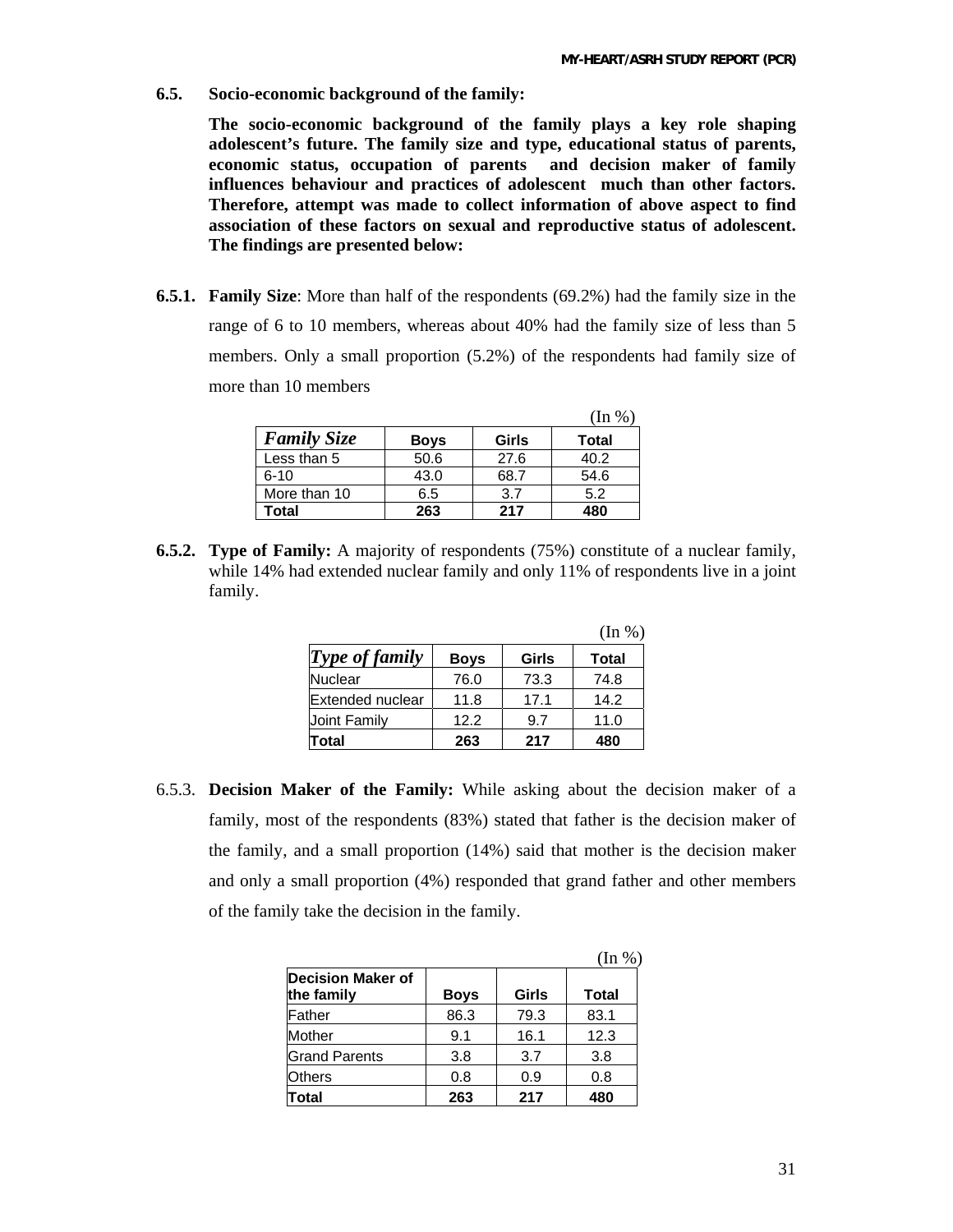6.5.4. **Major Sources of income of the family:** Since the district is tribal in nature, majority of respondents (85%) depends on agriculture for their major source of income, and only 11% depends on wage labour for their livelihood and a small proportion (1.3%) each depends upon business and service, whereas a negligible proportion were rural artisans and dependent upon other source to maintain their livelihood.

|                                   |             |       | (In %)       |
|-----------------------------------|-------------|-------|--------------|
| <b>Major Source of</b><br>lIncome | <b>Boys</b> | Girls | <b>Total</b> |
| Agriculture                       | 85.9        | 84.8  | 85.4         |
| Service                           | 0.8         | 1.8   | 1.3          |
| <b>Business</b>                   | 2.3         |       | 1.3          |
| Wage                              | 9.9         | 12.4  | 11.0         |
| <b>Rural Artisans</b>             |             | 0.9   | 0.4          |
| <b>Others</b>                     | 1.1         |       | 0.6          |
| <b>Total</b>                      | 263         | 217   | 480          |

6.5.5. **Annual Income of the Family:** Most of the respondents (88%) had an income ranges from Rs. 5000 to Rs. 10,000/-, whereas only 10% were in income range from Rs. 10,000/- to Rs. 20,000/- and only 1% had income above Rs. 20000 and also a negligible proportion(1%) had had income less than Rs. 5000/-.

|                                       |             |       | (ln %) |
|---------------------------------------|-------------|-------|--------|
| <b>Annual Income of</b><br>the family | <b>Boys</b> | Girls | Total  |
| Less than 15000                       | 1.10        | 0.90  | 1.00   |
| 5000-10000                            | 86.30       | 90.80 | 88.30  |
| 10000-20000                           | 10.60       | 8.30  | 9.60   |
| More than 20000                       | 1.90        |       | 1.00   |
| Total                                 | 263         | 217   | 480    |

6.5.6. **Whether belongs to BPL:** Most of the respondents(88%) were in BPL category and only 12% belonged to APL category.  $(1, 2)$ 

|                                  |             |       | (In %) |
|----------------------------------|-------------|-------|--------|
| <b>Whether belongs</b><br>to BPL | <b>Boys</b> | Girls | Total  |
| Yes                              | 84.8        | 90.8  | 87.5   |
| <b>No</b>                        | 15.2        | 9.2   | 12.5   |
| <b>Total</b>                     | 263         | 217   | 480    |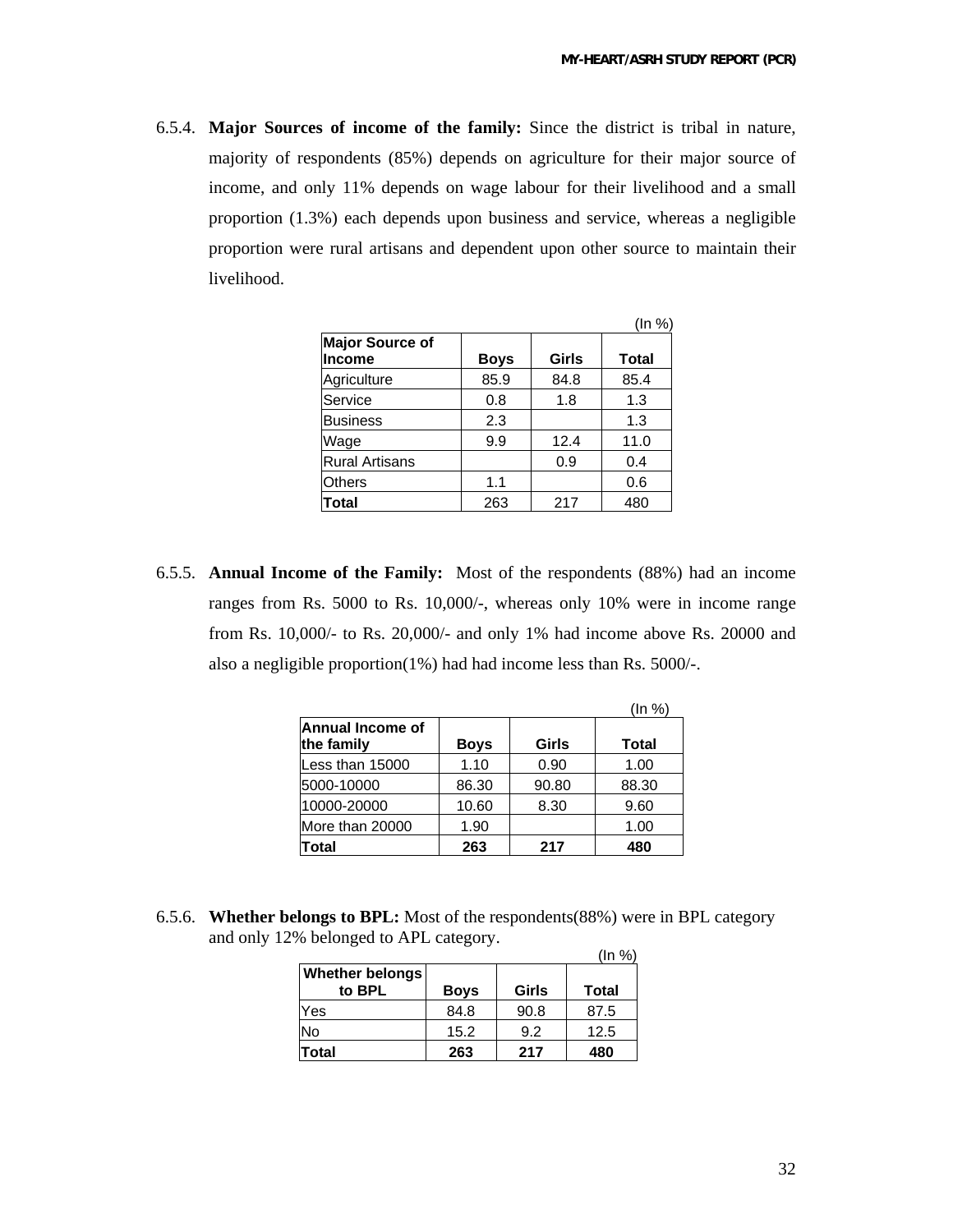6.5.7. **Occupation of Parents:** Most of the parents depends on cultivation for their main occupation and about one tenth of parents(9.4%) were wage labourers and only a small proportion (2.5%) were share cultivators and 1.3% were businessmen and a negligible proportion were service holders.

|                                 |       |              | (ln %)       |
|---------------------------------|-------|--------------|--------------|
| Occupation of<br><b>Parents</b> | Boys  | <b>Girls</b> | <b>Total</b> |
| Cultivator                      | 87.10 | 83.90        | 85.60        |
| <b>Share Cultivator</b>         | 1.90  | 3.20         | 2.50         |
| Wage labour                     | 8.00  | 11.10        | 9.40         |
| <b>Business</b>                 | 2.30  |              | 1.30         |
| Service                         | 0.80  | 0.90         | 0.80         |
| Others                          |       | 0.90         | 0.40         |
| Total                           | 263   | 217          | 480          |

6.5.8. **Educational Status of Mother:** Majority of mothers (74%) of the respondents were illiterate and rest were literate who have attained education upto secondary level and only a small proportion (2%) have completed their education more than higher secondary level.

|                                        |             |       | (In %) |
|----------------------------------------|-------------|-------|--------|
| <b>Educational</b><br>status of Mother | <b>Boys</b> | Girls | Total  |
| Illiterate                             | 66.50       | 83.40 | 74.20  |
| Literate                               | 6.80        |       | 3.80   |
| Primary                                | 17.10       | 11.50 | 14.60  |
| Secondary                              | 6.10        | 5.10  | 5.60   |
| <b>Above Secondary</b>                 | 3.40        |       | 1.90   |
| Total                                  | 263         | 217   | 480    |

6.5.9. **Educational Status of Father:** Education of the father is slightly more in comparison to the education level of mother. Half of the respondents are illiterate and rest half are literate and majority of fathers have completed primary school (27%) whereas 9% each have completed secondary and above secondary level of education.

|                                         |             |       | (In %)       |
|-----------------------------------------|-------------|-------|--------------|
| <b>Educational status</b><br>lof father | <b>Boys</b> | Girls | <b>Total</b> |
| Illiterate                              | 46.5        | 54.4  | 49.6         |
| Literate                                | 5.0         | 5.5   | 5.2          |
| Primary                                 | 29.9        | 24.4  | 27.4         |
| Secondary                               | 8.4         | 9.2   | 8.8          |
| <b>Above Secondary</b>                  | 11.1        | 6.5   | 9.0          |
| Total                                   | 263         | 217   | 480          |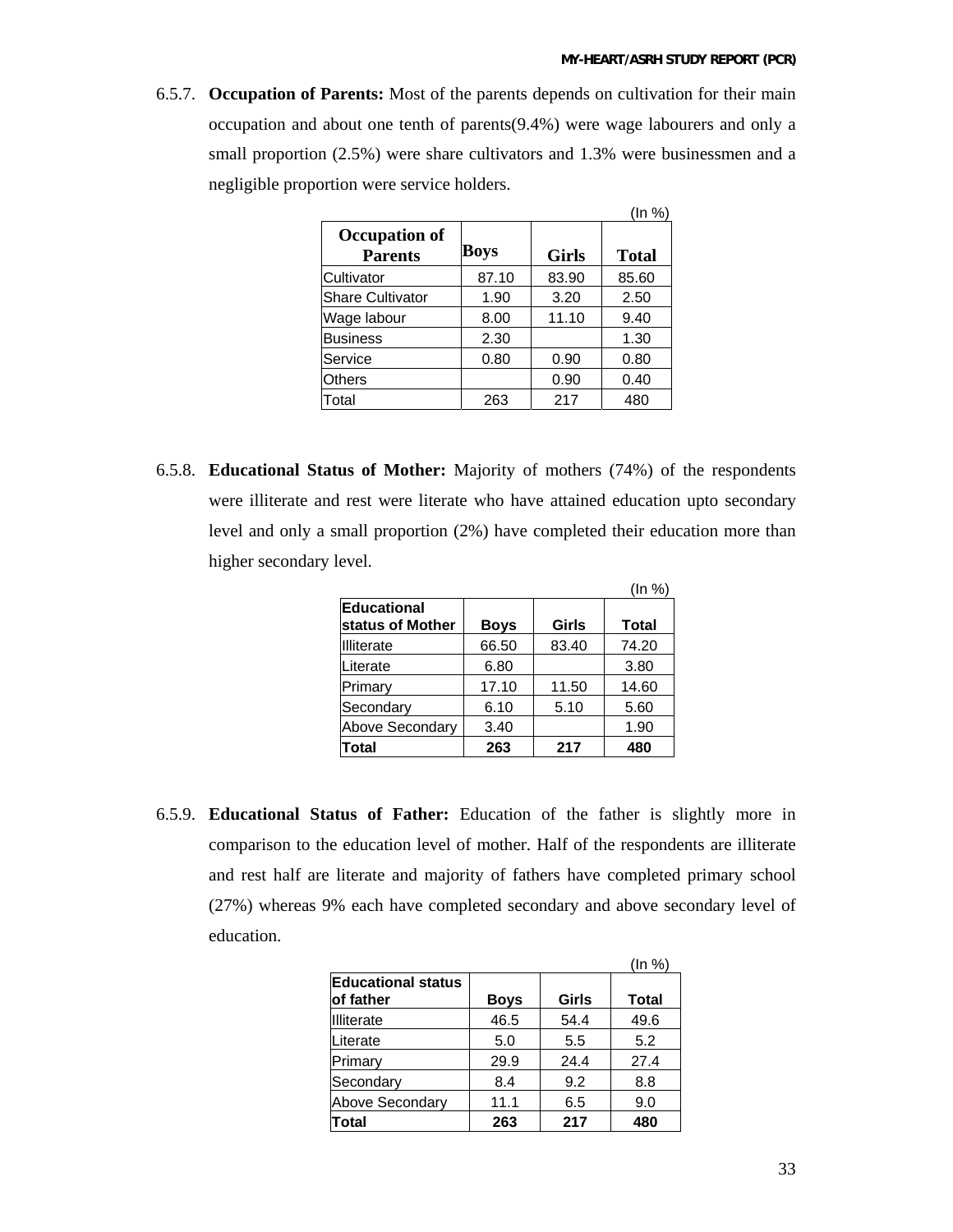**6.6. Health and nutrition status of adolescent:** 

**The good health and nutrition status of adolescent will have lasting effects to promote healthy parenthood. In order to know morbidity and mortality during adolescent will affect physical and mental growth.** 

6.6.1. **Height:** Only a small proportion (2.7%) were less than 120 Cm in height and majority of the respondents (59%) were in the range of 120 to 150 Cms of height whereas 39% were more than 150 Cms. in the height.

|                  |             |       | (In %)       |
|------------------|-------------|-------|--------------|
| Height in Cm.    | <b>Boys</b> | Girls | <b>Total</b> |
| Less than 120 Cm | 1.9         | 3.7   | 2.7          |
| l120-150 cm      | 45.6        | 74.2  | 58.5         |
| More than 150 Cm | 52.5        | 22.1  | 38.8         |
| Total            | 263         | 217   | 480          |

6.6.2. **Weight in Kgs. :** More than half of the respondents(61%) had weight in the range of 40 to 50 Kgs and about one fifth of the respondents (21%) were in the range of 31 to 40 Kgs. of weight and only 18% had weight of more then 50 Kgs.

|                 |             |       | (ln %)       |
|-----------------|-------------|-------|--------------|
| Weight in Kg.   | <b>Boys</b> | Girls | <b>Total</b> |
| 31-40 Kg,       | 18.3        | 24.4  | 21.0         |
| 40-50 Kg.       | 54.8        | 68.2  | 60.8         |
| More than 50 Kg | 27.0        | 7.4   | 18.1         |
| Total           | 263         | 217   | 480          |

6.6.3. **Type of Nutritional disorders:** A slightly more than half of the respondents (53%) had no idea about type of nutritional disorders and only 14% cited "Anaemia" as one of the nutritional disorder and 4.4% cited as "Eye Problem", and only a small proportion (2.3%) cited Angular Stomatitis as a nutritional disorder and a meagre proportion had cited as "Glositis" and "Phrynoderma" as nutritional disorder and one fourth of respondents (25%) had mentioned that there is no symptoms of nutritional disorder.

|                                        |      |       | (In %) |
|----------------------------------------|------|-------|--------|
| <b>Type of Nutritional</b><br>disorder | Boys | Girls | Total  |
| Anaemia                                | 15.2 | 11.5  | 13.5   |
| <b>Angular Stomatitis</b>              | 2.7  | 1.8   | 2.3    |
| Eye problem                            | 4.6  | 4.1   | 4.4    |
| Glositis                               | 1.1  |       | 0.6    |
| Phrynoderma                            | 0.8  |       |        |
| No symptoms                            | 24.7 | 25.3  | 25.0   |
| Others                                 | 1.1  |       | 0.6    |
| Do not know                            | 49.8 | 57.1  | 53.1   |
| Total                                  | 263  | 217   | 480    |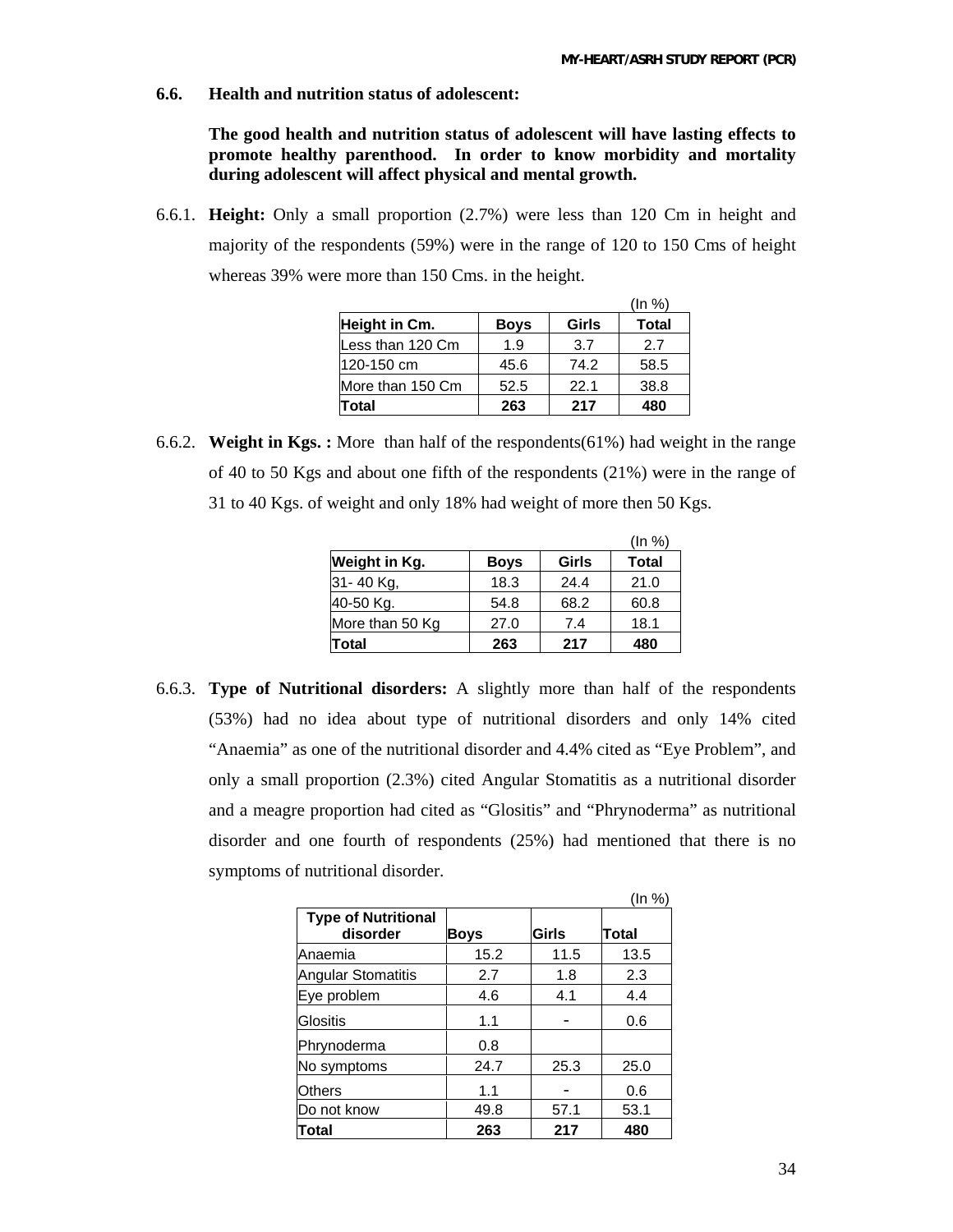6.6.4. **Morbidity Status during last 3 months:** When asked about morbidity status during last 3 months, about 35% of the respondents had no idea about it. About one-fourth each (25%) cited Fever and Malaria, and 12% cited skin infection and only a small proportion cited menstrual disorder and peptic disorder.

|                         |             |       | (ln %) |
|-------------------------|-------------|-------|--------|
| <b>Morbidity Status</b> | <b>Boys</b> | Girls | Total  |
| lFever                  | 18.60       | 31.30 | 24.40  |
| Malaria                 | 28.50       | 20.30 | 24.80  |
| Menstrual disorder      |             | 0.90  | 0.40   |
| Pebtic disorder         |             | 4.10  | 1.90   |
| <b>Skin infection</b>   | 11.40       | 13.40 | 12.30  |
| Others                  | 3.00        |       | 1.70   |
| Do not know             | 38.40       | 30.00 | 34.60  |
| Total                   | 263         | 217   | 480    |

6.6.5. **Food Consumption Pattern:** All the respondents takes cereals daily while only 7% takes Millets daily and majority takes millets once or twice(42%). Only 5% takes pulses / Legumes daily.

| <b>Food Consumption Pattern</b> |              |                |                         |                |                       |                  |               |              |
|---------------------------------|--------------|----------------|-------------------------|----------------|-----------------------|------------------|---------------|--------------|
| <b>Foods consumed</b>           | <b>Daily</b> | Once/<br>twice | Once<br>in two<br>weeks | <b>Monthly</b> | <b>Season</b><br>ally | Occasi<br>onally | Don't<br>Know | <b>Total</b> |
| Cereals                         | 100.0        |                |                         |                |                       |                  |               | 100.0        |
| Millet                          | 7.3          | 41.5           | 26.5                    | 4.0            |                       | 5.0              | 15.8          | 100.0        |
| <b>Pulses</b>                   | 4.6          | 29.6           | 46.9                    | 12.3           | 1.9                   | 0.6              | 4.2           | 100.0        |
| Green Leafy veg.                | 7.3          | 13.1           | 41.9                    | 14.2           | 19.0                  | 1.5              | 3.1           | 100.0        |
| Other veg.                      | 4.2          | 3.1            | 16.7                    | 23.3           | 48.5                  | 0.4              | 3.8           | 100.0        |
| Roots                           |              |                | 0.6                     | 1.5            | 87.9                  | 5.2              | 4.8           | 100.0        |
| Milk & milk<br>products         | 0.4          | 1.7            | 6.3                     | 4.0            | 7.5                   | 76.7             | 3.5           | 100.0        |
| <b>Fruits</b>                   | 0.6          | 0.8            | 2.3                     |                | 62.5                  | 30.2             | 3.5           | 100.0        |
| Fresh food                      |              | 4.0            | 14.0                    | 10.6           | 5.6                   | 62.1             | 3.8           | 100.0        |
| Fat & Oil                       | 0.4          | 14.8           | 27.7                    | 8.3            | 12.7                  | 33.1             | 3.1           | 100.0        |
| Sugar & Jaggery                 | 0.6          | 11.5           | 26.0                    | 2.5            | 12.5                  | 39.2             | 7.7           | 100.0        |

(In %)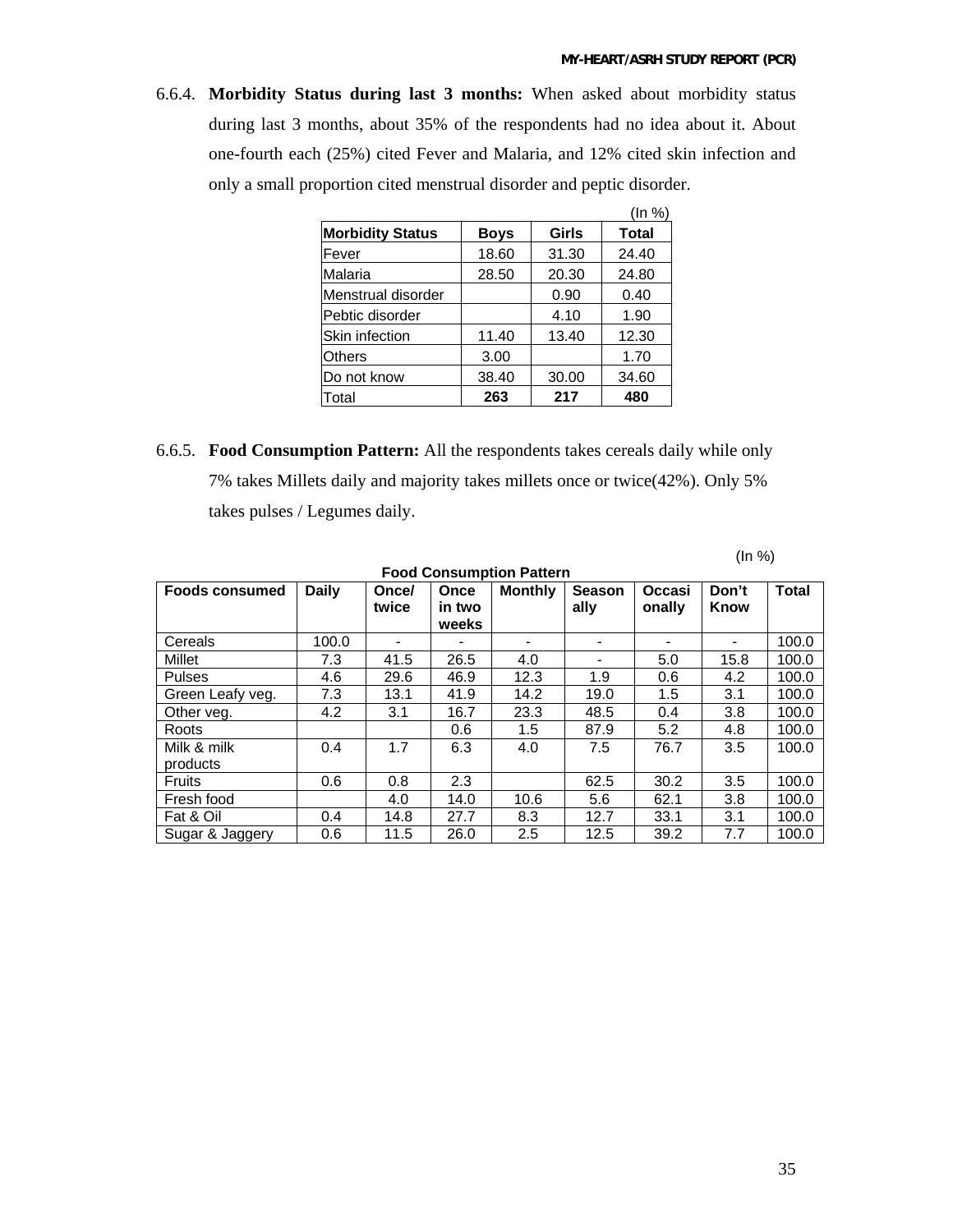### **6.7. Reproductive health status of adolescent:**

6.7.1. **Age at first Menstrual/semen Discharge**: When asked about the first semen discharge of the boys, a small proportion of the respondents stated that it starts from 13 years or above(1.5%) while almost all(98.5%) had no idea about it. In case of girl, 8.1%of the respondents responded that the first age of menstrual discharge is 10 years, while 15.4% stated that it is 11 years, 12.7% stated 12 years, 1.9% stated 13 years and 4.8% of the responded that it is above 13 years while 57% said that they had no idea about it.

|                                              |       |       | (ln %)       |
|----------------------------------------------|-------|-------|--------------|
| Age at first<br>menstrual/semen<br>discharge | Boys  | Girls | <b>Total</b> |
| 10 Years                                     |       | 18.00 | 8.10         |
| 11 Years                                     |       | 34.10 | 15.40        |
| 12 Years                                     |       | 28.10 | 12.70        |
| 13 Years                                     |       | 4.10  | 1.90         |
| Above 13 Years                               | 1.50  | 8.80  | 4.80         |
| No Response                                  | 98.50 | 6.90  | 57.10        |
| Total                                        | 263   | 217   | 480          |

6.7.2. **Type of Reproductive Health Problems for Girls**: When asked about the type of reproductive health problems of girls, 11% of girls stated that Anaemia is one of the health problem for girls, while 20% mentioned menstrual disorder and only 2.8% of girls mentioned RTI majority 54% of girls mentioned that there is no reproductive health problems of girls. In case of boys, only a small proportion(1%) mentioned menstrual disorder, 1.9% mentioned RTI. Majority of boys(80%) stated that there is no reproductive health problems of girls.

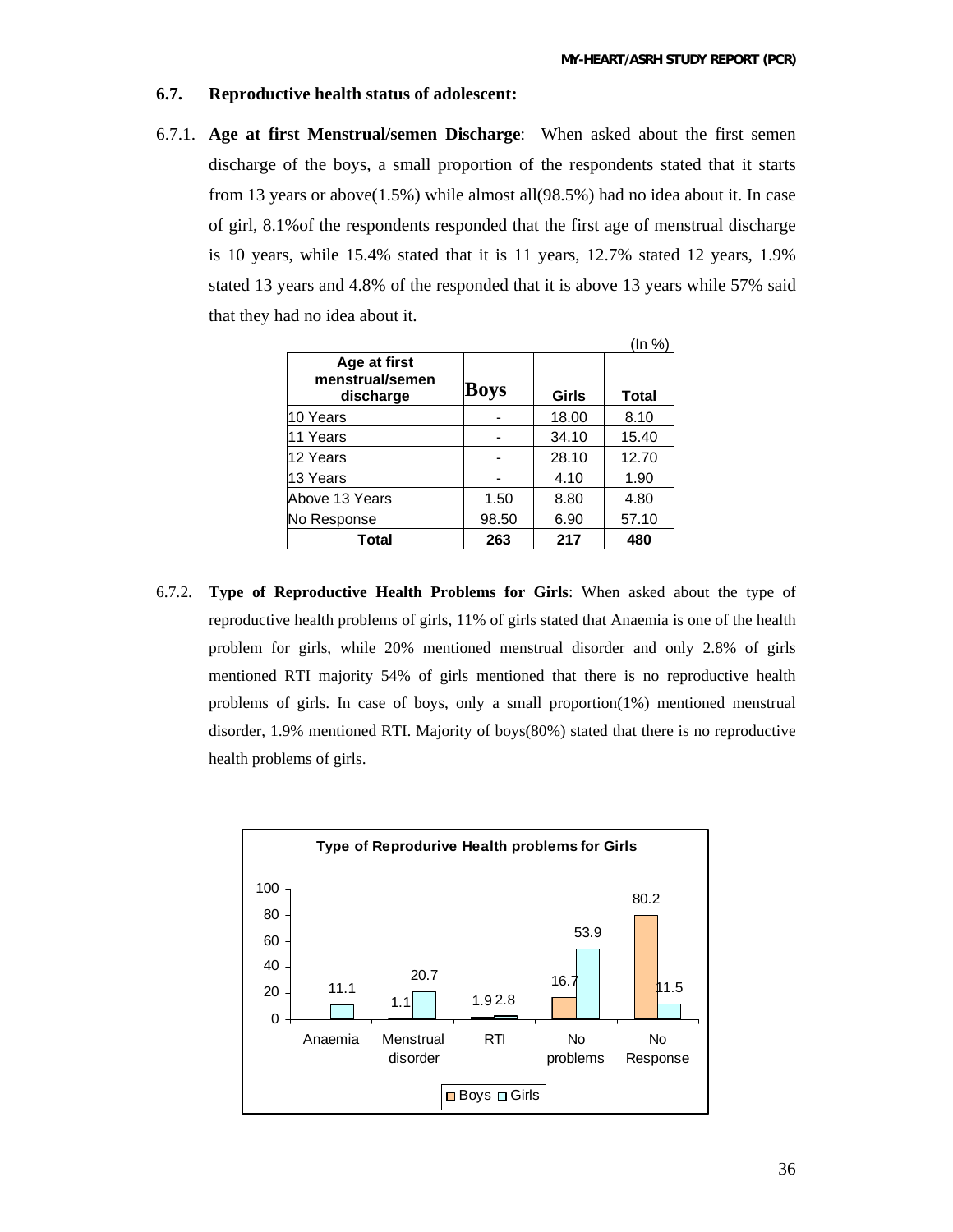6.7.3. **Type of Reproductive Health Problems for boys**: Similarly, when asked about the type of reproductive health problems of boys, only 4% of girls stated that Anaemia is one of the health problem for boys, while a small proportion (1%) of girls mentioned night fall, majority( 40%) of girls mentioned that there is no reproductive health problems of girls. In case of boys, 5% mentioned Anemia, 19% mentioned Night Fall. Majority of boys(50%) stated that there is no reproductive health problems of boys.



6.7.4. **Age at marriage:** When asked about the age at marriage, about 38% of boys could not answer while only 18% of girls could not answer this question. Only a small proportion 2.3% of boys mentioned that their age at marriage was 19 years and 59% of boys were unmarried. In case of girls the age of marriage was 18 years, 80% of girls were unmarried and 18% of girls could not answer to this question.

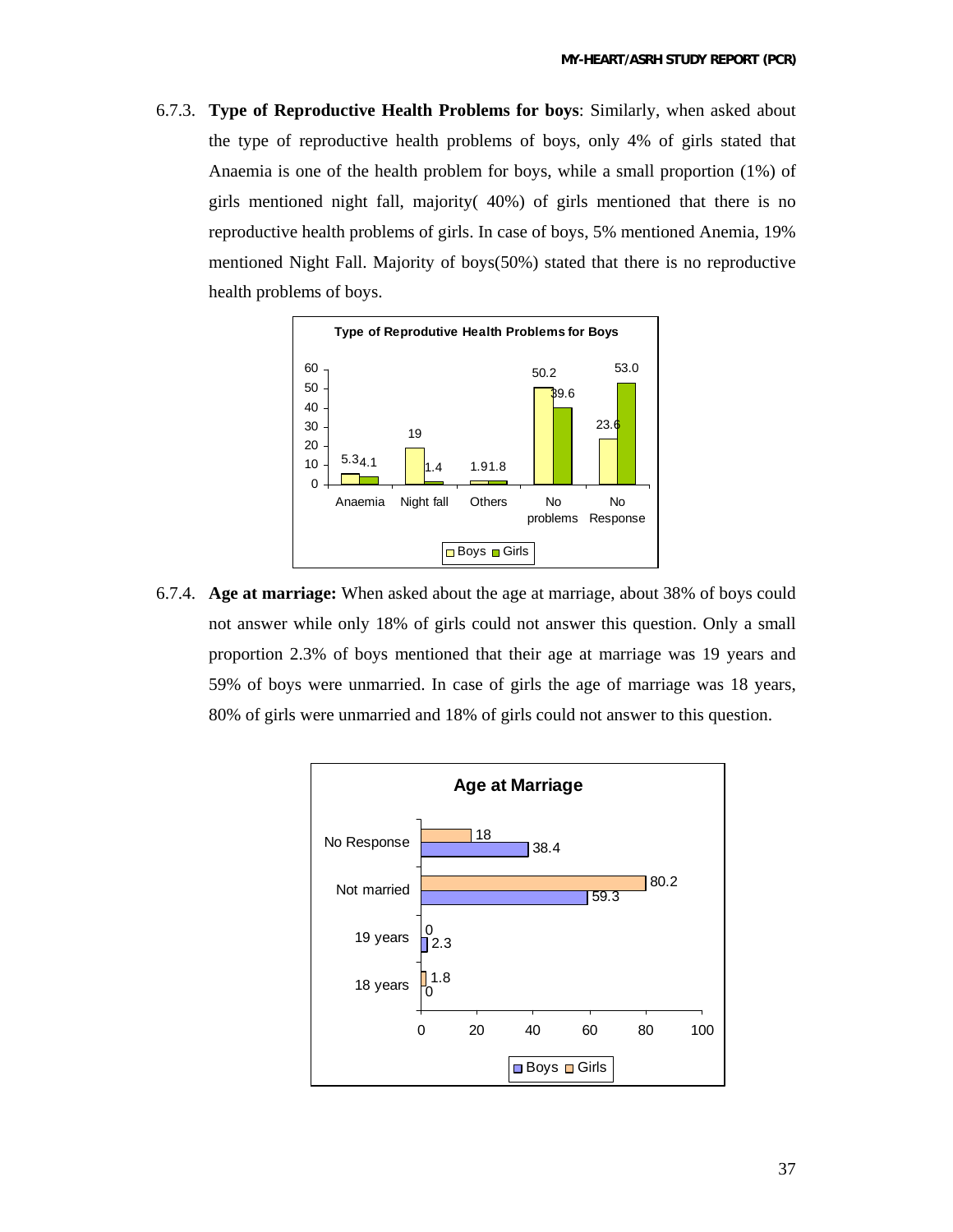6.7.5. **Age at first sexual act initiated:** When asked about the age at which they have initiated their first sexual act, only 17% of boy mentioned that their sexual act initiated below 15 years while 13% of girls mentioned the same. Only 5.3% of boy reported that they initiated it in the age range from 15 to 18 years while 3.2% of girls reported the same. Only the girl respondents mentioned that they have initiated it above 18 years. 25% of boys and 43% of girls reported that they have not sexually active yet while 53% of boy could not respondent the question also 38% of girls could not answer this question.



6.7.6. **Type of sexual act initiated:** When asked this sensitive question, about 78% of boy did not mention anything and also 81% of girls did not mention anything. 13% of boys and 15% of girls mentioned that they had sex with opposite partners a negligible proportion (1%) of boy and 2.8% of girls reported that they had indulged with homo sex while only 7.8% boy did masturbation.

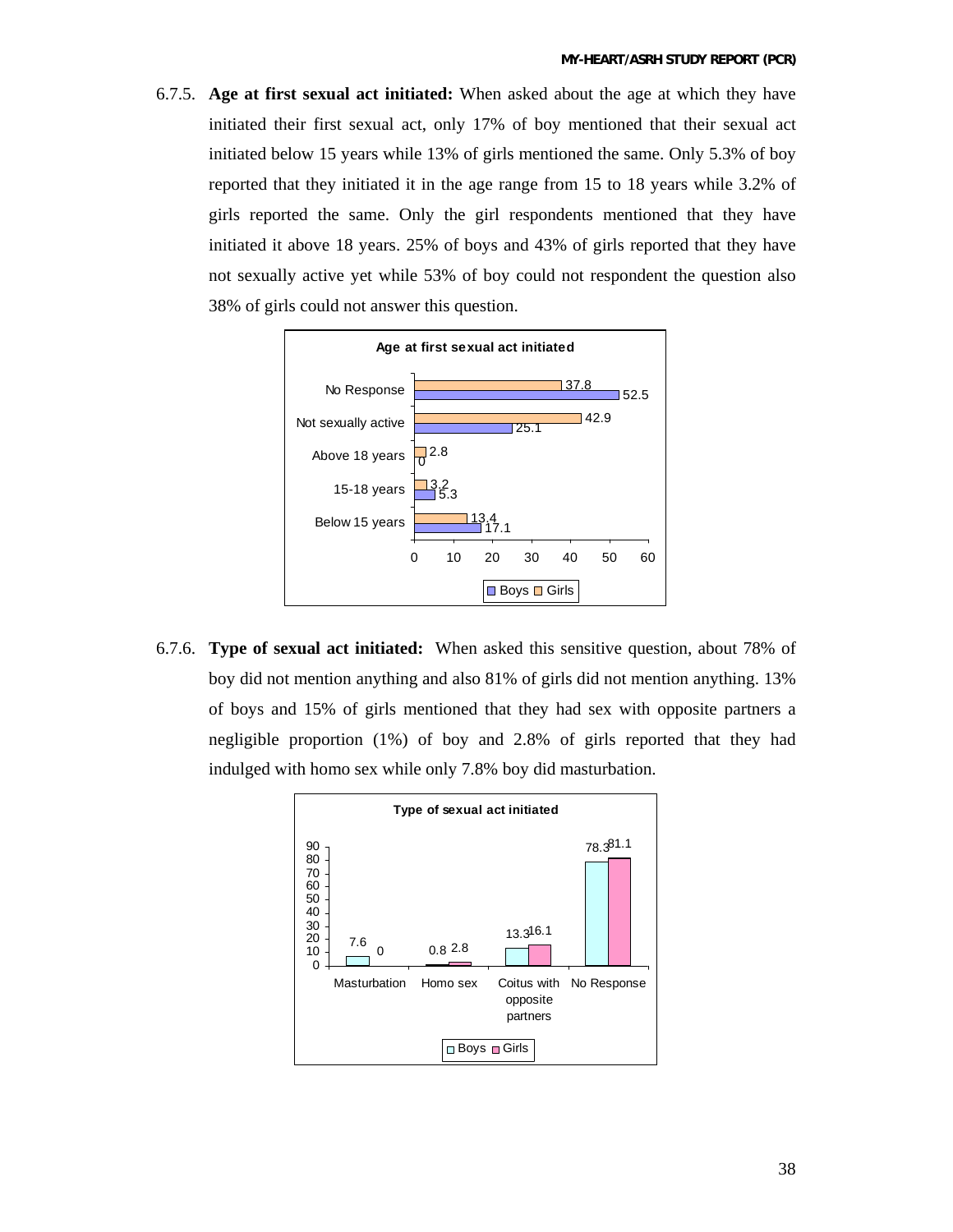6.7.7. **Age at first pregnancy:** Only 1% of girls mentioned that age at first marriage was 19 and rest of the respondents did not answer anything as they were unmarried and they had no pregnancy at the time of interview.

|                           |             |       | (In %)       |
|---------------------------|-------------|-------|--------------|
| Age at first<br>pregnancy | <b>Boys</b> | Girls | <b>Total</b> |
| 19 years                  |             | 0.90  | 0.40         |
| Not married               | 0.80        | 6.90  | 3.50         |
| Not pregnant              | 20.20       | 41.00 | 29.60        |
| No Response               | 79.10       | 51.20 | 66.50        |
| Total                     | 263         | 217   | 480          |

6.7.8. **Outcomes of the pregnancy:** Almost all the respondent, 96% of boys & 92% of girls did not responded this question. Only a small proportion reported they induced abortion.

|                                     |             |       | (In %) |
|-------------------------------------|-------------|-------|--------|
| <b>Outcomes of the</b><br>pregnancy | <b>Boys</b> | Girls | Total  |
| Induced abortion                    | 3.4         | 8.3   | 5.6    |
| No Response                         | 96.6        | 91.7  | 94.4   |
| Total                               | 263         | 217   | 480    |

6.7.9. **Ever use of contraceptives:** Not a single boy ever used any contraceptives and a meagre proportion (0.9%) of girls used other types of contraceptives and not used condom or Oral pills and 62% of boys and 39% of girls did not mentioned anything.

|                               |             |       | (ln %)       |
|-------------------------------|-------------|-------|--------------|
| Ever use of<br>contraceptives | <b>Boys</b> | Girls | <b>Total</b> |
| Others contraceptives         |             | 0.9   | 0.4          |
| Not used                      | 38.0        | 59.9  | 47.9         |
| No response                   | 62.0        | 38.2  | 51.7         |
| Total                         | 263         | 217   | 480          |

6.7.10. **Reasons for not used any contraceptives:** 14% of each boy and girl respondents mentioned that they do not know about the contraceptives and 3% each mentioned that they do not know the use of contraceptives and rest 83% of boys and girls each did not mentioned anything.

|                                            |             |       | (ln %)       |
|--------------------------------------------|-------------|-------|--------------|
| Reasons for not used<br>any contraceptives | <b>Boys</b> | Girls | <b>Total</b> |
| lDo not know                               | 14.1        | 14.3  | 14.2         |
| Do not know how to usel                    | 2.7         | 3.7   | 3.1          |
| No response                                | 83.3        | 82.0  | 82.7         |
| 'otal                                      | 263         | 217   | 480          |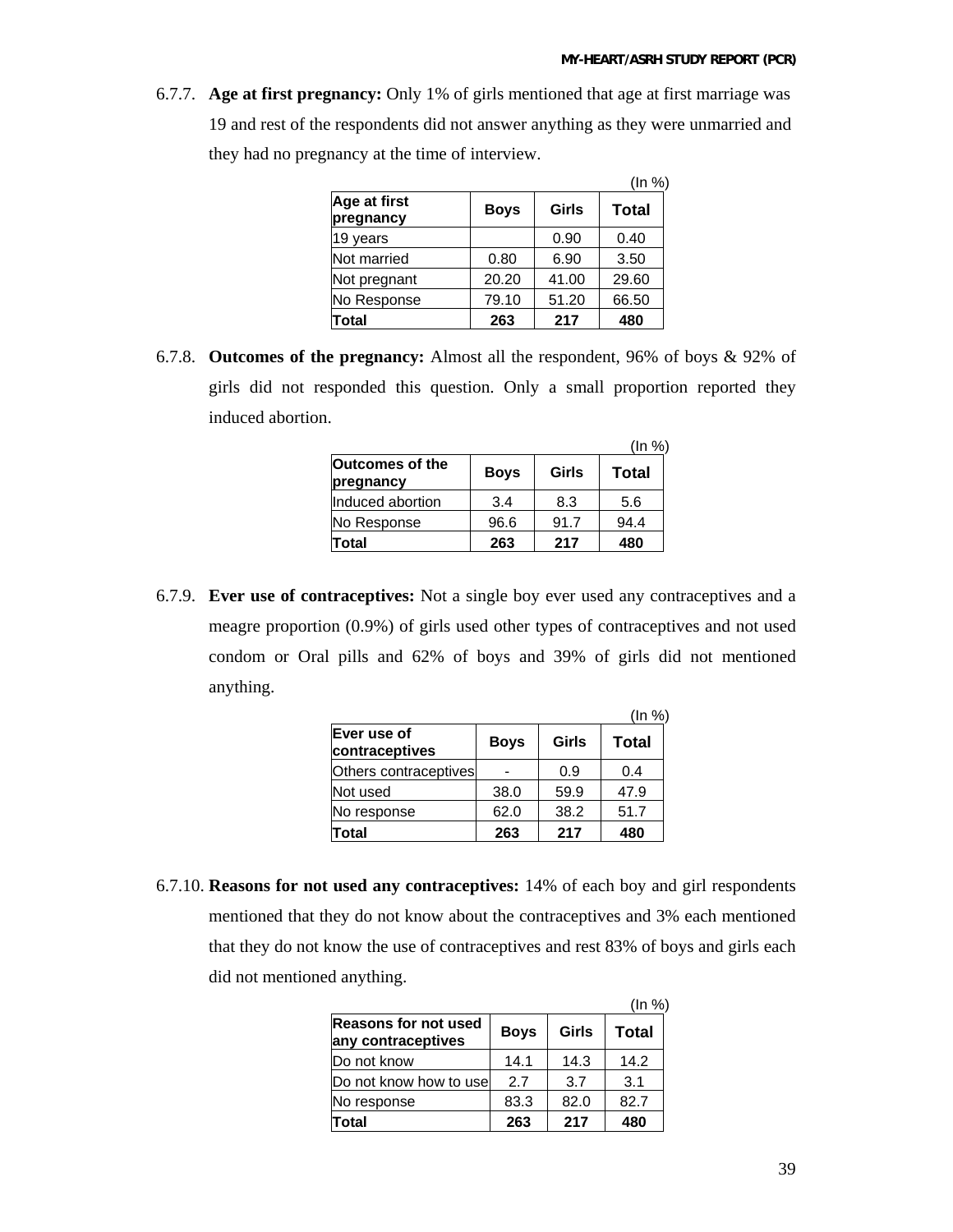### **6.8. Knowledge on reproductive and sexual health:**

6.8.1. **Legal Age of Marriage for women:** A slightly less than half of the respondents (42% of boys and 46% of girls) mentioned that less than 18 years is the legal age of the marriage. A slightly more than quarter mentioned that legal age of marriage should be between 18 to 20 years while about a tenth responded that 20 years is the legal age of marriage and 9% of each mentioned that it should be above 20 years. About 11% of boys and 4% of girls do not the correct legal age of marriage.

| (ln %)                                       |             |       |       |
|----------------------------------------------|-------------|-------|-------|
| Legal Age of<br><b>Marriage for</b><br>women | <b>Boys</b> | Girls | Total |
| Less than 18 years                           | 42.20       | 46.10 | 44.00 |
| 18-20 years                                  | 28.10       | 29.50 | 28.80 |
| 20 year                                      | 9.90        | 11.50 | 10.60 |
| Above 20 years                               | 9.10        | 8.80  | 9.00  |
| Do not know                                  | 10.60       | 4.10  | 7.70  |
| Total                                        | 263         | 217   | 480   |

6.8.2. **Legal Age of Marriage for men:** About 30% of each respondents mentioned that 21 years is the legal age of marriage. More than half respondents (57% of boys and 61% girls) mentioned that legal age of marriage should be more than 21 years while a small proportion (8% of boys and 6% of girls) do not know the legal age of marriage for men.

|                                  |             |       | (ln %) |
|----------------------------------|-------------|-------|--------|
| Legal Age of<br>Marriage for men | <b>Boys</b> | Girls | Total  |
| vears                            | 34.6        | 32.7  | 33.8   |
| Above 21 years                   | 56.7        | 61.3  | 58.8   |
| Do not know                      | 8.7         | 6.8   | 7.5    |
| Total                            | 263         | 217   | 480    |

6.8.3. **Right Age of First pregnancy:** When asked about the right age of marriage, less than half of the respondents (46% boys and 42% girls) reported that the right age should be between 18 to 20 years. One tenth of respondents reported that right age of marriage should be 18 years. Another one tenth of the respondents said age should be more than 20 years while one fourth of the respondents do not about it. Those who said above 18 years, they were asked to cite the reasons for it but surprisingly not a single respondents could answer any reason for it.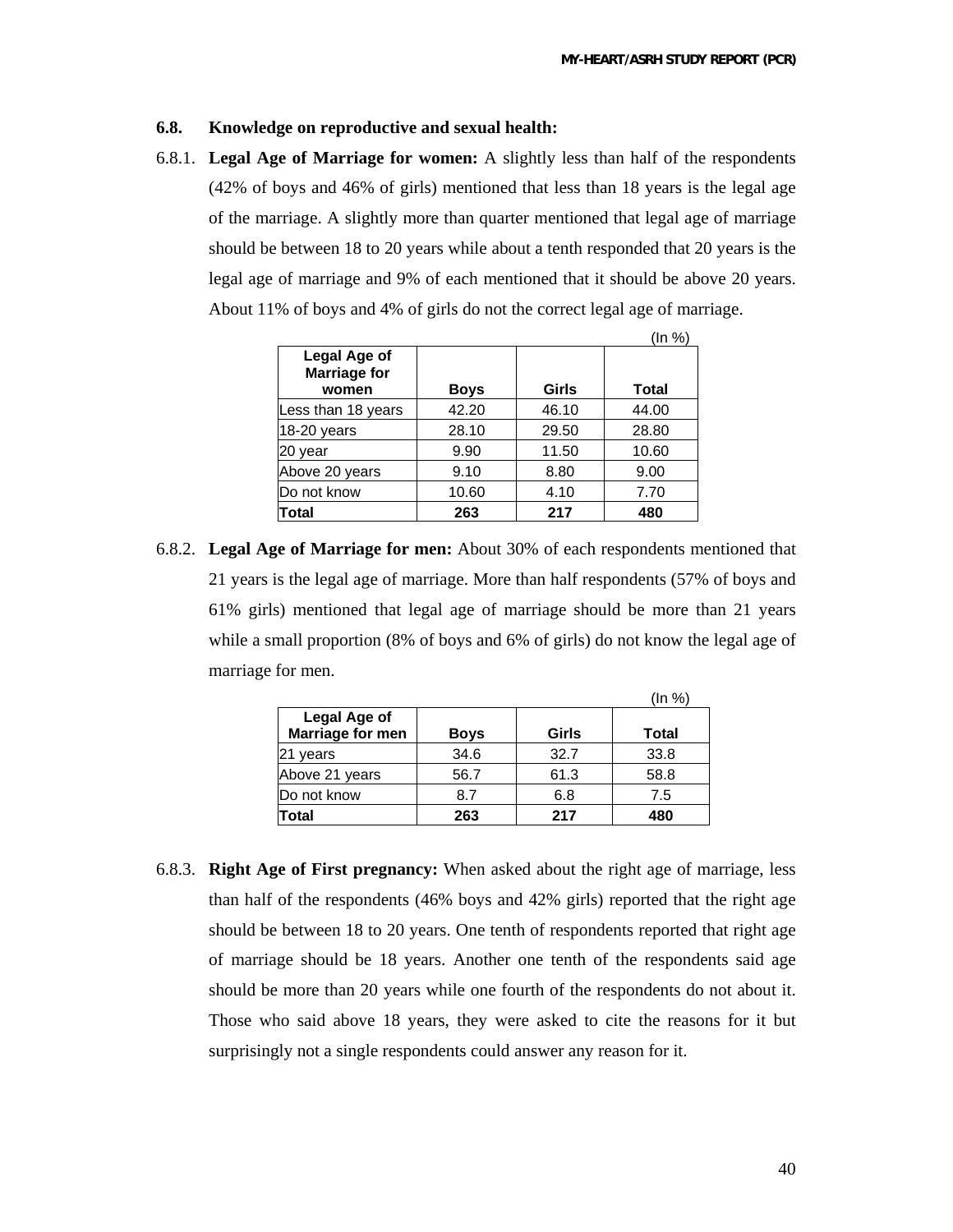|                                              |             |       | (In %) |
|----------------------------------------------|-------------|-------|--------|
| <b>Right Age of First</b><br><b>Marriage</b> | Boys        | Girls | Total  |
| 18 years                                     | 9.10        | 10.60 | 9.80   |
| 18-20 years                                  | 45.60       | 42.40 | 44.20  |
| 20 vear                                      | 6.10        | 11.10 | 8.30   |
| Above 20 years                               | 8.40        | 15.70 | 11.70  |
| Do not know                                  | 30.80       | 20.30 | 26.00  |
| Total                                        | 263         | 217   | 480    |
| <b>Reasons if said</b><br>above 18 years     | <b>Boys</b> | Girls | Total  |
| No Response                                  | 100.0       | 100.0 | 100.0  |
| Total                                        | 263         | 217   | 480    |

6.8.4. **Knowledge on safe Abortion:** Nobody knows about the safe abortion.

|                                 |             |       | (In %) |
|---------------------------------|-------------|-------|--------|
| What is safe<br><b>Abortion</b> | <b>Boys</b> | Girls | Total  |
| Don't know                      | 100.0       | 100.0 | 100.0  |
| Total                           | 263         | 217   | 480    |

6.8.5. **Type of menstrual hygiene a girl should take:** There is a little knowledge of boys regarding menstrual hygiene of a girl. A small proportion (7.6%) of boys reported that a girl should use a clean cloth for menstrual hygiene and only 1.1% of boys reported that girls should wash and dry their clothes for menstrual hygiene. Rest 91% of boys does not about the menstrual hygiene. About 21% of girls reported that girls should use clean cloth, 16% of girls reported girls' cloth should be washed and dried for menstrual hygiene. Since girls use pads and cloths, about 20% of girls reported that pads and cloths should be changed regularly for menstrual hygiene. About half of the girl respondents do not know about it.

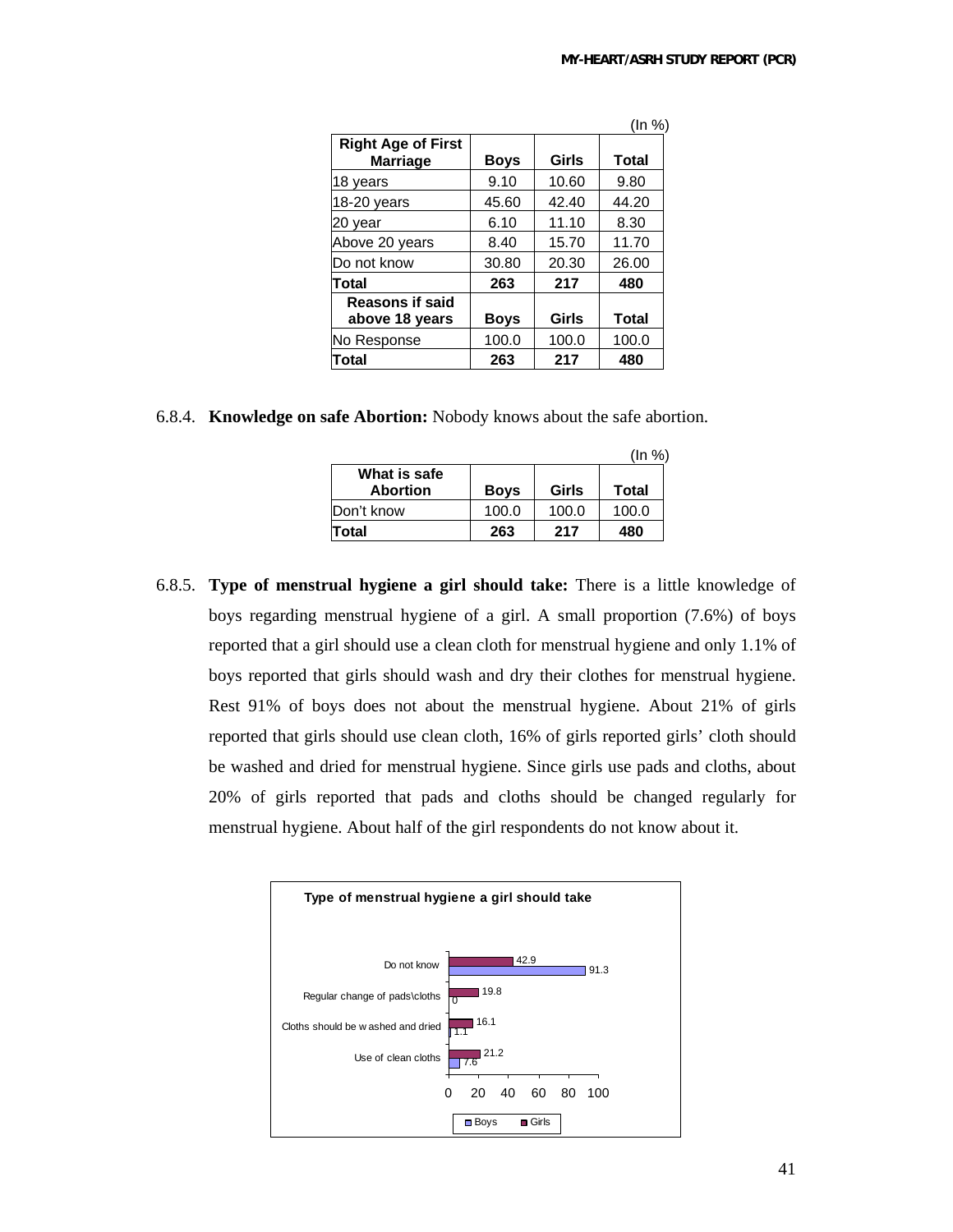### 6.8.6. **Type of Penile hygiene a boy should take:**

When asked about the penile hygiene, a small proportion of girls(3.7%) responded to this questions while 96% of girls did not have any knowledge about it. 34% of boys mentioned that for penile hygiene, regular washing of genital area is required, while 28% mentioned to use clean cloths and only 3.4% mentioned to clear the foreskin regularly is the penile hygiene of boys and 34% of boys did not have any idea about it.



6.8.7. **What are the reproductive organs of female:** About half of the respondents mentioned that vagina is the reproductive organs of female while 46% mentioned "breast" and only a small proportion of respondents 2% mentioned Ovaries is the reproductive organs of female.

|                            |             |              | (In %)       |
|----------------------------|-------------|--------------|--------------|
| <b>Reproductive organs</b> | <b>Boys</b> | <b>Girls</b> | <b>Total</b> |
| of female                  |             |              |              |
| Vagina                     | 55.5        | 46.5         | 51.5         |
| <b>Breast</b>              | 51.7        | 38.7         | 45.8         |
| Ovaries                    | 0.8         | 3.7          | 2.1          |
| Don't know                 | 30.4        | 36.4         | 33.1         |
| <b>Total</b>               | 263         | 217          | 480          |

6.8.8. **What are the reproductive organs of male:** When asked about the reproductive organs of male, majority of boys (83%) mentioned "Penis" is the reproductive organs of male while only half of the girl respondents mentioned the same.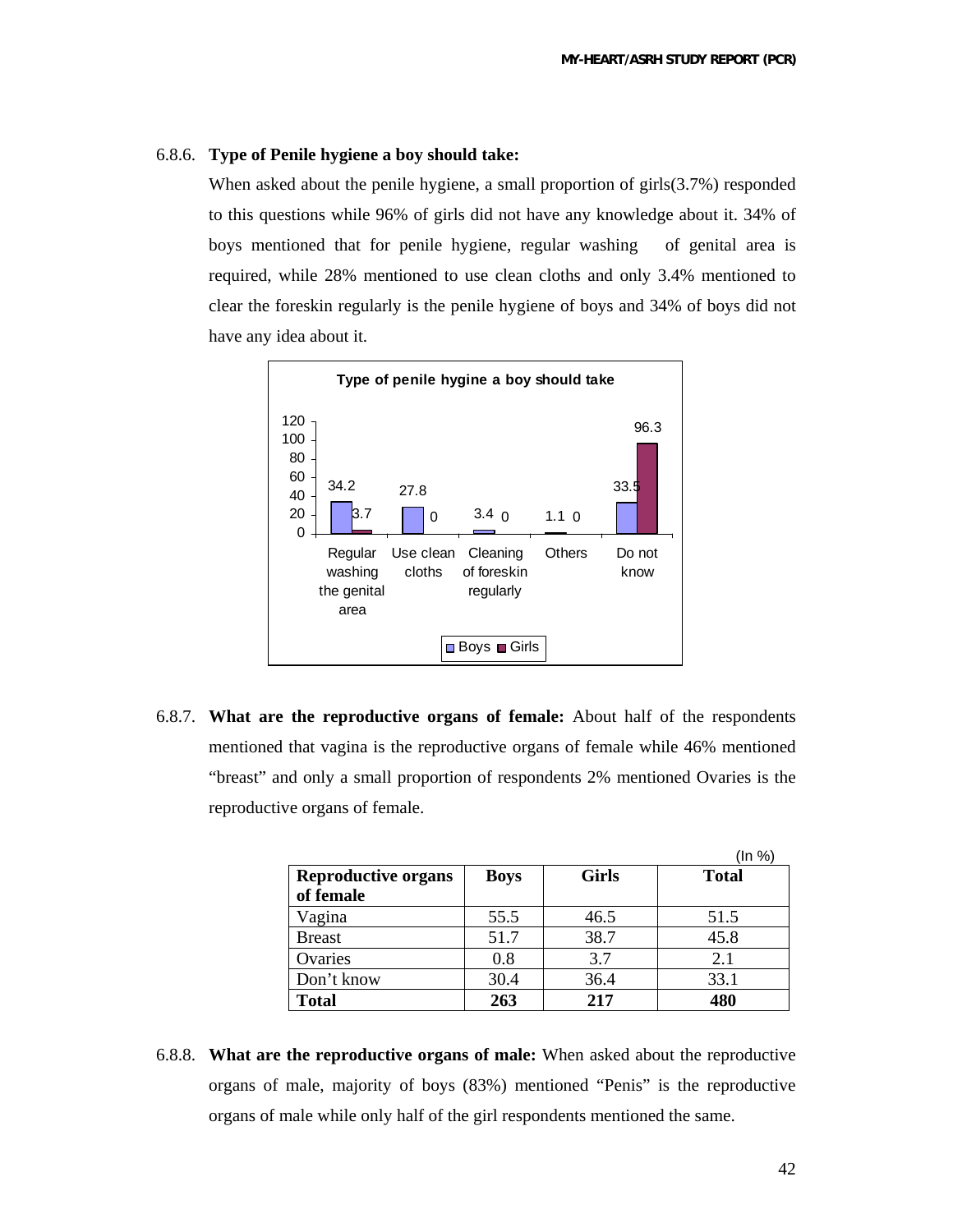6.8.9. **How pregnancy occurs:** Not a single respondent answer this question. It seems that they do not have any knowledge about the occurrence of pregnancy.

|                                 |             |       | (In %) |
|---------------------------------|-------------|-------|--------|
| How pregnancy<br><b>loccurs</b> | <b>Boys</b> | Girls | Total  |
| Don't know                      | 100.0       | 100.0 | 100.0  |
| Total                           | 263         | 217   | 480    |

6.8.10. **What is Safe Delivery?:** Only one –fourth of the respondents (24% each) mentioned that institutional delivery is the safe delivery where as only about 5% of respondents mentioned that delivery assisted by TBA/SBA is the safe delivery. About 70% of each do not have any idea about safe delivery.



6.8.11. **Signs of RTI/STI:** Surprisingly, not a single respondent has knowledge about sings of RTI/STI and also they do not about the cause and how to prevent from it.

|                         |             |       | (ln %)       |
|-------------------------|-------------|-------|--------------|
| <b>Signs of RTI/STI</b> | <b>Boys</b> | Girls | <b>Total</b> |
| Don't know              | 100.0       | 100.0 | 100.0        |
| Total                   | 263         | 217   | 480          |
|                         |             |       |              |
| <b>Cause of RTI/STI</b> | <b>Boys</b> | Girls | <b>Total</b> |
| Don't know              | 100.0       | 100.0 | 100.0        |
| Total                   | 263         | 217   | 480          |
|                         |             |       |              |
| How to prevent it       | <b>Boys</b> | Girls | <b>Total</b> |
| Don't know              | 100.0       | 100.0 | 100.0        |
| Total                   | 263         | 217   | 480          |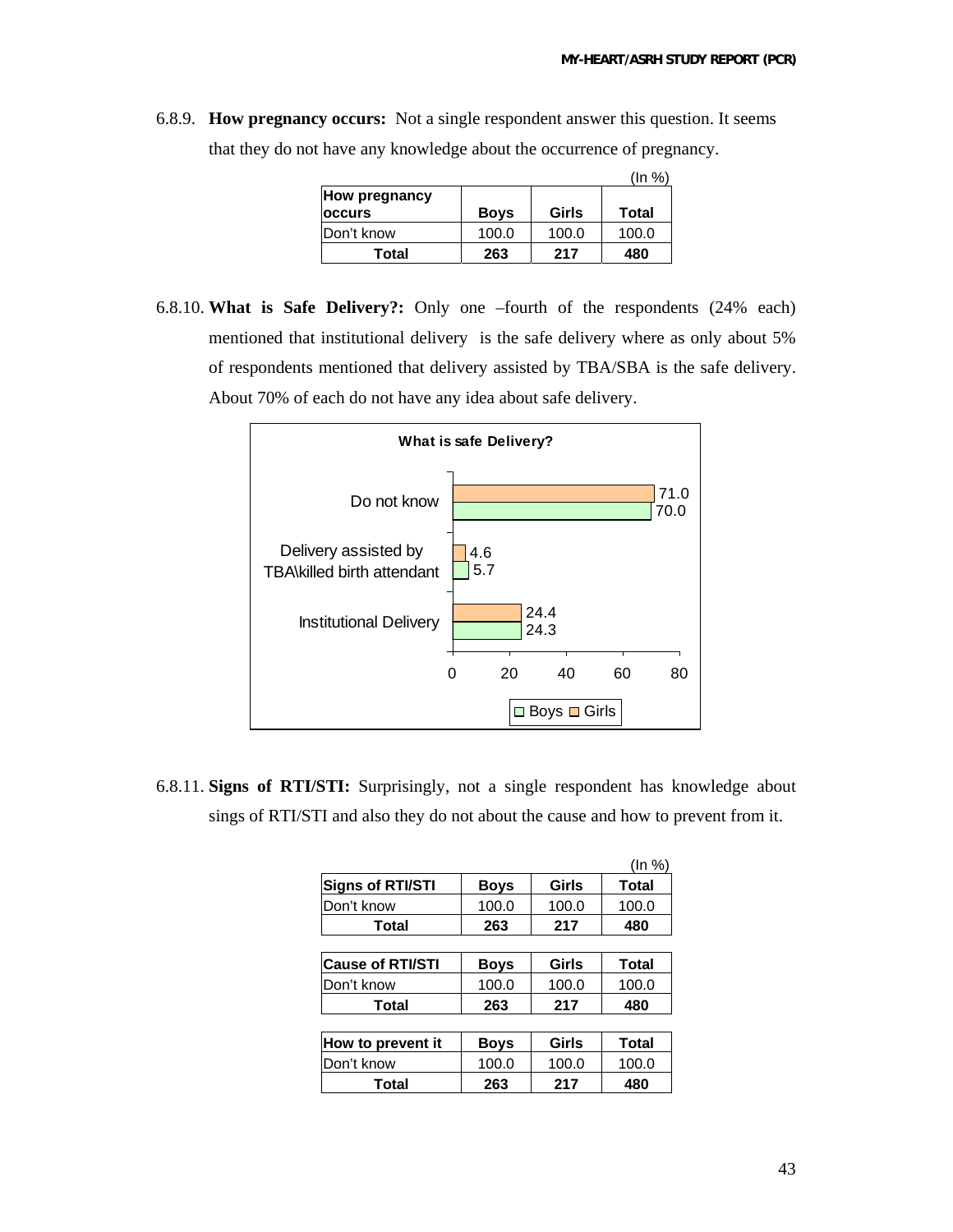6.8.12. **Cause and prevention of STI:** Similarly when asked about STD, nobody mentioned about the cause of STD. However, only a small proportion of boys (2.7%) know that on can prevent from STD by using condom.

|                           |             |       | (ln %) |
|---------------------------|-------------|-------|--------|
| <b>Cause of STI</b>       | <b>Boys</b> | Girls | Total  |
| Don't know                | 100.0       | 100.0 | 100.0  |
| <b>How to prevent STD</b> |             |       |        |
| Use condom                | 2.7         |       | 1.5    |
| Don't know                | 97.3        | 100.0 | 98.5   |
| Total                     | 263         | 217   | 480    |

6.8.13. **Cause of HIV/AIDS**: But some of them little knowledge about causes of HIV/AIDS. About 15% of respondents(15%) mentioned unsafe sexual practices whereas only 12% of respondents mentioned multiple sex partners is the cause of HIV/AIDS, only a small proportion mentioned infected parents to child an infected needle is the causes of HIV/AIDS (0.4% each). About 65% of respondents have no knowledge about cause of HIV/AIDS.

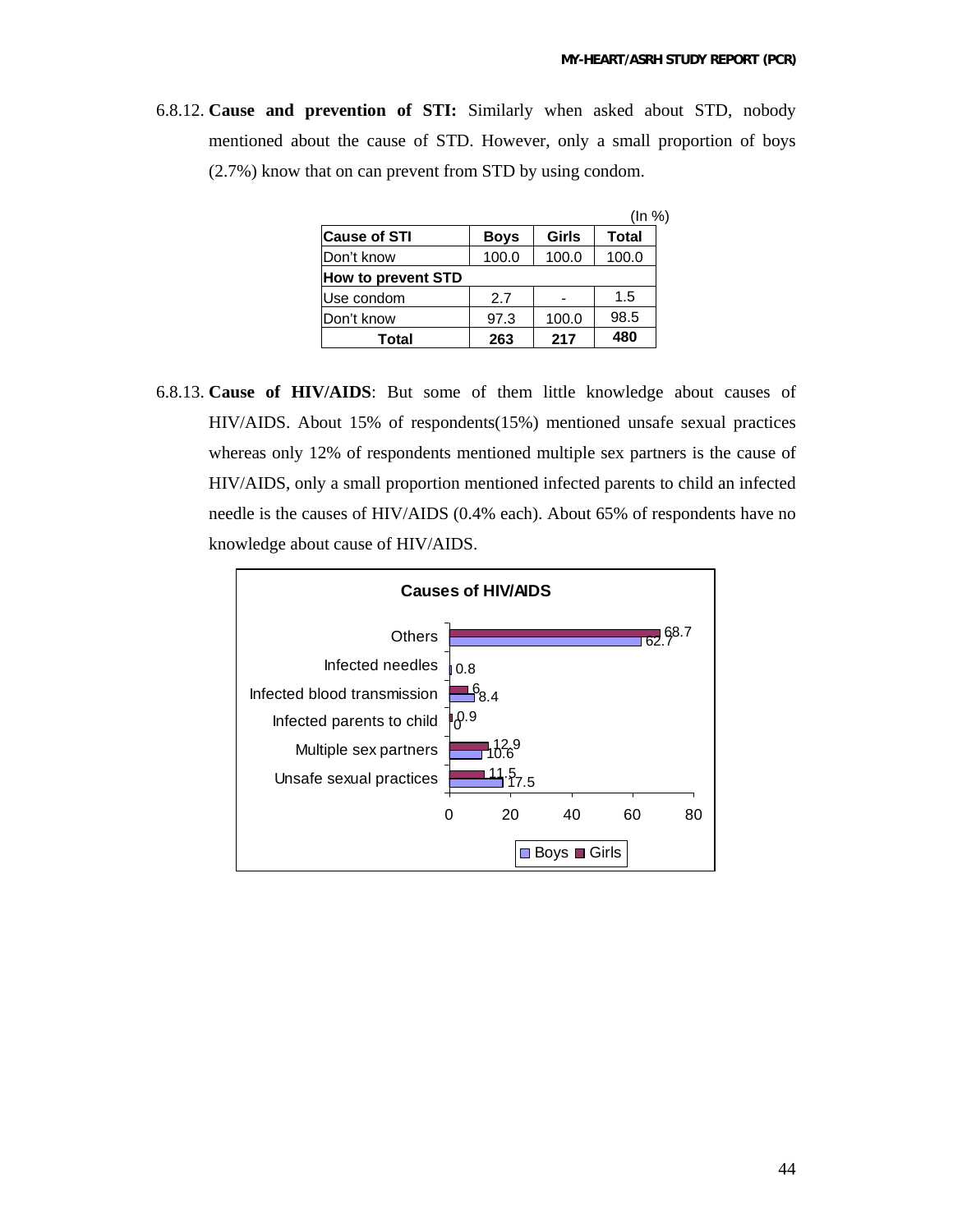6.8.14. **How does HIV/AIDS spreads:** When asked how HIV/AIDS spreads, about threefourth of respondents did not mentioned anything as they had no knowledge on it whereas only 8% of respondents mentioned unsafe sexual practice, 11% mentioned multiple sex partner, 10% mentioned infected blood transfusion, 8% mentioned infected needles and a small proportion (0.4%) have knowledge that HIV/AIDS spreads from mother to child.



6.8.15. **How does HIV/AIDS does not spread**: Majority of respondents has no knowledge that how HIV/AIDS does not spread. About 88% do not have adequate knowledge on it. Only 3.5% mentioned that HIV/AIDS does not spread by mosquito bite, 5% mentioned "bathing in same pond, 3% mentioned by eating together and a small proportion(1%) mentioned by using same cloth AIDS is not spread.

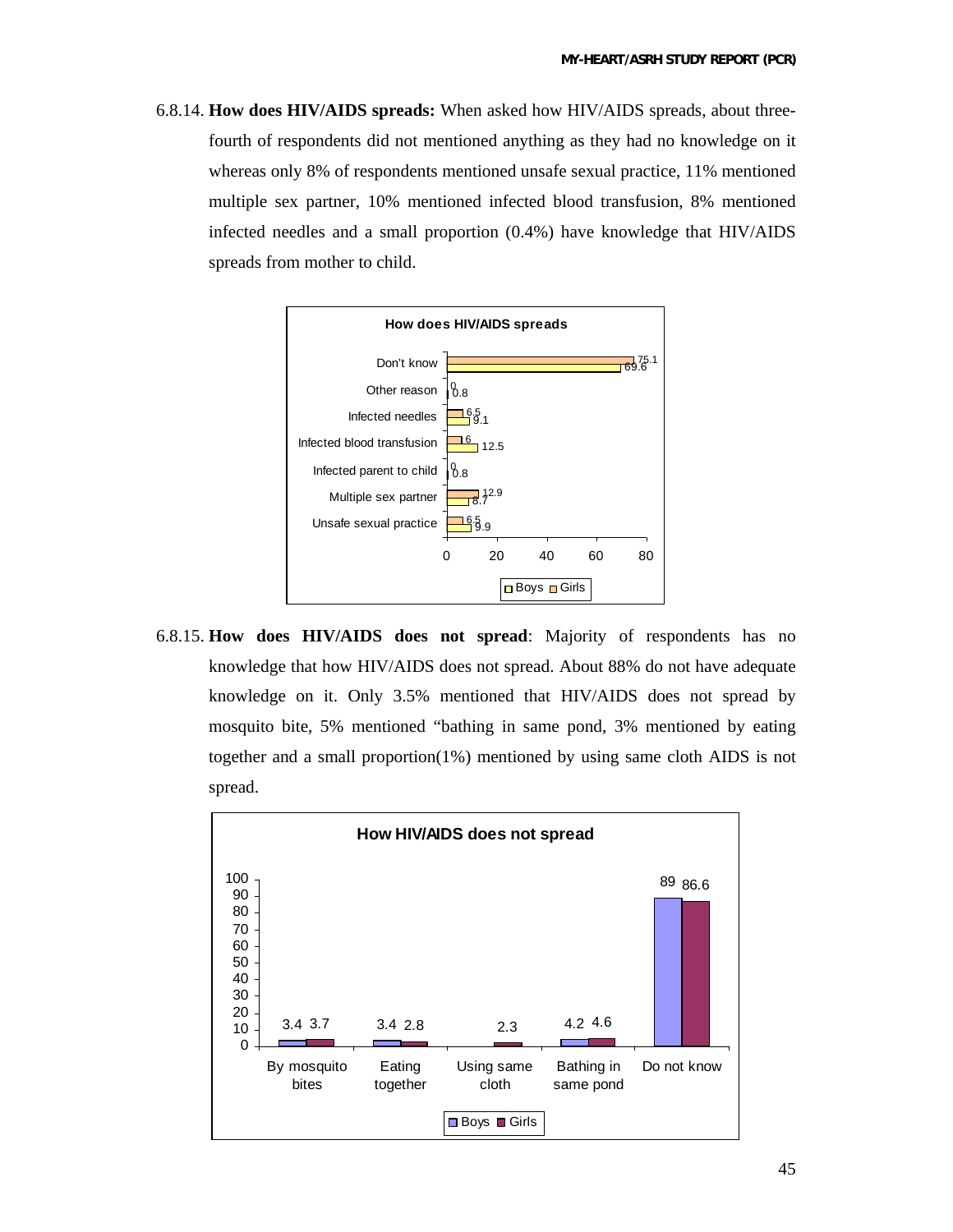6.8.16. **How to prevent HIV/AIDS:** When asked how to prevent HIV/AIDS, a majority of respondents (78%) did not have any idea about it. Abstain from sex was mentioned by 2% of respondents and "have only one sex partner" was mentioned by 3% of respondents. Only 16% of respondents mentioned that we can prevent ourselves by using condom.

|                                   |             |       | (In %)       |
|-----------------------------------|-------------|-------|--------------|
| How to prevent<br><b>HIV/AIDS</b> | <b>Boys</b> | Girls | <b>Total</b> |
| Abstain from sex                  | 2.30        | 1.80  | 2.10         |
| Use condom                        | 20.90       | 10.60 | 16.30        |
| Have only one sex partner         | 3.00        | 3.20  | 3.10         |
| Avoid anal sex                    |             | 1.40  | 0.60         |
| Do not know                       | 73.80       | 82.90 | 77.90        |
| Total                             | 263         | 217   | 480          |

6.8.17. **What is safe sex Practice:** Only 9% of respondents mentioned that sex after using condom is the safe sex, while only 1.7% mentioned one should have only one sex partner to have a safe sex. Majority of respondents (90%) have no knowledge about it.

|                                     |             |       | (In %) |
|-------------------------------------|-------------|-------|--------|
| What is safe sex<br><b>Practice</b> | <b>Boys</b> | Girls | Total  |
| lSex with condom                    | 12.20       | 4.10  | 8.50   |
| Have only one sex partner           | 2.30        | 0.90  | 1.70   |
| lDo not know                        | 85.60       | 94.90 | 89.80  |
| Total                               | 263         | 217   | 480    |

6.8.18. **Who is responsible for infertility:** Only 5% of respondents have idea that male is responsible for fertility, while 13% mentioned that women is responsible for infertility, but about one-fourth of respondents (25%) mentioned that both male and female are responsible for it. 58% of respondents had no idea on it.

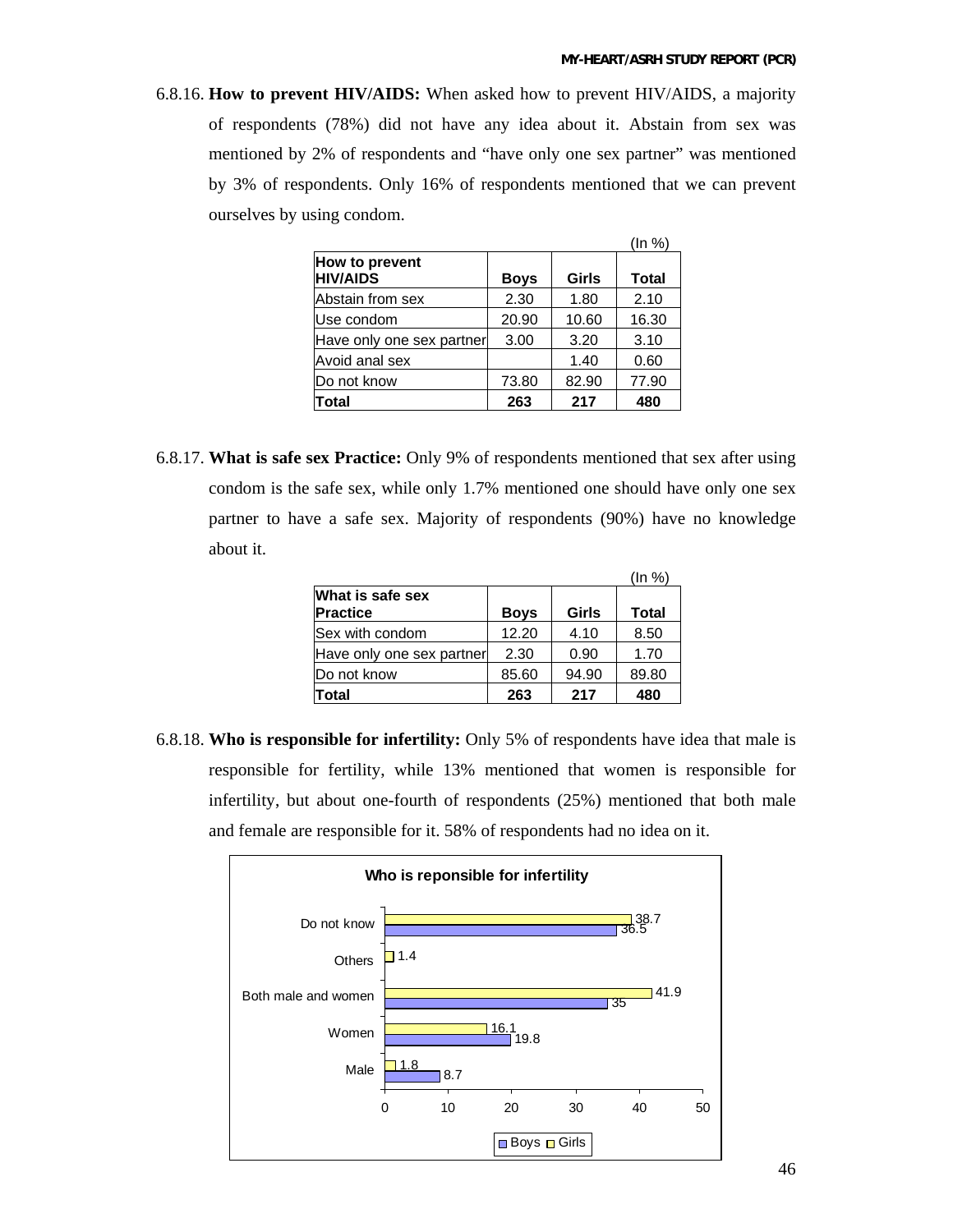6.8.19. **Who is responsible for male and female child:** Similarly when asked about the responsibility of male and female child, only 6% said that male is responsible for it, while 18% of respondent mentioned female and 38% of respondents mentioned that both male and female are responsible for male or female child. 38% of respondents could not answer on it.



6.8.20. **Ideal interval period of pregnancy:** 3% of respondents mentioned that ideal interval period of pregnancy should be one year, while 26% mentioned that it should be 2 yeas, about 30% reported that it should be 3 years. And only 10% reported that it should be more then 10 years, and rest 30% of respondents do not have any idea on it.



6.8.21. **Ideal no. of children a couple should have:** About half of the respondents(53%) reported that a couple should have 2 children, only 2% reported that it should be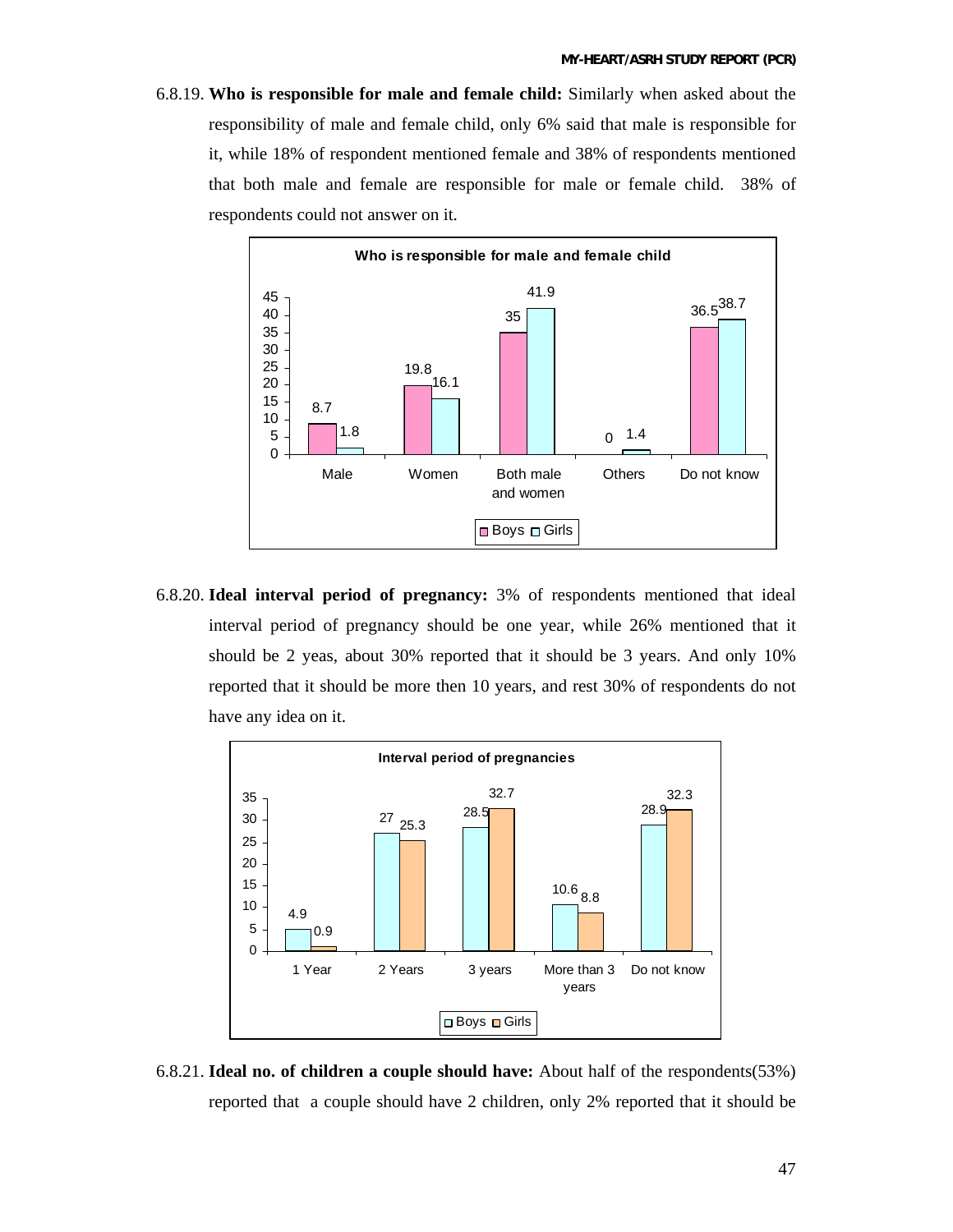|                                               |       |              | (ln %)       |
|-----------------------------------------------|-------|--------------|--------------|
| Ideal no. of children a<br>couple should have | Boys  | <b>Girls</b> | <b>Total</b> |
| One                                           | 0.80  | 2.30         | 1.50         |
| Two                                           | 51.00 | 55.30        | 52.90        |
| Three                                         | 15.60 | 6.90         | 11.70        |
| More than 3                                   | 8.00  | 4.60         | 6.50         |
| Do not know                                   | 24.70 | 30.90        | 27.50        |
| Total                                         | 263   | 217          | 480          |

one. About 12% mentioned 3 children whereas 6% reported more than 3 children a couple should have.

6.8.22. **Name of the different family planning methods:** When asked about different family planning methods, about 2% each mentioned Condom and Oral Pills, whereas 16% mentioned female sterilization and 3% mentioned male sterilization as the family method. About half of the respondents (45%) did not have any knowledge about it.

|                                            |       |       | (ln %) |
|--------------------------------------------|-------|-------|--------|
| Name of the<br>different family<br>methods | Boys  | Girls | Total  |
| Female sterilization                       | 16.30 | 15.70 | 16.00  |
| Male Sterilization                         | 4.60  |       | 2.50   |
| Oral pill                                  | 3.40  |       | 1.90   |
| Condoms                                    | 3.80  |       | 2.10   |
| Others                                     | 3.40  | 4.60  | 4.00   |
| Not used                                   | 29.30 | 26.70 | 28.10  |
| Do not know                                | 39.20 | 53.00 | 45.40  |
| Total                                      | 263   | 217   | 480    |

6.8.23. **Knowledge about IFA and TT during adolescent:** When asked whether girls should take about IFA tablets and TT during adolescent, about half of the respondents (51%) mentioned "yes" whereas other half mentioned "No".



6.8.24. **What are the reproductive rights of couples:** A slightly more than half of the respondents (56%) could not mentioned anything on this question. Right to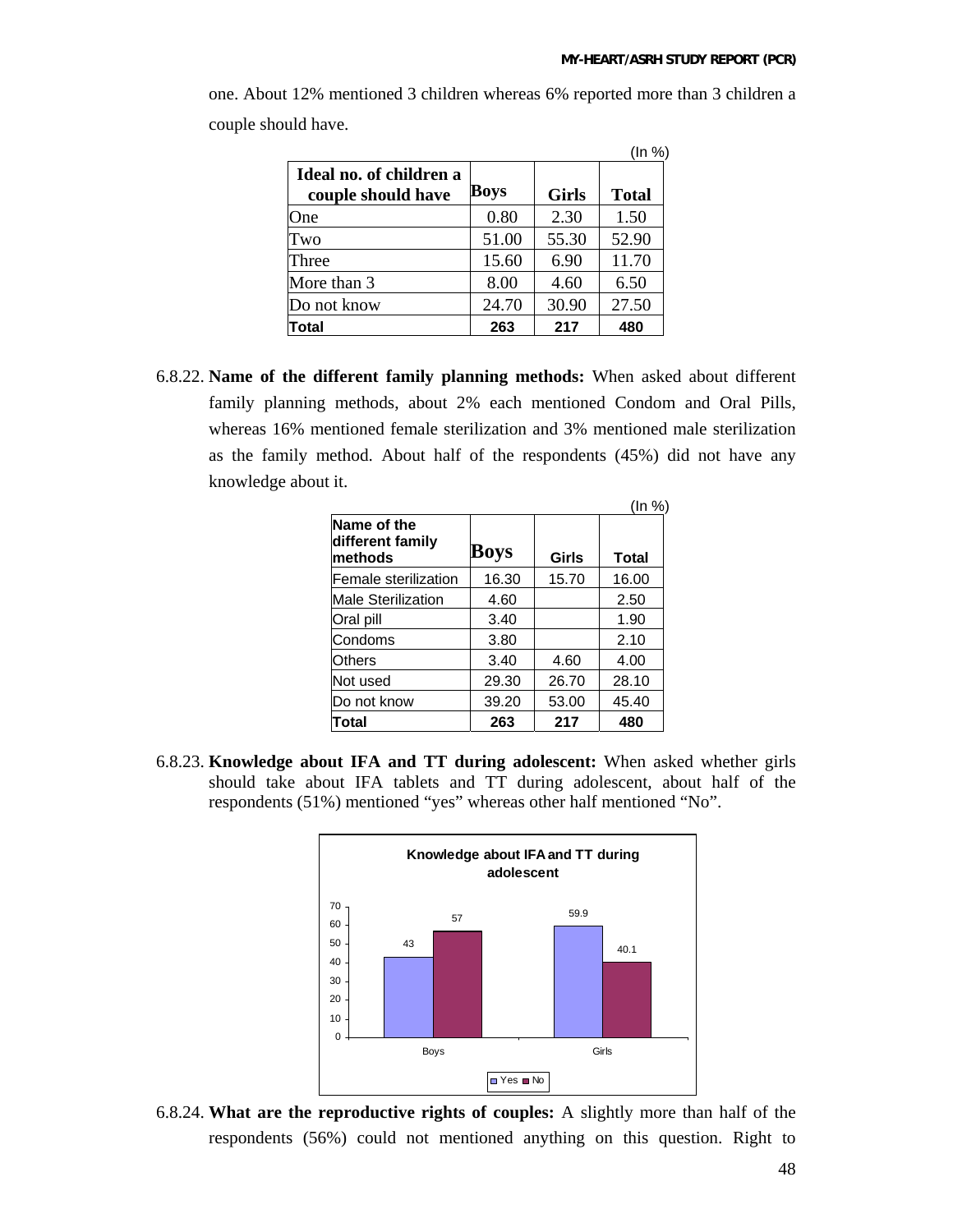equality is mentioned by 5% of the respondents, 16% mentioned that right to life. Right to marriage was mentioned by 13% of respondents and right to education and health care services was reported by 7% of respondents.

|                                                           |       |       | (ln %)       |
|-----------------------------------------------------------|-------|-------|--------------|
| What are the reproductive<br>rights of couples            | Boys  | Girls | <b>Total</b> |
| <b>Right to equality</b>                                  | 6.50  | 3.70  | 5.20         |
| Right to life                                             | 15.20 | 16.10 | 15.60        |
| Right to education & health<br>care services              | 4.90  | 8.80  | 6.70         |
| Right to livelihood                                       | 1.10  |       | 0.60         |
| Right to development                                      | 1.90  | 0.90  | 1.50         |
| Right to marriage                                         | 11.80 | 13.40 | 12.50        |
| Right to decide freely whether<br>or not to have children | 1.90  | 1.40  | 1.70         |
| Do not know                                               | 56.70 | 55.80 | 56.30        |
| Total                                                     | 263   | 217   | 480          |

6.8.25. **What are the health care facilities available for women:** About 40% of respondents mentioned hospital, another 32% mentioned PHC or CHC and only 8% responded AWC and another 3 % respondents Sub Centre is the main health facility available for women. 18% of respondents did not have idea about it.



6.8.26. **What are the benefits available for pregnant adolescent**: When asked about the benefits available for pregnant adolescent, only 3% of respondents are aware about Janani Surakhya Yojana (JSY) benefits where as majority are not aware about the benefits.

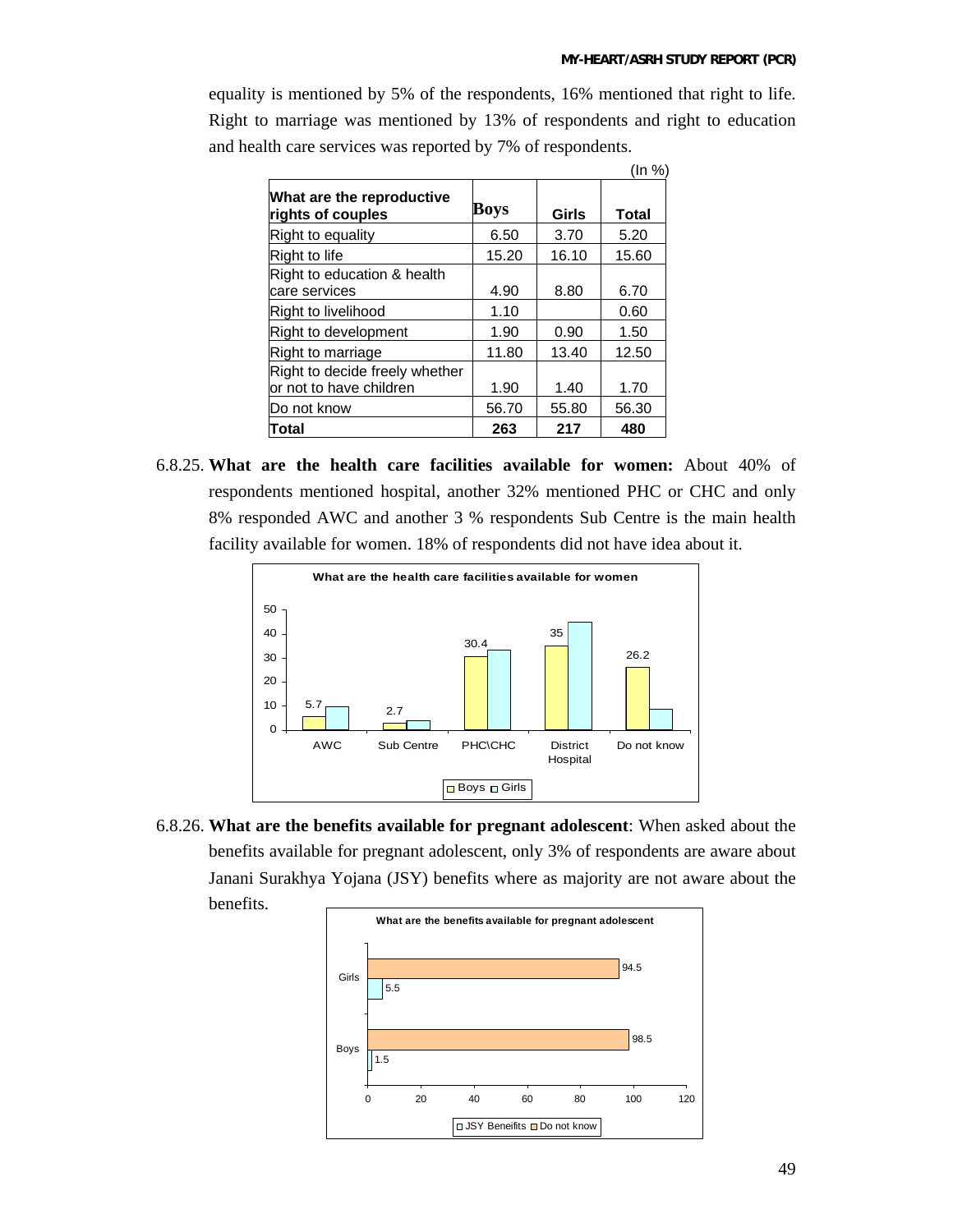### **6.9. Attitude on reproductive and sexual health:**

6.9.1. **Opinion about girl/boy should marry below 18 years/21 years:** Opinion was taken from the respondents that if they are agree or not about the boys or girls should marry below 18 or 21 yeas, only 34% agree on this point while rest 66% did not agree on it. But nobody could cite a single reason behind it.

|                                                                         |             |              | (In %)       |
|-------------------------------------------------------------------------|-------------|--------------|--------------|
| <b>Opinion about girl/boys</b><br>should marry below<br>18year/21 years | <b>Boys</b> | <b>Girls</b> | <b>Total</b> |
| Agree                                                                   | 31.9        | 37.3         | 34.4         |
| <b>Disagree</b>                                                         | 67.3        | 62.7         | 65.2         |
| No Response                                                             | 0.8         |              | 0.4          |
| <b>Total</b>                                                            | 263         | 217          | 480          |

6.9.2. **Whether girl should use clean napkins during menstruation:** When opinion was taken about use of clean napkin by girls during menstruation, 91% of respondents was agree on it and only 4% disagree on it and rest 5% could not answer on it.

|                                                                 |             |              | (ln %)       |
|-----------------------------------------------------------------|-------------|--------------|--------------|
| Whether girl should use<br>clean napkins during<br>menstruation | <b>Boys</b> | <b>Girls</b> | <b>Total</b> |
| Agree                                                           | 85.2        | 98.2         | 91.0         |
| Disagree                                                        | 6.5         | 1.8          | 4.4          |
| No Response                                                     | 8.4         |              | 4.6          |
| <b>Total</b>                                                    | 263         | 217          | 480          |

6.9.3. **Opinion regarding engagement of adolescent in unsafe sex:** A clear majority(90%) agree on the above statement and only 7% disagree on it while ret 3% could not mention anything on this statement.

 $(1 - 0)$ 

| <b>Opinion regarding</b><br>engagement of adolescent<br>in unsafe sex | <b>Boys</b> | <b>Girls</b> | (III 70)<br><b>Total</b> |
|-----------------------------------------------------------------------|-------------|--------------|--------------------------|
| Agree                                                                 | 82.9        | 97.7         | 89.6                     |
| Disagree                                                              | 11.8        | 2.3          | 7.5                      |
| No Response                                                           | 5.3         |              | 2.9                      |
| <b>Total</b>                                                          | 263         | 217          | 480                      |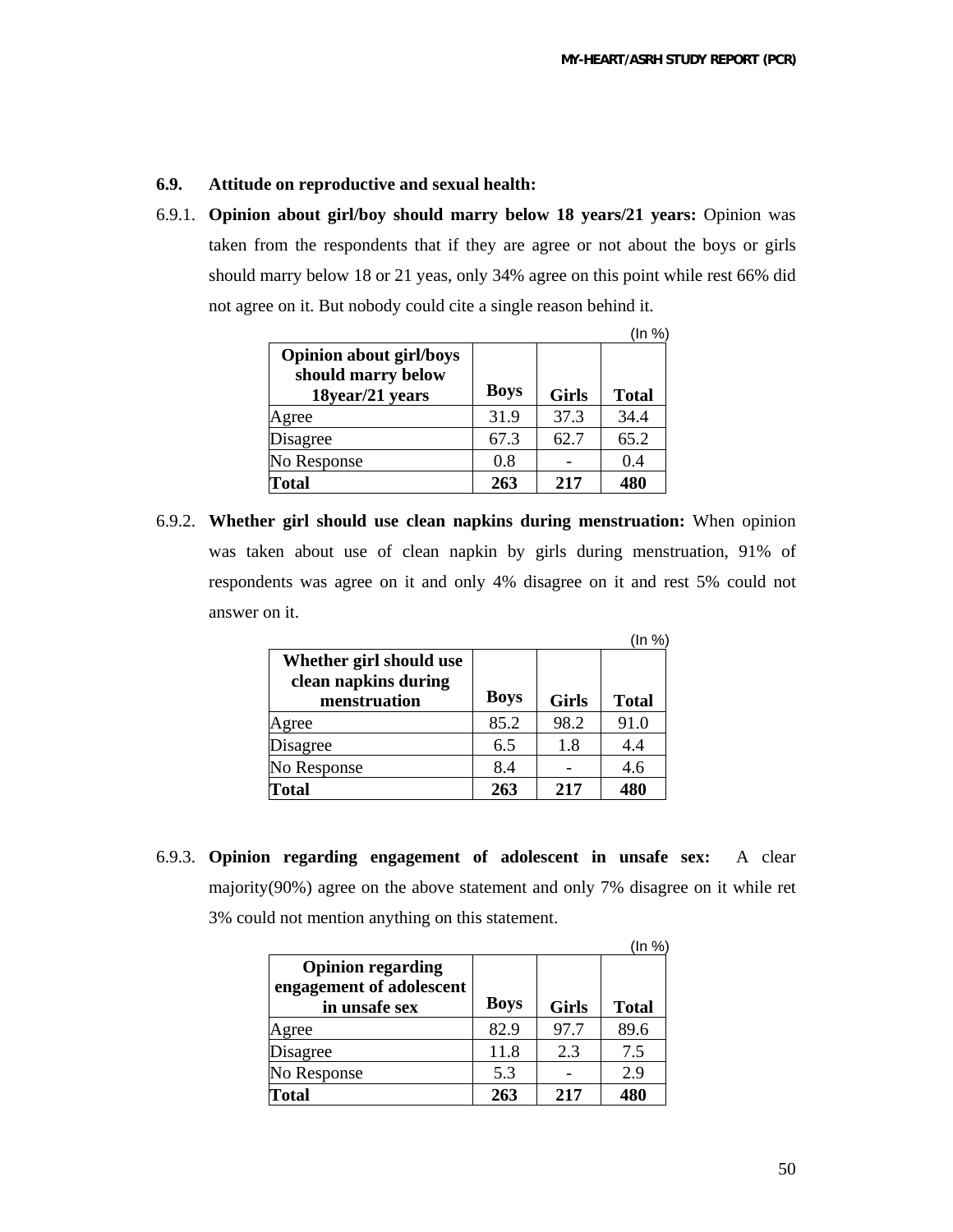6.9.4. **Agree on Masturbation is normal:** When asked whether masturbation is normal, 67% of respondents was agree on it while only 9% disagreed on this statement, rest 25% did not mentioned anything.

|                                           |             |              | (ln %)       |
|-------------------------------------------|-------------|--------------|--------------|
| <b>Agree on Masturbation is</b><br>normal | <b>Boys</b> | <b>Girls</b> | <b>Total</b> |
| Agree                                     | 64.3        | 69.6         | 66.7         |
| Disagree                                  | 10.6        | 6.5          | 8.8          |
| No Response                               | 25.1        | 24.0         | 24.6         |
| <b>Total</b>                              | 263         | 217          | 480          |

6.9.5. **Whether adolescent should avoid home sex:** Majority of respondent agreed that adolescent should avoid homo sex while only 9% of respondents disagreed on it and rest 6% did not respond anything on it.

|                                             |             |              | (In %)       |
|---------------------------------------------|-------------|--------------|--------------|
| Whether adolescent<br>should avoid home sex | <b>Boys</b> | <b>Girls</b> | <b>Total</b> |
| Agree                                       | 814         | 89.4         | 85.0         |
| Disagree                                    | 11.8        | 5.5          | 9.0          |
| No Response                                 | 6.8         | 5.1          | 6.0          |
| <b>Total</b>                                | 263         | 217          | 480          |

6.9.6. **Abortion opt to trained MP:** When respondents were asked to mention whether abortion should be opted to trained MP, 76% of respondents was agree on it while only 3% did not agree on it and rest did not answer on it.

|                                   |             |              | (ln %)       |
|-----------------------------------|-------------|--------------|--------------|
| <b>Abortion opt to trained MP</b> | <b>Boys</b> | <b>Girls</b> | <b>Total</b> |
| Agree                             | 73.4        | 79.7         | 76.3         |
| Disagree                          | 3.0         | 3.7          | 3.3          |
| No Response                       | 23.6        | 13.8         | 19.2         |
| <b>Total</b>                      | 263         | 217          | 480          |

6.9.7. **Sexual and reproductive heath education to adolescent:** When asked whether the adolescent should be imparted sexual and reproductive health education, a clear majority(96%) was agree on it, while 2% did not agree on it and 1% did not answer on it.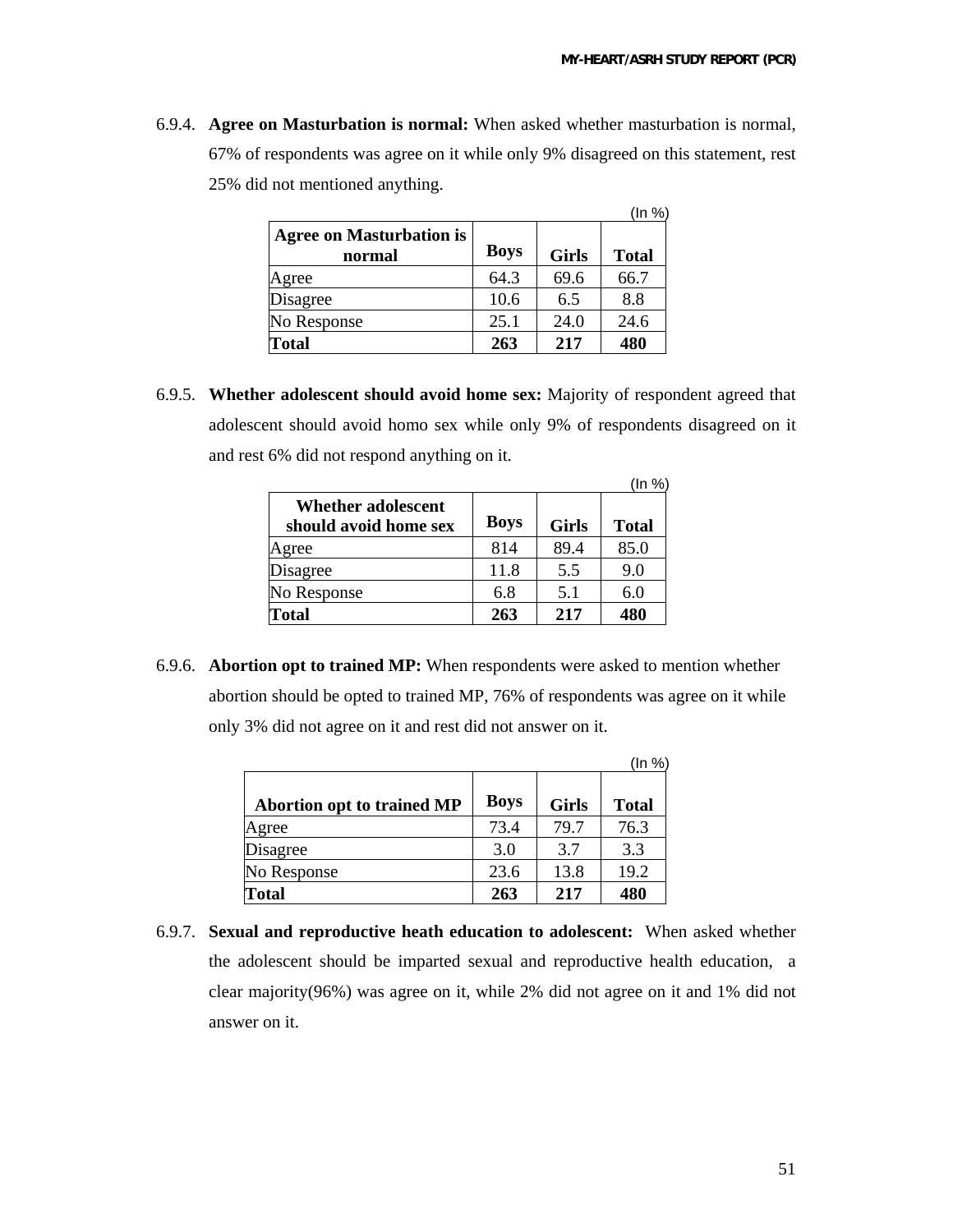|                                                                 |             |              | (ln %)       |
|-----------------------------------------------------------------|-------------|--------------|--------------|
| <b>Sexual and reproductive</b><br>heath education to adolescent | <b>Boys</b> | <b>Girls</b> | <b>Total</b> |
| Agree                                                           | 96.2        | 95.4         | 95.8         |
| Disagree                                                        | 1.5         | 3.2          | 2.3          |
| No Response                                                     | 2.3         | 1.4          | 1.3          |
| <b>Total</b>                                                    | 263         | 217          | 480          |

6.9.8. **Sexually active should use condom:** When respondents were asked to answer whether sexually active should use condom, majority (91%) of them was agree on it, while 5% of respondents did not agree on it and rest 4% did not answer anything.

|                                             |             |              | (ln %)       |
|---------------------------------------------|-------------|--------------|--------------|
| <b>Sexually active should use</b><br>condom | <b>Boys</b> | <b>Girls</b> | <b>Total</b> |
| Agree                                       | 92.8        | 89.4         | 91.3         |
| Disagree                                    | 3.4         | 6.5          | 4.8          |
| No Response                                 | 3.8         | 4.1          | 4.0          |
| <b>Total</b>                                | 263         | 217          | 480          |

6.9.9. **Adolescent should talk freely:** Opinion was taken from the respondents whether adolescent should talk freely, 93% of them was agree on this statement, while 5% did not agree on it and rest 2% could not answer anything.

|                               |             |              | (ln %)       |
|-------------------------------|-------------|--------------|--------------|
| Adolescent should talk freely | <b>Boys</b> | <b>Girls</b> | <b>Total</b> |
| Agree                         | 90.5        | 97.2         | 93.5         |
| Disagree                      | 6.5         | 2.8          | 4.8          |
| No Response                   | 3.0         |              | 1.7          |
| Total                         | 263         | 217          | 480          |

6.9.10. **Prepared himself for healthy parenthood:** Almost all the respondents (96%) was

agree on the above statement, while only 2% was disagree on it.

|                                                   |             |              | (In %)       |
|---------------------------------------------------|-------------|--------------|--------------|
| <b>Prepared himself for healthy</b><br>parenthood | <b>Boys</b> | <b>Girls</b> | <b>Total</b> |
| Agree                                             | 94.7        | 98.2         | 96.3         |
| <b>Disagree</b>                                   | 1.5         | 1.8          | 1.7          |
| No Response                                       | 3.8         |              | 2.1          |
| <b>Total</b>                                      | 263         | 217          | 480          |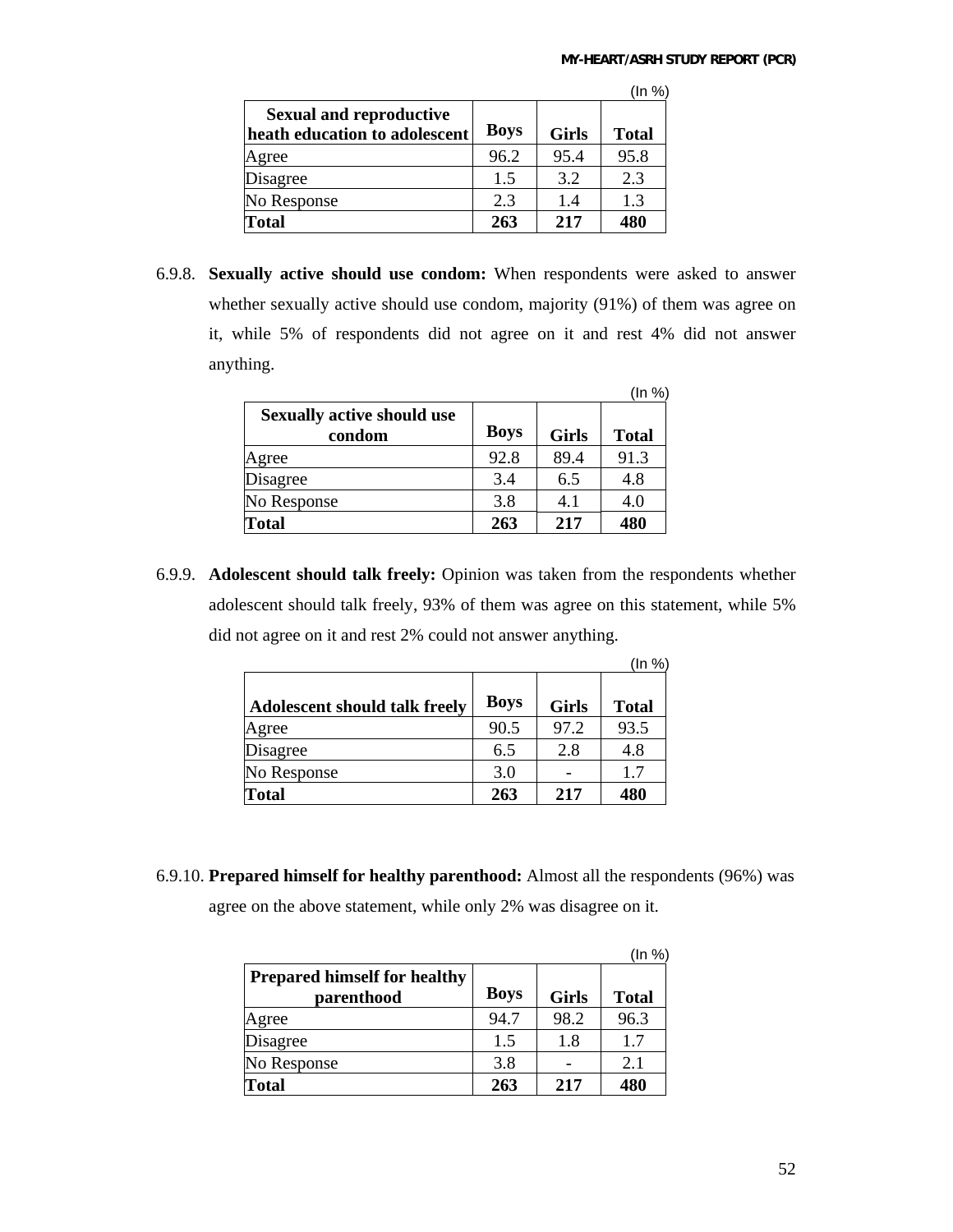### **6.10. Reproductive and sexual health practices:**

6.10.1. **Maintenance of menstrual/penile hygiene:** Not a single respondent could answer

this sensitive question.

|                                       |             |       | (ln %) |
|---------------------------------------|-------------|-------|--------|
| Maintain menstrual/<br>penile hygiene | <b>Boys</b> | Girls | Total  |
| No                                    | 44.1        | 42.9  | 43.5   |
| No Response                           | 55.9        | 57.1  | 56.5   |
| Total                                 | 263         | 217   | 480    |

6.10.2. **Nature of reproductive health problems:** Only a small proportion (0.8%) responded this question, but could not specify the nature of reproductive health problems.

|                                           |             |       | (In %) |
|-------------------------------------------|-------------|-------|--------|
| Nature of reproductive health<br>problems | <b>Boys</b> | Girls | Total  |
| Yes                                       |             | 1.4   | 0.6    |
| No                                        | 81.7        | 78.8  | 80.4   |
| No Response                               | 18.3        | 19.8  | 19.0   |
| Total                                     | 263         | 217   | 480    |

6.10.3. **What have you experienced for reproductive health problem:** Only 1% mentioned that they have experienced reproductive health problem but could not specify anything on it.

(In %)

| What have you experienced for<br>reproductive health problem | <b>Boys</b> | Girls | Total |
|--------------------------------------------------------------|-------------|-------|-------|
| Yes                                                          |             | 0.9   | 1.0   |
| No                                                           | 77.6        | 82.5  | 79.8  |
| No Response                                                  | 21.3        | 16.6  | 19.2  |
| Γotal                                                        | 263         | 217   | 480   |

6.10.4 **Whether getting information related to SRH:** About 40% of the respondents reported that they are getting information related to SRH from different sources viz. 81% from friends, 9.3% from TV, 5.2% from Book, 2% each from NGO workers and teachers, and a negligible proportion\*0.5%) from health workers.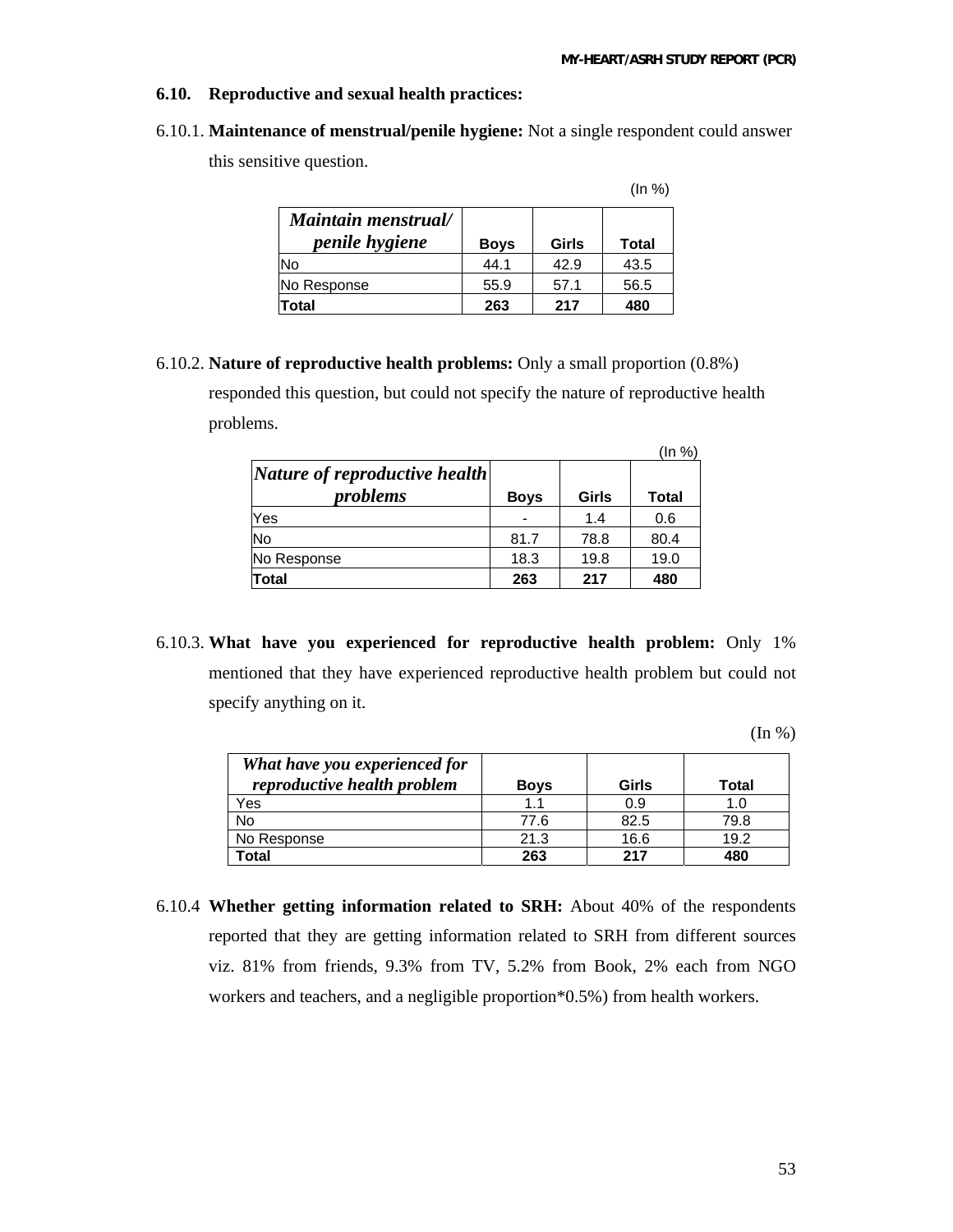|                                            |             |       | $(\ln \frac{9}{6})$ |
|--------------------------------------------|-------------|-------|---------------------|
| Whether getting<br>information related SRH | <b>Boys</b> | Girls | Total               |
| Yes                                        | 28.5        | 54.4  | 40.2                |
| No                                         | 68.4        | 45.6  | 58.1                |
| No Response                                | 3.0         |       | 1.7                 |
| Total                                      | 263         | 217   | 480                 |
| <b>Source</b>                              | <b>Boys</b> | Girls | Total               |
| Friends                                    | 78.7        | 83.1  | 81.3                |
| TV                                         | 12.0        | 7.6   | 9.3                 |
| Book                                       | 5.3         | 5.1   | 5.2                 |
| Parent                                     | 2.7         | 4.2   | 3.6                 |
| NGO worker                                 | 4.0         | 0.8   | 2.1                 |
| Teacher                                    |             | 4.2   | 2.6                 |
| Health worker                              |             | 0.8   | 0.5                 |
| lTotal                                     | 75          | 118   | 193                 |

6.10.5 **Whether taking any type of intoxicants:** When asked whether the respondents are taking any type of intoxicants, 27% of the respondents replied yes. The intoxicants taken by them are Pana(5.4%), Gutaka(51.2%). Liquor. Tadi and Handia(Traditional liquor) were reported to be very high (53.5%). 4% of the adolescents reported "Smoking".

|                                           |             |       | $(\ln \frac{9}{6})$ |
|-------------------------------------------|-------------|-------|---------------------|
| Whether taking any<br>type of intoxicants | <b>Boys</b> | Girls | <b>Total</b>        |
| Yes                                       | 42.8        | 7.8   | 26.9                |
| No                                        | 56.7        | 82.2  | 72.7                |
| No Response                               | 0.8         |       | 0.4                 |
| Total                                     | 263         | 217   | 480                 |
| <b>Intoxicant taken</b>                   | <b>Boys</b> | Girls | <b>Total</b>        |
| Pana                                      | 6.3         |       | 5.4                 |
| Gutaka                                    | 56.3        | 17.6  | 51.2                |
| Tadi (Desi)                               | 24.1        | 70.6  | 30.2                |
| Liquor                                    | 19.6        |       | 17.1                |
| Handia (Traditional liquor)               | 5.4         | 11.8  | 6.2                 |
| Smoking                                   | 4.5         |       | 3.9                 |
| Total                                     | 112         | 17    | 129                 |

6.10.6 **Suggestion for SRH status of adolescents:** Suggestions from the respondents was taken about SRH status of adolescents, but only a negligible proportion (1.3%) responded this question while almost all could not give any suggestion about it.

|                                                    |             |       |              | $(\ln \frac{9}{6})$ |
|----------------------------------------------------|-------------|-------|--------------|---------------------|
| <b>Suggestion for SRH</b><br>status of adolescents | <b>Boys</b> | Girls | <b>Total</b> |                     |
| Yes                                                | 1.1         | 1.4   | 1.3          |                     |
| No                                                 | 73.4        | 72.4  | 72.9         |                     |
| No Response                                        | 25.5        | 26.3  | 25.8         |                     |
| Total                                              | 263         | 217   | 480          |                     |

54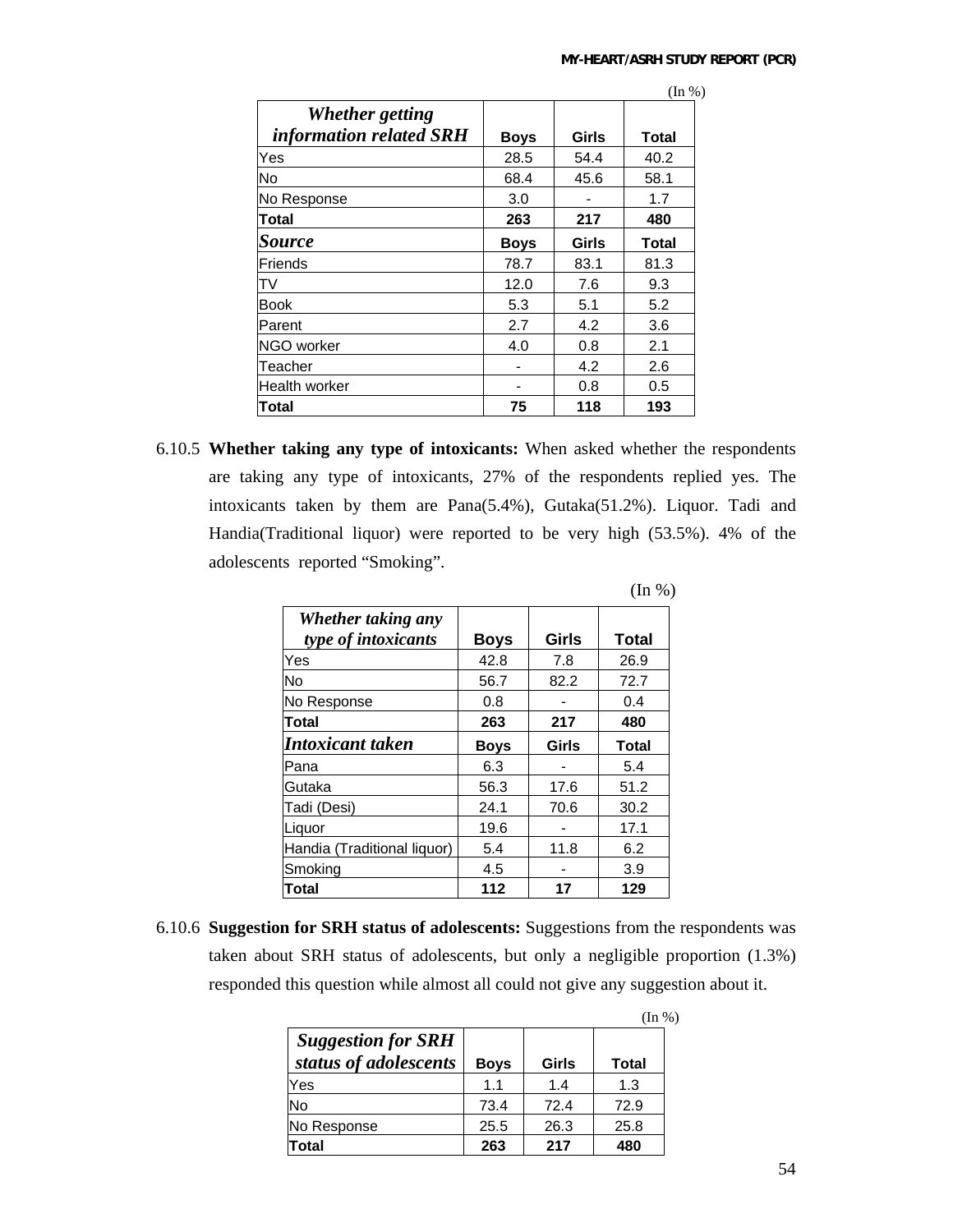### **7. CONCLUSION AND RECOMMENDATIONS:**

### **7.1. Major findings of the survey:**

### **7.1.1. Profiles of adolescent:**

- The largest groups of respondents (69.2%) were in the range of 15 to 19 years, while only 27.7% of the respondents were in the age range of 13 to 15 years.
- Majority of respondents (79%) belonged to ST category and 14.4% belonged to Other Backward Caste (OBC) category while a small proportion (5.8%) belonged to SC category.
- Overall, about 13% of the respondents were found to be illiterate.
- Only 31% were continuing education among the respondents.

### **7.1.2. Socio-economic background of the family:**

- Most of the respondents (83%) stated that father is the decision maker of the family.
- Majority of respondents (85%) depends on agriculture for their major source of income.
- Most of the respondents (88%) had an income ranges from Rs. 5000 to Rs. 10,000/- per annum of family.
- Most of the respondents (88%) were in BPL category.
- Most of the parents depend on cultivation for their main occupation and about one tenth of parents (9.4%) were wage labourers.
- Majority of mothers (74%) of the respondents were illiterate.

### **7.1.3. Health and nutrition status:**

- Majority of the respondents (59%) were in the range of 120 to 150 Cms of height.
- More than half of the respondents( $61\%$ ) had weight in the range of 40 to 50 Kgs.
- About 47% of respondents had experienced some forms of nutritional disorders.
- About 25% of respondents had experienced fever/malaria during last three months.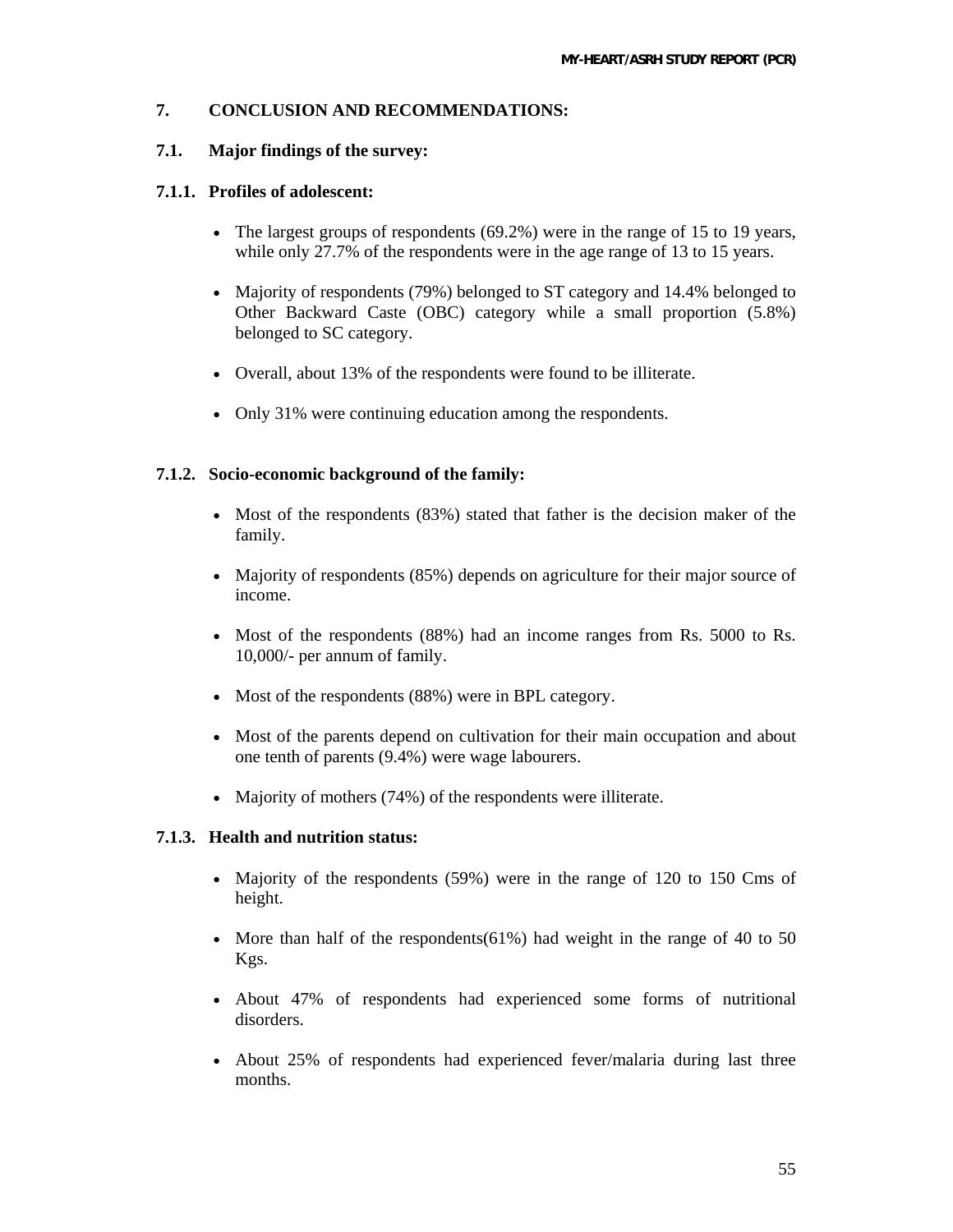### **7.1.4. Reproductive health status:**

- About 8.1% of the girls responded that the first age of menstrual discharge is 10 years, while 15.4% stated that it is 11 years, 12.7% stated 12 years, 1.9% stated 13 years and 4.8% of the responded that it is above 13 years while 57% said that they had no idea about it.
- Majorities of adolescent stated anaemia, RTI, menstruation are main reproductive health problems for girls.
- Majorities of adolescent stated that night fall is the main reproductive health problems for boys.
- 59% of boys and 80% of girls were unmarried among the adolescents.
- Only 17% of boy mentioned that their sexual act initiated below 15 years while 13% of girls mentioned the same. Only 5.3% of boy reported that they initiated it in the age range from 15 to 18 years while 3.2% of girls reported the same.
- 25% of boys and 43% of girls reported that they have not sexually active yet.
- 13% of boys and 15% of girls mentioned that they had sex with opposite partners a negligible proportion (1%) of boy and 2.8% of girls reported that they had indulged with homo sex while only 7.8% boy did masturbation.
- Almost all sexually active adolescent were not used contraceptive.
- 14% of each boy and girl respondents mentioned that they do not know about the contraceptives and 3% each mentioned that they do not know the use of contraceptives and rest 83% of boys and girls each did not mentioned anything.

### **7.1.5. Knowledge on reproductive and sexual health:**

- About 44% adolescent stated that legal age for women is 18 years.
- About 30% of each respondents mentioned that 21 years is the legal age of marriage for men.
- Less than half of the respondents (46% boys and 42% girls) reported that the right age of first pregnancy should be between 18 to 20 years.
- Not a single adolescent knows about safe abortion.
- About 91% of boys do not know about the menstrual hygiene of girls.
- About half of the girl respondents do not know about the proper menstrual hygiene.
- About 21% of girls reported that girls should use clean cloth, 16% of girls reported that cloth should be washed and dried for menstrual hygiene, and 20% of girls reported that pads and cloths should be changed regularly for menstrual hygiene.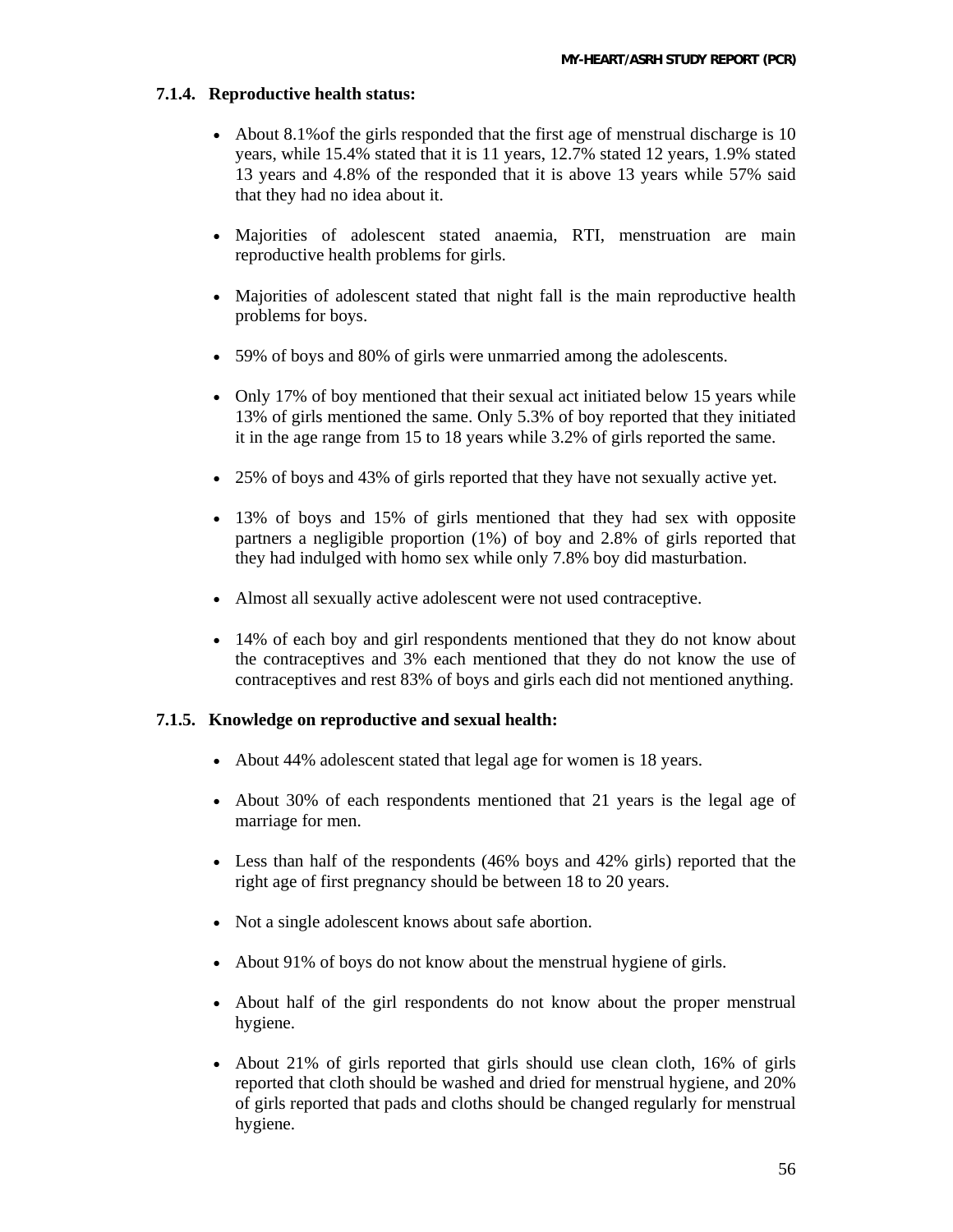- 96% of girls did not have any knowledge about the penile hygiene for boys.
- 34% of boys mentioned that for penile hygiene, regular washing of genital area is required, while 28% mentioned to use clean cloths and only 3.4% mentioned to clear the foreskin regularly is the penile hygiene of boys and 34% of boys did not have any idea about it.
- Almost all adolescent do not have clear knowledge about the reproductive organ of female.
- About 32% of adolescent do not know about male reproductive organ of male.
- Almost all adolescent do not have knowledge about the occurrence of pregnancy.
- About 70% of adolescent boys and girls do not have any idea about the safe delivery.
- 24% of adolescent mentioned that institutional delivery is the safe delivery.
- Almost all adolescent do not have knowledge on signs and causes and prevention of RTI/STI.
- About 65% of respondents have no knowledge about causes of HIV/AIDS and three-fourth of respondents do not know how HIV/AIDS spreads.
- Majority of respondents has no knowledge that how HIV/AIDS does not spread and about (78%) do not know how to prevent HIV/AIDS.
- Majority of respondents(90%) have no knowledge about the safe sex practices. Only 9% of respondents mentioned that sex after using condom is the safe sex, while only 1.7% mentioned one should have only one sex partner to have a safe sex.
- About one-fourth of respondents (25%) mentioned that both male and female are responsible for infertility. 58% of respondents had no idea on it.
- 38% of respondents mentioned that both male and female are responsible for male or female child.
- About 30% of respondents do not have any idea about ideal interval period of pregnancy.
- About half of the respondents (53%) reported that a couple should have 2 children as ideal number of children.
- About half of the respondents (45%) do not have any knowledge about the different family planning methods.
- About 2% each mentioned Condom and Oral Pills, whereas 16% mentioned female sterilization and 3% mentioned male sterilization as the family method.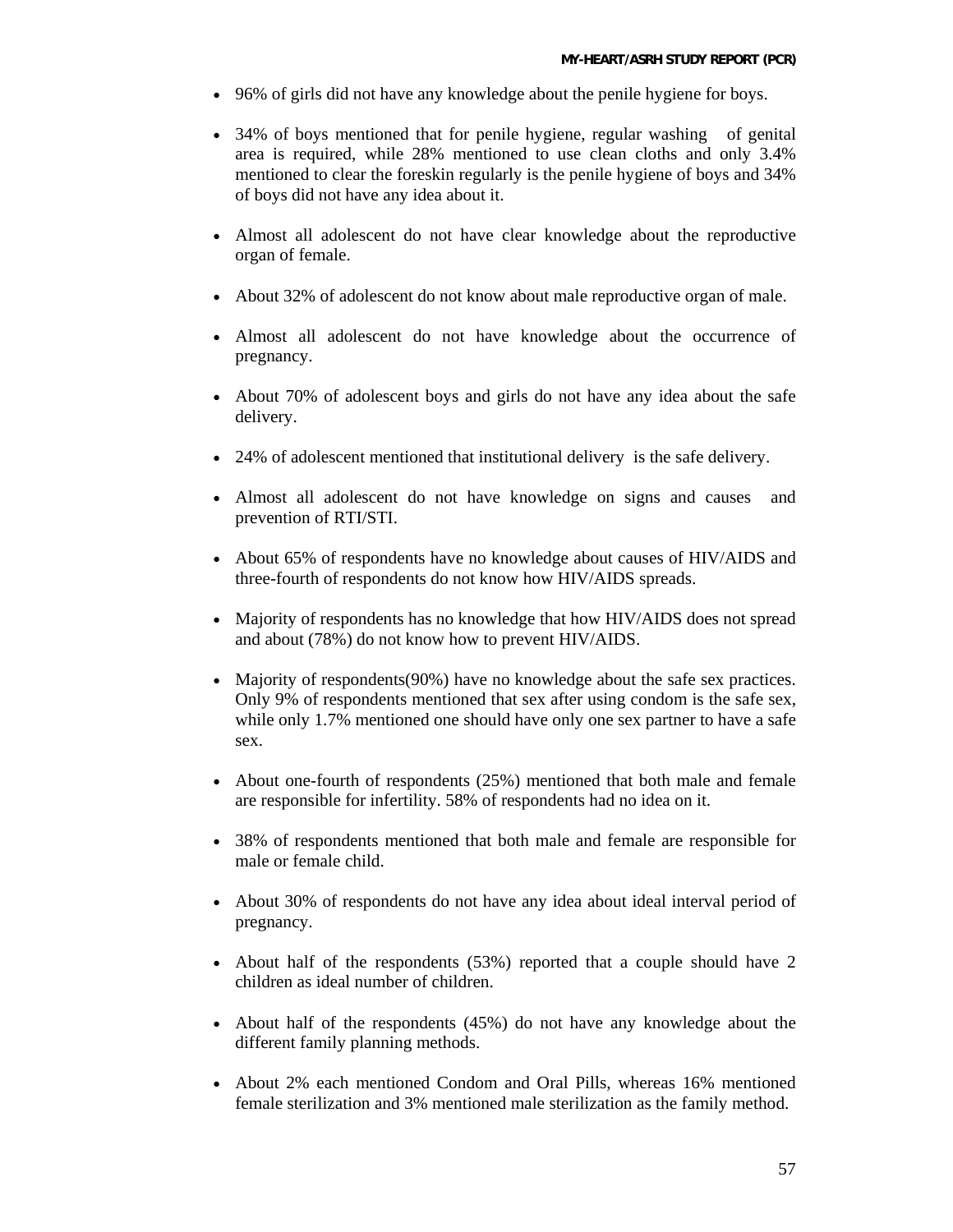- About half of the respondents (51%) mentioned all girls should take IFA tablets and TT during adolescent period.
- A slightly more than half of the respondents (56%) do not know about the reproductive rights of couples.
- About 40% of respondents mentioned hospital, another 32% mentioned PHC or CHC and only 8% responded AWC and another 3 % respondents Sub Centre is the main health facility available for women. 18% of respondents did not have idea about it.
- Majorities of respondents do not aware about the benefits available for pregnant adolescents.

### **7.1.6. Attitude on reproductive and sexual health:**

- Majorities (66%) of respondents disagreed that girls/boys should marry below 18 years/21 years respective.
- Majorities (91%) of respondents were agreeing that during menstruation, a girl should use clean napkins.
- A clear majority (90%) agreed that adolescent should not be engaged in unsafe sexual practices.
- Majorities (67%) of respondents were agreeing that masturbation is normal.
- Majorities (85%) of respondents agreed that adolescent should avoid homo sex.
- Majorities (76.3%) of respondents agreed that for abortion, all should opt for trained medical practitioners.
- A clear majority (96%) of respondents agreed that the sexual and reproductive health should be imparted to adolescents.
- Majorities (91%) of respondents agreed that sexually active adolescent should use condoms.
- Majorities (93%) of respondents agreed that adolescent should talk freely with parents /peers about sexual and reproductive health problems.
- Almost all the respondents (96%) agreed that adolescents should prepared himself or herself for healthy parenthood.

### **7.1.7. Reproductive and sexual health practices:**

- Not a single respondent could answer about the maintenance of menstrual/penile hygiene practices.
- Only a small proportion (0.8%) respondents stated they have experienced reproductive health problems during last 12 moths. this question, but could not specify the nature of reproductive health problems.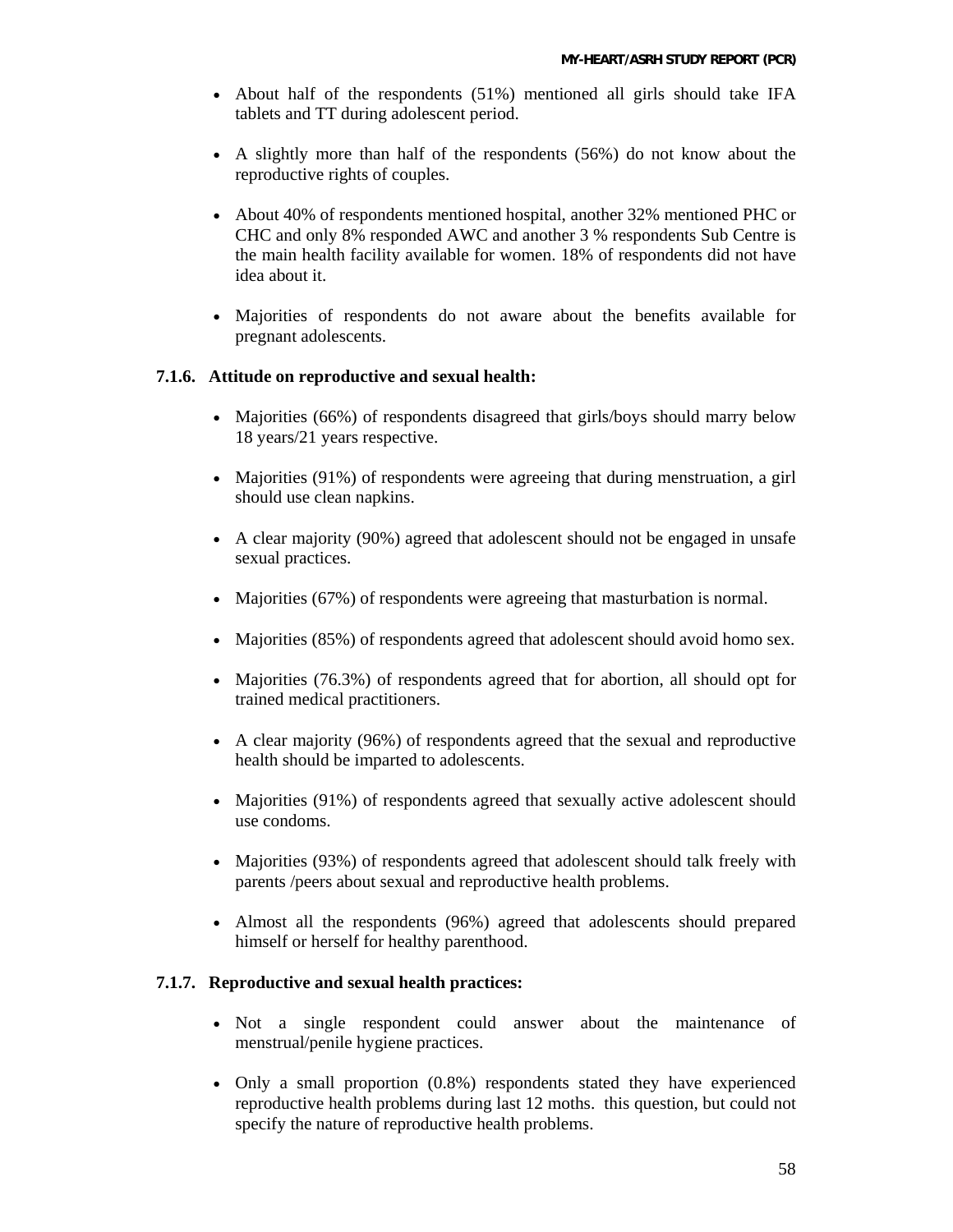- Majorities (58.1%) of respondents sated they have get any information about sexual and reproductive health issues.
- About 26.5% of respondents taking intoxicants of different types.
- Majorities (80%) of respondents not experienced any types of gender discrimination. It may due lack of knowledge on gender discrimination.

### **7.2. Recommendation:**

- Multi-pronged BCC strategies should be adopted to sensitize and educate parents, caregivers and service providers on adolescent sexual and reproductive health.
- Life skills ( problem solving, decision making, goal setting, crtical thinking, communication skills, assertiveness, self-awareness and skills for coping with stress) education need to be imparted to both boys and girls adolescent to promote healthy SRH behaviour and practices among the adolescents.
- At the community level, steps should be taken to create an enabling environment for adolescent to acquire right kind of knowledge and skill for improvement SRH status, especially to address their problems and needs.
- Parents should take sincere efforts to learn more thing about ASRH so that they can provide right kind of information to their adolescent sons and daughters.
- Multi-pronged strategies need to be taken to provide sexual and reproductive health skills (communicating about sex, avoiding unwanted sex, using contraceptive correctly, using condoms correctly, and developing parenting skills) adolescent boys and girls.
- Adolescent friendly health services should be made available at the subcenters, PHC and Block PHC level to address problems and needs of adolescent with special focus on promotive and preventive services as per need of adolescent.
- Ensure easy access to adolescent to avail sexual and reproductive health services like information on sexuality & reproductive health, individual/group counseling, RTI/STI screening and treatment, providing choice for contraceptives methods, ANC/PNC and abortions.
- Multiple communication channels should be used to create awareness among the adolescent on different aspects of ASRH.
- Appropriate counseling services need to be provided to adolescent by ASHA, AWWs and Health Workers at the community level.
- A further operation research is highly recommended to implement and study the impact of adolescent development theory and stages of change models in order to suggest suitable models for improvement of adolescent sexual and reproductive health status including minimizing gender disparities in tribal and rural areas.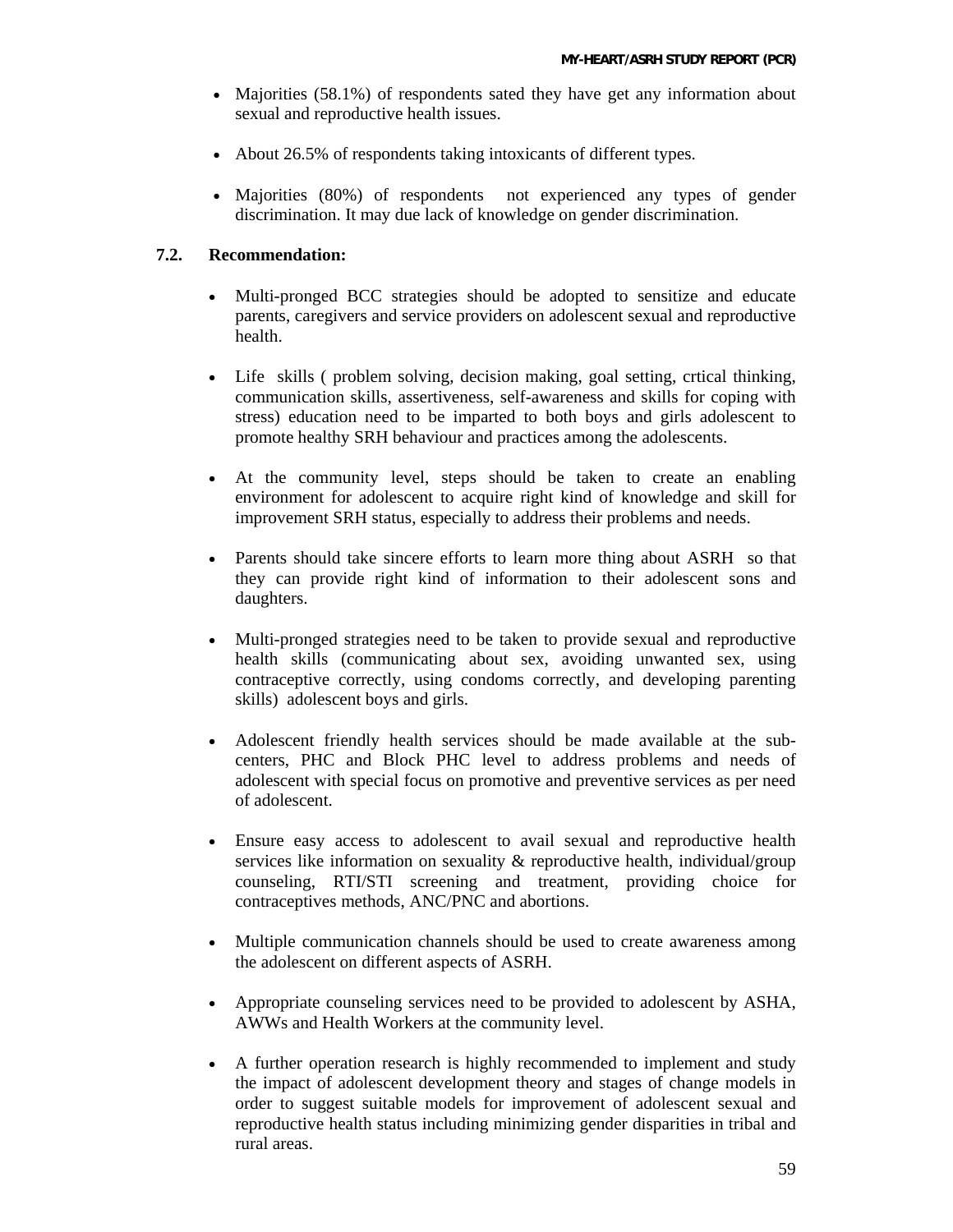#### **Annexure-1**

#### **Reference and Bibliography**

- 1. Rakesh A, 1992: Premarital Sexual Attitudes and Behaviour among Adolescent Girls, Jaipur, India.
- 2. Divakar SA et al., 1979: Abortion in unmarried girls, Health and Population Perspective and Issues, 2(4).
- 3. Jejeebhoy SJ, 1996: Adolescent Sexual and Reproductive Behavoiur: A Review of the Evidence from India, Mumbai, International Center for Research on Women.
- 4. Brabin L et al., 1995: Reproductive tract infections and abortion among adolescent girls in rural Nigeria, Lancet.
- 5. Beldsoe CH and Cohen B, 1993: Social Dynamics of Adolescent Fertility in Sub-Saharan Africa, National Academy Press, Washington.
- 6. McDevitt TM et al., 1996: Trends in Adolescent Fertility and contraceptive Use in the Developing World, US Department of Commerce, Washington.
- 7. Kane TT et al., 1993: Sexual Activity, family life education and contraceptive practice among young adults in Banjul, Studies in Family Planning 24(1), The Gambia.
- 8. Kirby D, A, 1995: A Review of Educational Programme Designed to Reduce Sexual Risk-Taking Behaviours among School-Aged Youth in the United State, National Technical Information Service, USA.
- 9. Grunsett A, 1997: Imapact of HIV and Sexual Health Education on the Sexual Behaviour of Young People, A Review Update, UNAIDS, Geneva.
- 10. Allan Guttmacher Institute, 1995: Sex and America's teenagers, AGI, New York.
- 11. Allan Guttmacher Institute, 1995: Women, families and the future: sexual relationships and marriage worldwide, AGI, New York.
- 12. Blum, R.W, 1991: Global trends in adolescent health, Journal of the American Medical Association 265(20).
- 13. WHO, 1992: Approaches to adolescent health and development: A compendium of projects and programmes, WHO, Geneva.
- 14. WHO, 1998: The Reproductive health of adolescent: a strategy of action, A joint WHO/UNFPA/UNICEF statement, WHO, Geneva.
- 15. WHO, 1993: Adolescent sexual behaviour and reproductive health: From research to action, Report of a joint meeting, Darker, Senegal, April 22-26.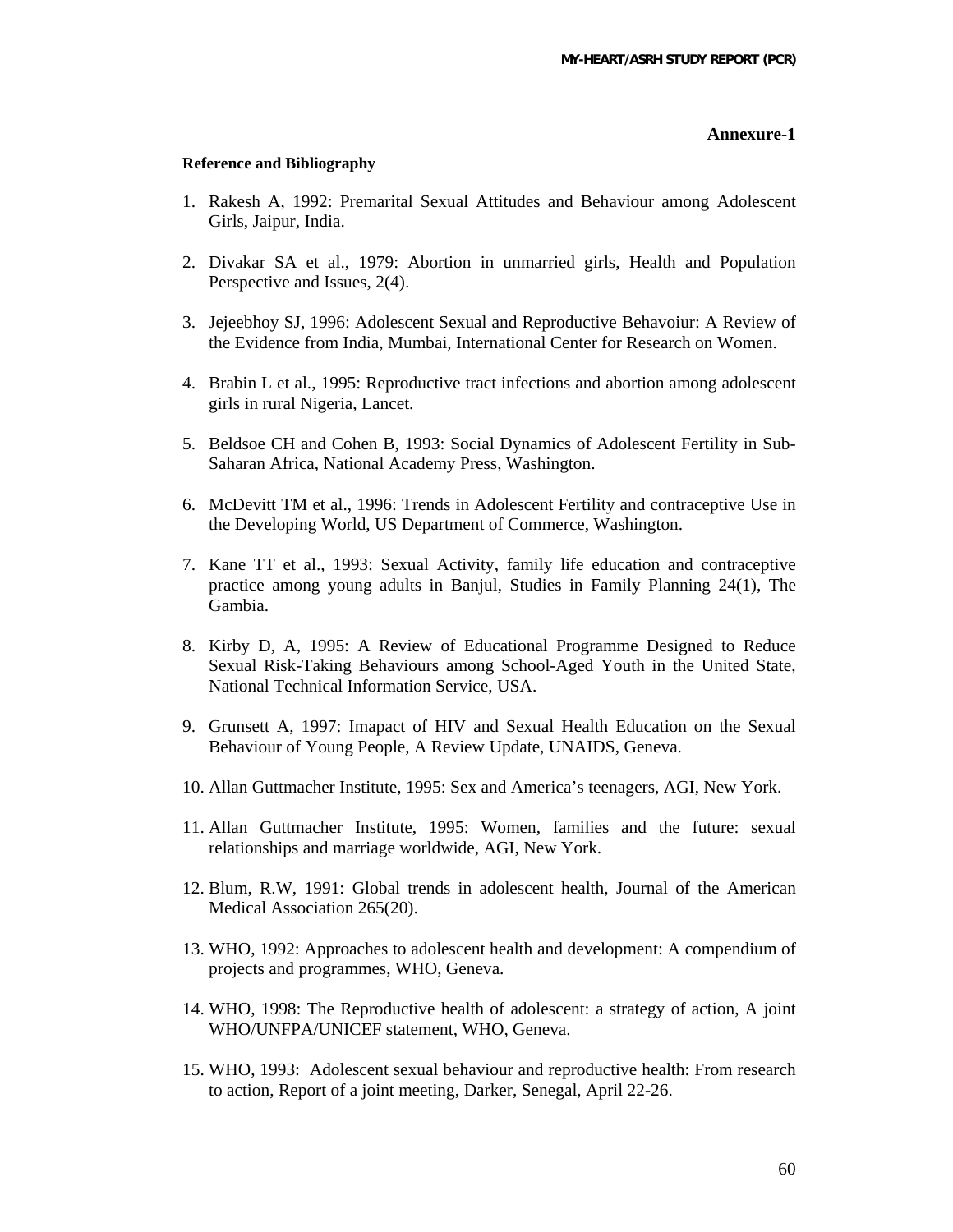- 16. Mensch BS, Bruce J, Greene ME, 1998: The un-chartered passage girls' adolescence in the developing world, The Population Council, New York.
- 17. Alaudin M, MacLaren L, 1999: Reaching newlywed and married adolescents, FOCUS on Young Adults, Washington.
- 18. Nelson K, MacLaren L, Magnami R, 2000: Assessing and planing for youthfriendly reproductive health services, FOCUS on Young Adults, Washington.
- 19. FHI: FHI training module on reproductive health for young adults, FHI, USA.
- 20. FHI: FHI adolescent handbook, FHI, USA.
- 21. DSE: sex education programmes in Africa, DSE, Germany.
- 22. Welbourn A, 2000: Gender, sex, and HIV: How to address issues that no one to hear about, Action Aid.
- 23. Irvin A, 2000: Taking steps to courage: teaching adolescents about sexuality and gender in Nigeria and Cameroon, International Women's Health Coalition, New York.
- 24. Bharat S, 1998: Adolescent sexuality and vulnerability to HIV infection in Mumbai, Int. Conf. AIDS.
- 25. WHO: Action for adolescent health towards a common agenda, WHO.
- 26. Jawaharlal p at el.: Adolescence education in Schools, Part I to V, NCERT, New Delhi.
- 27. VHAI: Adolescence to walk through, VHAI, New Delhi.
- 28. VHAI: Adolescence Kit, VHAI, New Delhi.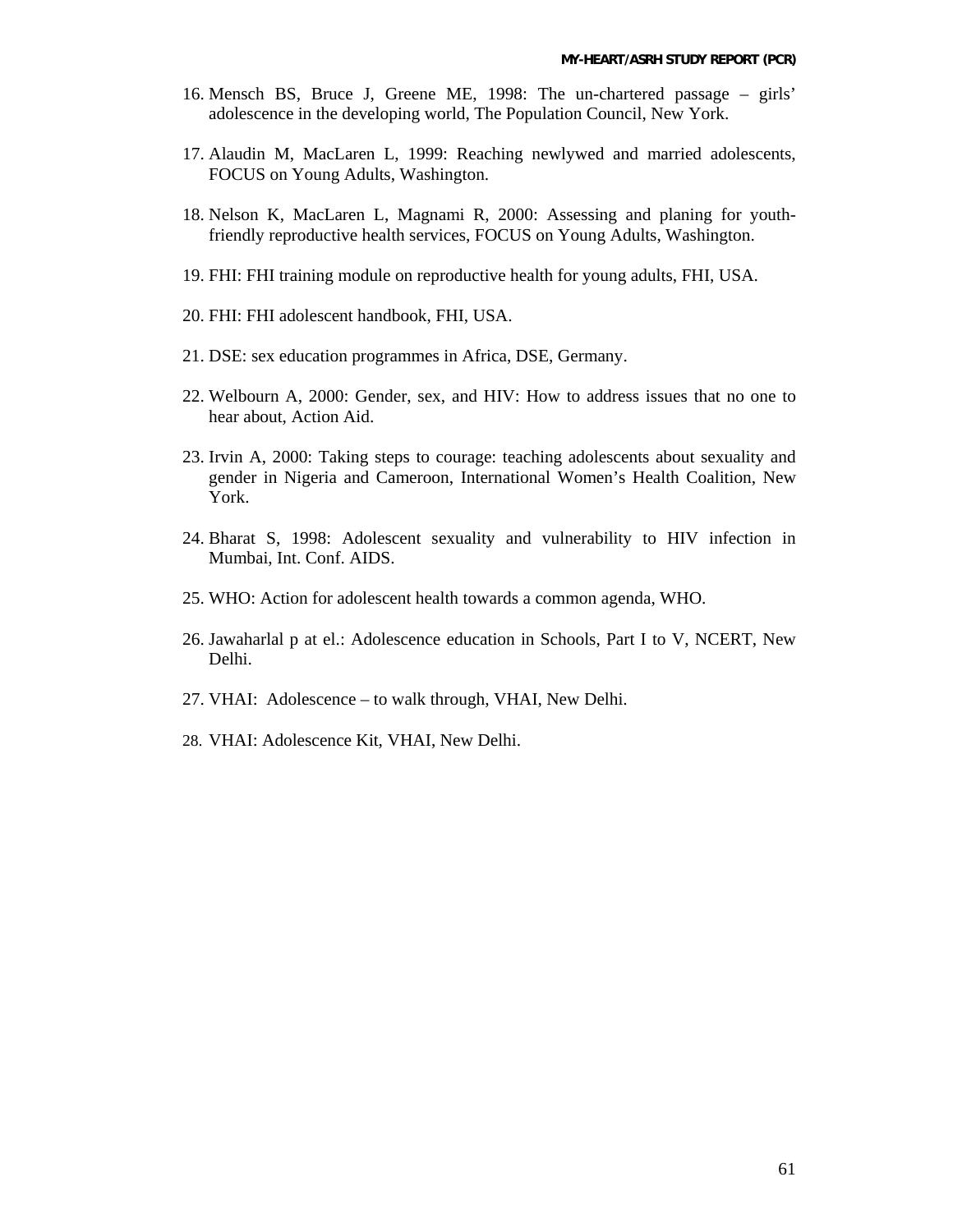**Annexure-2** 

#### **INTERVIEW SCHEDULE FOR ADOLESCENT Adolescent Reproductive Health and Gender Sensitivity in Tribal Areas - An Operational Research Conducted By: MY-HEART, Bhubaneswar**

#### **1. Identification**

- 1.1 Name of the Adolescent:…………………………………………….. 1.2 Name of the Village:…………………………………………………
- 1.3 GP/Sub-centre:………………………………………………………. 1.4 Block/PHC:…………………………………………………………. 1.5 District:………………………………………………………………

#### **2. Personal Profile:**

- 2.1 Age: a) Below 10-12 years b) 13 -15 years c) 15-19 years
- 2.2 Sex: a) Boys b) Girls
- 2.3 Caste: a) SC b) ST c) OBC d) OC
- 2.4 Religion: a) Hindu b) Muslim c) Christian d) others
- 2.5 Educational Qualification: a) Illiterate b) Literate c) Primary d) secondary e) above
- 2.6 Occupation/Activity status: a) Student b) wage labour c) helper d) household activities e) others
- **3. Socio-economic background of the family:**
- 3.1 Family size: a) < 5 b) 6-10 c) >10
- 3.2 Type of family: a) nuclear b) extended nuclear c) Joint family
- 3.3 Decision maker of the family: a) Father b) Mother c) Grand parents d) Others (specify)
- 3.4 Major source of income of the family: a) Agriculture b) Service c) Business d) Wage e) rural artisans
- f) Others (specify)
- 3.5 Annual income of the family: a) < Rs.15,000/- b) Rs.5,000 10,000 c) Rs.10,000 20,000 d) > Rs.20,000/-
- 3.6 Whether belongs to BPL: a) Yes b) No
- 3.7 Occupation of parents: a) Cultivators b) share-cultivators c) wage labour d) business e) service f) others
- 3.8 Educational status of parents
- 3.8.1 Mother: a)Illiterate b) Literate c) Primary d) Secondary e) > Above Secondary
- 3.8.2 Father: a) Illiterate b) Literate c) Primary d) Secondary e) > Above Secondary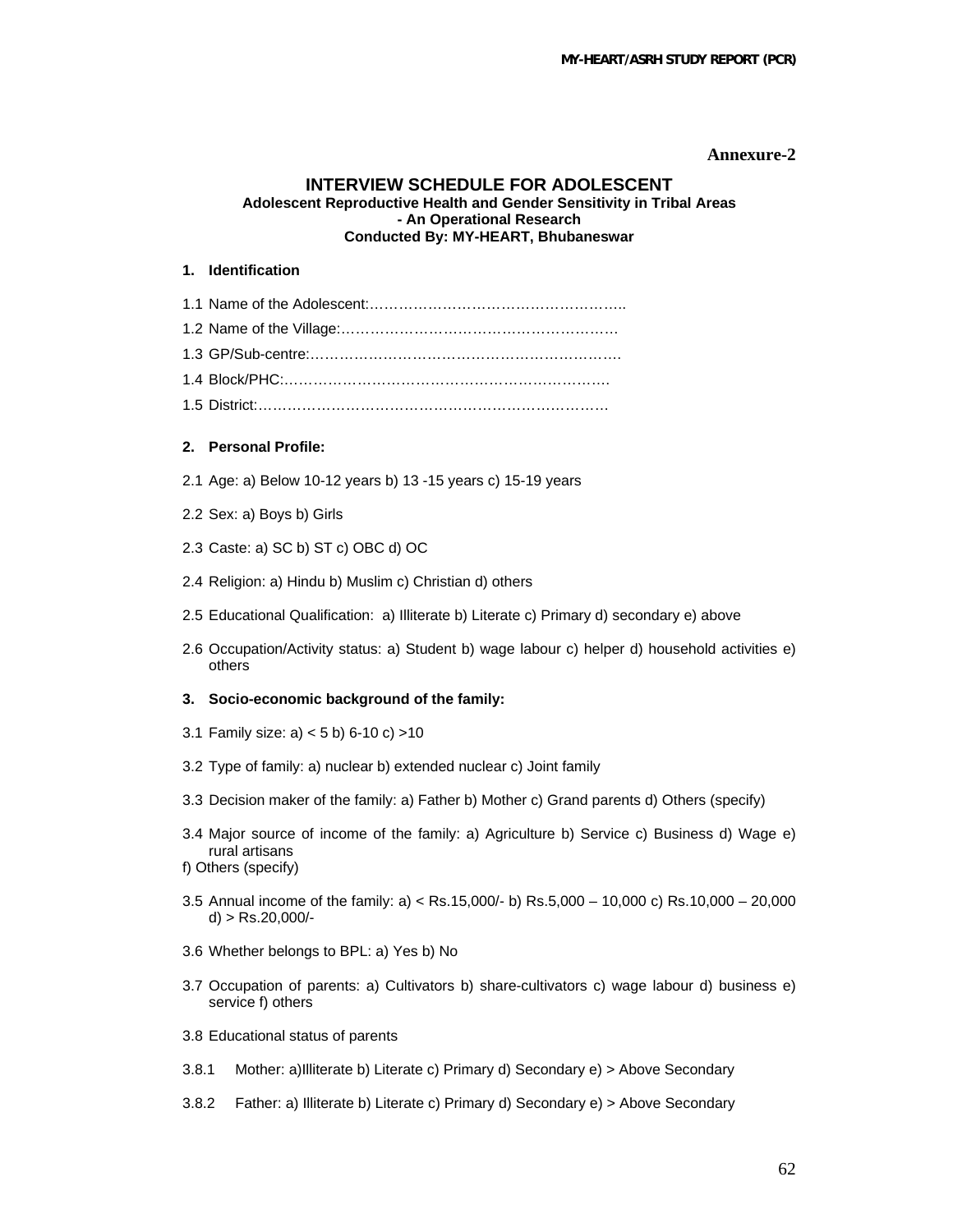1

#### **4. Health & Nutrition Status:**

- 4.1 Height (in cm): a) < 120 cm b) 121 150 c) > 150 cm
- 4.2 Weight (in kg):a) < 30kg b) 31-40 kg c) 40 -50 kg d) >50kg
- 4.3 Type of nutritional disorders: a)Anemia b) Angular stomatitis c) Eye problem (night blindness/bitots spot/corneal opacity/karatomalacia) d) Glositis e) Phrynoderma f) No symptoms g) others (specify)
- 4.4 Morbidity status during last 3 months: a)Fever b) Malaria c) Menstrual disorder d) RTI/STI e) Anemia f) Peptic disorder g) skin infection h) Others (specify)
- 4.5 Who has given more preference to consumed good quantity and quality foods in your family: a) boys b) girls c) others (specify)

| Food group                                                                                     | Frequency<br>οf    | Raw<br>used<br>amount | Most<br>commonly   |  |
|------------------------------------------------------------------------------------------------|--------------------|-----------------------|--------------------|--|
|                                                                                                | consumption (code) | per day (Actual)      | consumed varieties |  |
| 1. Cereals                                                                                     |                    |                       |                    |  |
| 2. Millets                                                                                     |                    |                       |                    |  |
| 3. Pulses/Legumes                                                                              |                    |                       |                    |  |
| 4. Green leafy veg                                                                             |                    |                       |                    |  |
| 5. Other veg                                                                                   |                    |                       |                    |  |
| 6. Roots/tabers                                                                                |                    |                       |                    |  |
| 7. Milk & Milk products                                                                        |                    |                       |                    |  |
| 8. Fruits                                                                                      |                    |                       |                    |  |
| 9. Flesh foods                                                                                 |                    |                       |                    |  |
| 10. Fats & oils                                                                                |                    |                       |                    |  |
| 11. Sugar & Jaggery                                                                            |                    |                       |                    |  |
| 12. Others (specify)                                                                           |                    |                       |                    |  |
| Frequency a) Daily b) Once/twice c) Once in two weeks d) monthly e) seasonally f) occasionally |                    |                       |                    |  |

4.6 Food consumption pattern:

#### **5. Reproductive History and Status**

- 5.1 Age at first menstrual/semen discharge: a) 10yrs b) 11yrs c) 12yrs d) 13yrs e) above 13 yrs
- 5.2 Type of reproductive health problems for girls: a) anemia b) menstrual disorder c) RTI d) no problems e) others (specify)
- 5.3 Type of reproductive health problems for boys: a) anemia b) night fall c) others d) no problems
- 5.4 If married, age at marriage: a) below 16yrs b) 17yrs c) 18yrs d) 19yrs e) not married
- 5.5 Age at first sexual act initiated: a) below 15yrs b) 15-18yrs c) above 18yrs d) not sexually active
- 5.6 If sexually active, types of sexual act initiated: a) masturbation, b) homosex c) coitus with opposite partners d) others (specify)
- 5.7 Age at first pregnancy, if girls: a) <16yrs b) 17yrs c) 18yrs d) 19yrs e) not married f) not pregnant
- 5.8 Outcomes of the pregnancy: a) live birth b) still birth c) miscarriage d) induced abortion
- 5.9 Do you ever used any contraceptives, if yes types: a) condoms, b) Orall pills, c) IUD, d) others, e) not used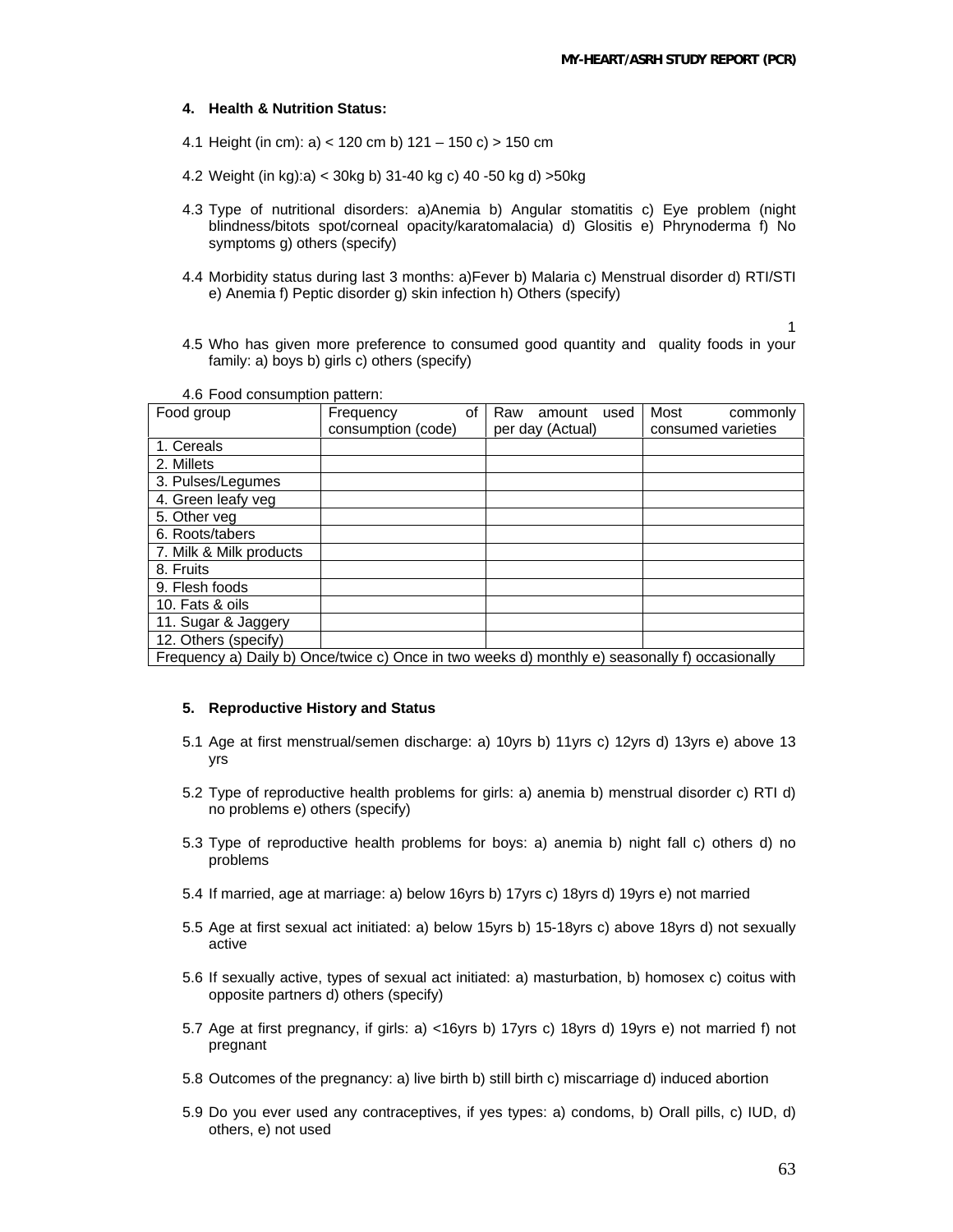5.10 If sexually active and not used any contraceptives, reasons: a) don't k now, b) don't know how to use, c) fear to collect or purchase d) others (specify)

#### **6. Knowledge on reproductive and sexual health:**

- 6.1 Legal age at marriage for women: a) 18yrs b) 18-20yrs c) 20 yrs d) above 20yrs e) don't know
- 6.2 Legal age at marriage for men: a) 21yrs b) above 21yrs c) don't know
- 6.3 Right age of first pregnancy: a) 18yrs b) 18-20yrs c) 20yrs d) above 20yrs e) don't know
- 6.4 Reasons if said above 18 years:
- 6.5 What is safe abortion: a) within 10-12 weeks b) performed by trained & recognized medical practitioner c) don't know d) others (specify)
- 6.6 Type of menstrual hygiene a girl should take: a) use of clean cloths b) cloths should be washed and dried under the sun c) regular change of pads/cloths d) don't know e) others
- 6.7 Type of penile hygiene a boys should take: a) regular washing the genital area b) use clean cloths/under wear c) cleaning of foreskin regularly d) others (specify) e) don't know
- 6.8 What are the reproductive organ of female: a) vagina b) breast c) uterus d) ovaries e) fallopian tube f) cervix g) others ( specify) h) don't know
- 6.9 What are reproductive organ of male: a) penis, b) scrotum c) others (specify) d) don't know
- 6.10 How pregnancy happens:
- 6.11 What is safe delivery: a) institutional delivery b) delivery with five cleans c) delivery assisted by TBA/skilled birth attendant d) others (specify) e)don't know
- 6.12 Signs of RTI/STI: a) genital ulcers b) genital discharge c) pain during urination d) lower abdominal pain e) others f) don't know
- 6.13 Causes of RTI: a) poor menstrual hygiene b) unsafe delivery c) unsafe abortion d) others e) don't know
- 6.14 How to prevent RTI: a) use clean napkins/maintain menstrual hygiene, b) avoid unsafe delivery c) avoid unsafe abortion d) others e) don't know
- 6.15 Causes of STD: a) unsafe sexual practices b) multiple sex partners c) others d) don't know
- 6.16 How to prevent STD: a) abstain from sex b) use condoms c) have only one sex partner d) avoid anal sex e) others f) don't know
- 6.17 Causes of HIV/AIDS: a) unsafe sexual practices b) multiple sex partners c) mother to child d) blood transmission e) others f) don't know
- 6.18 How does HIV/AIDS spread: a) unsafe sexual practices b) multiple sex partners c) infected parent to child d) infected blood transmission e) infected needles f) others g) don't know
- 6.19 How does HIV/AIDS does not spread: a) by mosquito bites b) eating together c) using same cloth d) kissing/hugging e) bathing in same pond f) don't know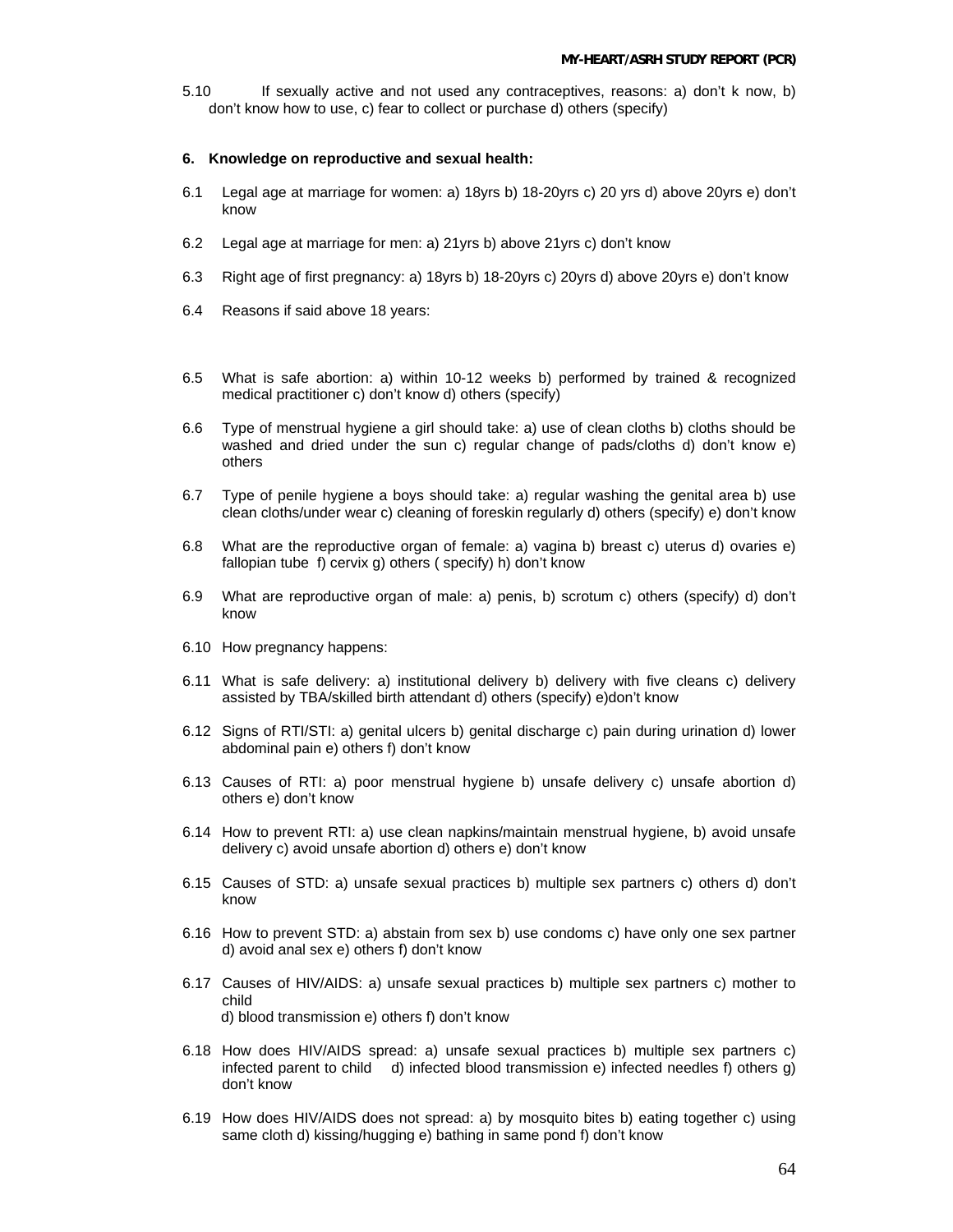- 6.20 How to prevent HIV/AIDS: a) abstain from sex b) use condoms c) have only one sex partners d) avoid anal sex e) others f) don't know
- 6.21 What is safe sex practices: a) sex with condoms b) have only one sex partners c) avoid penetrative sex d) avoid anal sex e) others f) don't know
- 6.22 Who is responsible for infertility: a) male b) women c) both d) others e) don't know
- 6.23 Who is responsible for male or female child: a) male b) women c) both d) others e) don't know
- 6.24 Ideal interval period of pregnancy: a) 1yr b) 2yr c) 3yrs d) more than 3yrs e) don't know
- 6.25 Ideal no. of children a couples should have: a) 1 b) 2 c) 3 d) more than 3 e) don't know
- 6.26 Name of the different family methods: a) female sterilization b) male sterilization c) oral pill d) condoms e) IUD) f) others g) not used
- 6.27 Do you know all girls should take IFA tablets and TT during adolescent: a) yes b) no
- 6.28 What are the Reproductive rights of couples: a) right to equality b) right to life c) right to education & health care services d) right to livelihood e) right to development f) right to marriage g) right to decide freely whether or not to have children and their numbers and spacing
- 6.29 What are the health care facilities available for women: a)AWC b) sub-centre c) PHC/CHC d) district hospitals e) others f) don't know
- 6.30 What are the benefits available for pregnant adolescent : a) JSY benefits b) referral transport funds c) nutrition supplement under ICDS d) others e) don't know

#### **7. Attitude on reproductive and sexual health:**

- 7.1 Do you agree that girl/boys should marry below 18yrs/21 yrs? If agree/disagree, reasons:
- 7.2 Do you agree that during menstruation, a girl should use clean napkins (washing and drying under the sun)? If agree/disagree, reasons:
- 7.3 Do you agree that adolescent should not be engaged in unsafe sexual practices? If agree/disagree, reasons:
- 7.4 Do you agree that masturbation is normal? If agree/disagree, reasons:
- 7.5 Do you agree that adolescent should avoid homo sex? If agree/disagree, reasons:
- 7.6 Do you agree that for abortion all should opt for trained medical practitioners? If agree/disagree, reasons:
- 7.7 Do you agree that sexual and reproductive health education should be provided to adolescent? If agree/disagree, reasons:
- 7.8 Do you agree that those adolescent are sexually active should use condom? If agree/disagree, reasons: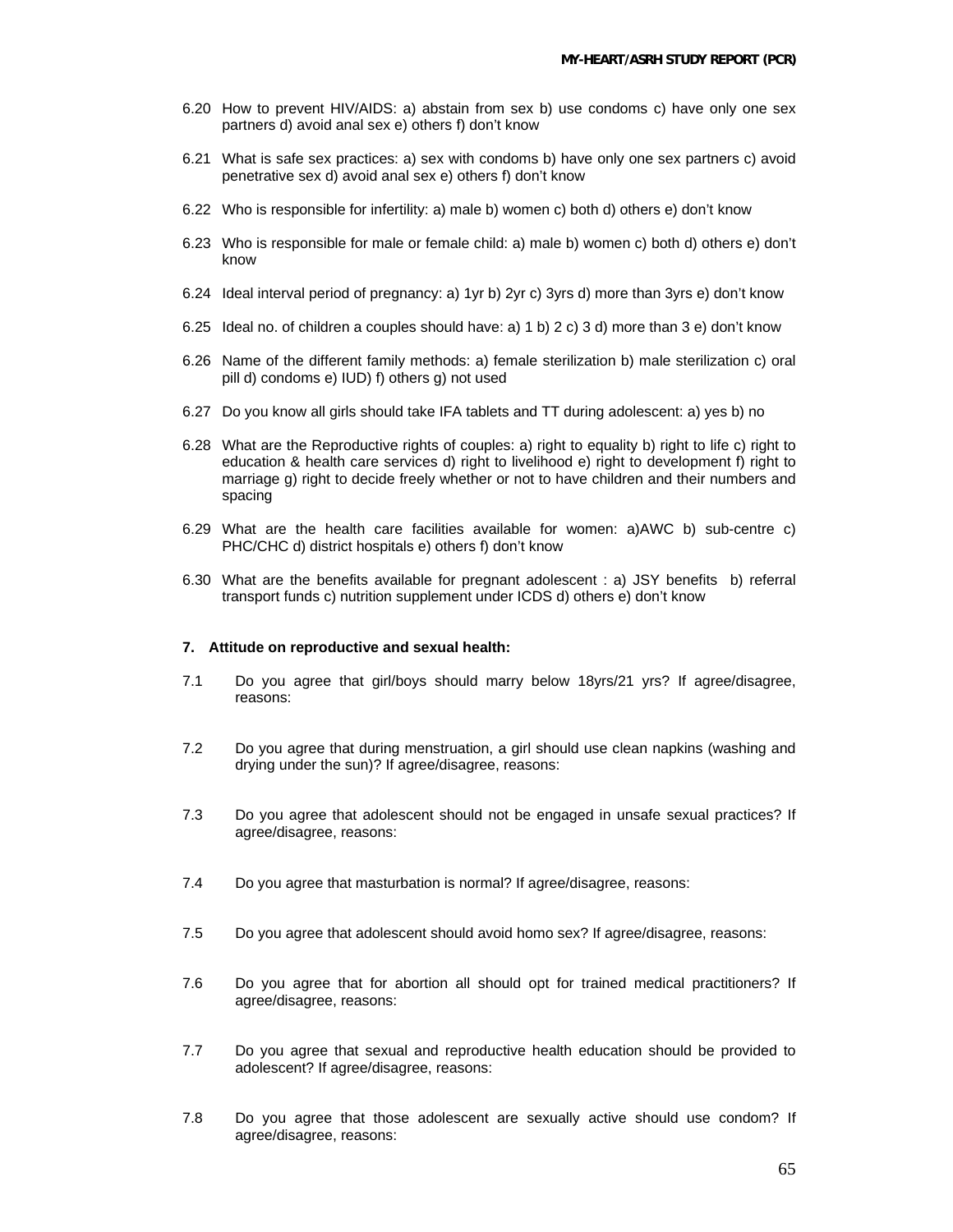- 7.9 Do you agree that adolescent should talk freely with parents/elders about SRH problems? If agree/disagree, reasons:
- 7.10 Do you agree that adolescent should be prepared himself or herself for healthy parenthood for future? If agree/disagree, reasons:

#### **8. Reproductive and sexual health practices:**

- 8.1 How you are maintaining menstrual/penile hygiene?
- 8.2 Nature of reproductive health problems experienced during last 12/3 months
- 8.3 What have you done when you experienced any reproductive health problems:
- 8.4 Are you getting information related to SRH? If yes, which source:
- 8.5 Are you taking any type of intoxicants? If yes, types:
- 8.6 Are you experiencing any types of gender-based discrimination in your family? If yes types of discrimination?
- 8.7 What do you want to suggest for improvement of SRH status of adolescent?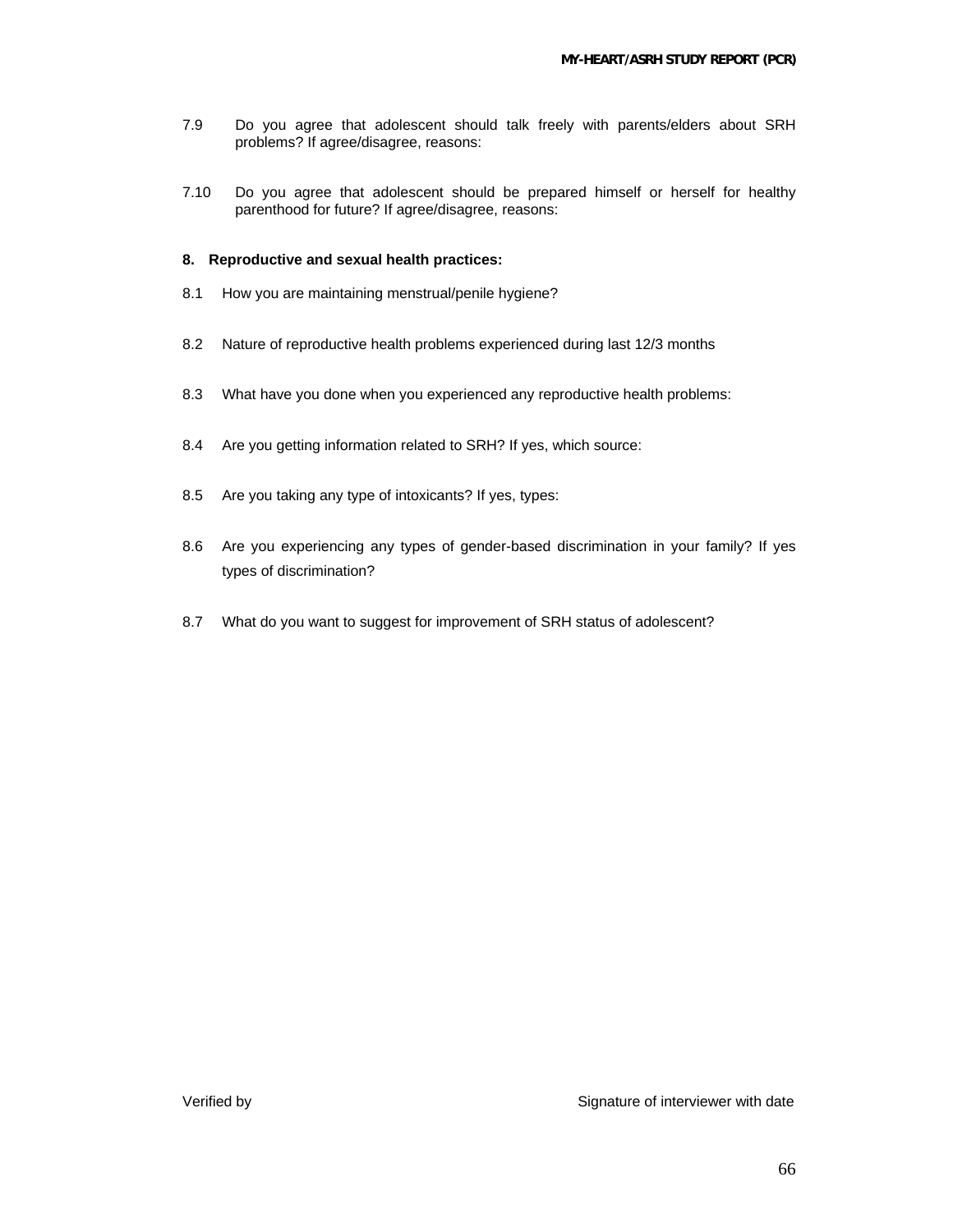#### **CHECKLIST FOR FOCUS GROUP DISCUSSION Adolescent Reproductive Health and Gender Sensitivity in Tribal Areas - An Operational Research Conducted By: MY-HEART, Bhubaneswar**

- 1. Name of the village in the set of the village in the set of the set of the set of the set of the set of the set of the set of the set of the set of the set of the set of the set of the set of the set of the set of the s
- 2. Name of the GP :
- 3. No. of key informants :
- 4. Category of Informants :
- 5. Date :
- 6. Venue :
- 7. Name of the facilitators
- 8. Level of knowledge on Reproductive health problems/needs

| SI.No          | <b>Reproductive Health</b>           | <b>Response</b> | Level of knowledge |
|----------------|--------------------------------------|-----------------|--------------------|
|                | problems/needs                       |                 |                    |
| 1              | Right age at marriage for girls/Boys |                 |                    |
| $\overline{2}$ | Right age at first pregnancy         |                 |                    |
| 3              | Sign of risk pregnancy               |                 |                    |
| 4              | Self-care during pregnancy           |                 |                    |
| 5              | Safe delivery practices              |                 |                    |
| 6              | Care during pregnancy                |                 |                    |
| $\overline{7}$ | Care after delivery                  |                 |                    |
| 8              | Consumptions of colostrums           |                 |                    |
| 9              | Exclusive breast feeding             |                 |                    |
| 10             | Weaning/child feeding                |                 |                    |
| 11             | Immunization of child                |                 |                    |
| 12             | Birth spacing                        |                 |                    |
| 13             | Use of contraceptives among          |                 |                    |
|                | adolescent                           |                 |                    |
| 14             | Male participation in RCH            |                 |                    |
| 15             | Sterilization                        |                 |                    |
| 16             | Sex of child                         |                 |                    |
| 17             | No. of child                         |                 |                    |
| 18             | Safe sex practices                   |                 |                    |
| 19             | Safe abortions                       |                 |                    |
| 20             | Menstrual sanitation                 |                 |                    |
| 21             | Personal hygiene                     |                 |                    |
| 22             | STD/RTIs                             |                 |                    |
| 23             | <b>Reproductive Rights</b>           |                 |                    |

9. Nature of gender discriminations existed in the village:

- 10. Bad effects of gender discrimination on adolescent:
- 11. Nature of health problems faced by adolescent boys and girls:
- 12. Priority needs of adolescent:
- 13. Views of Adolescent Reproductive Health:
	- Should Reproductive health education is required for adolescent?
	- Are you feeling that reproductive health of adolescents is neglected?
	- Are you thinking that family life education should be given to adolescent?
	- Do you think that parents should disseminate right kind of knowledge to

adolescent especially on sexual and reproductive health?

• Do you think that service providers should educate adolescent on sexual and reproductive health?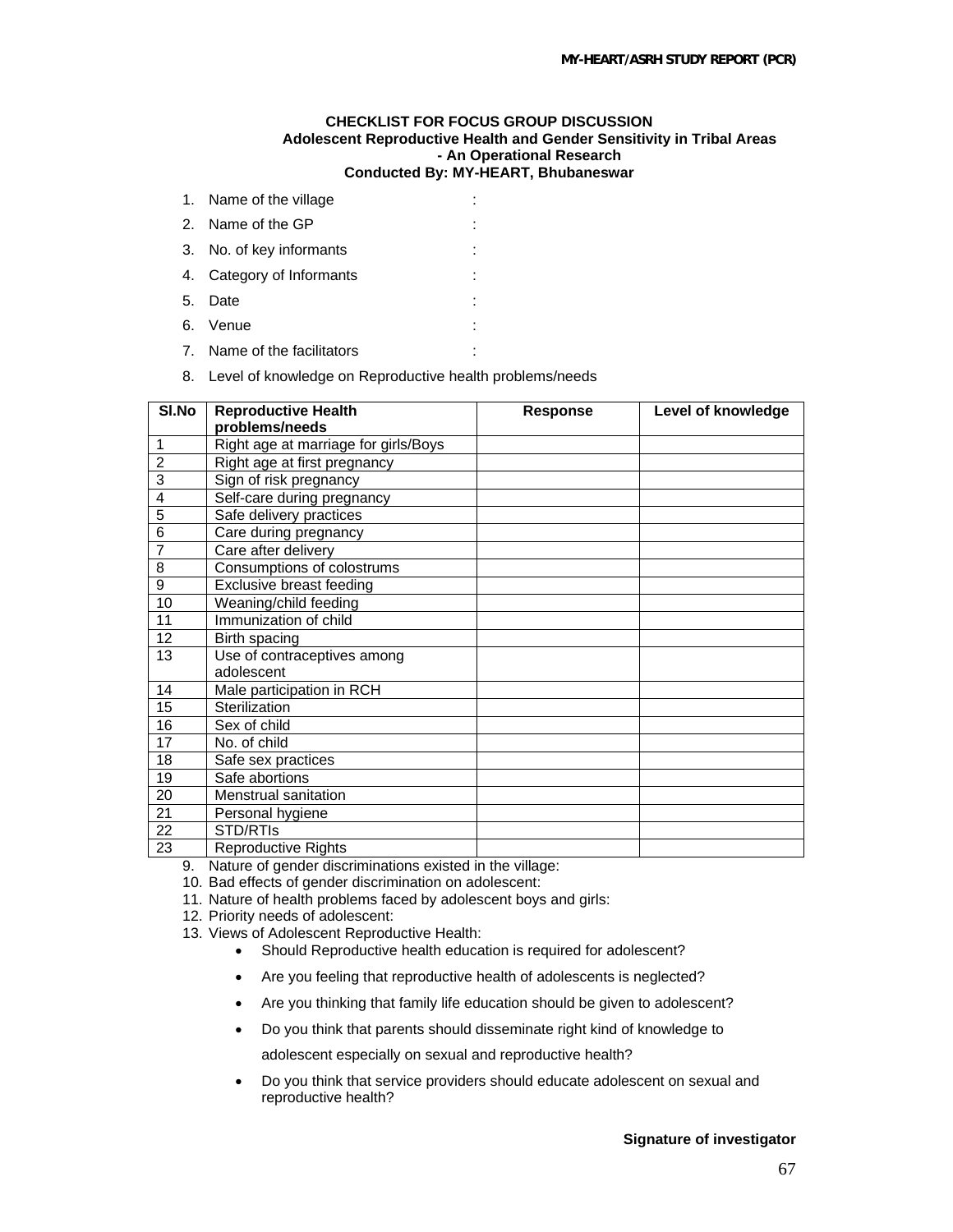#### **INTERVIEW SCHEDULE FOR SERVICE PROVIDERS Adolescent Reproductive Health and Gender Sensitivity in Tribal Areas - An Operational Research Conducted By: MY-HEART, Bhubaneswar**

#### **1. Personal Profile:**

| 1.1 Name |  |  |
|----------|--|--|
|          |  |  |

| 1.2 Designation |  |
|-----------------|--|
|                 |  |

1.3 Institutions :

#### **2. Knowledge /Attitude and views on gender issues and reproductive health education for adolescent:**

- 2.1 Do you ever noticed that there are instances of gender discrimination in your coverage area? Yes/No. If yes please mention nature of gender discrimination:
- 2.2 Do you think that gender discrimination has affected the sexual /reproductive health of adolescent girls? Yes/No. If yes, How?
- 2.3 Do you think adolescent have many sexual and reproductive health problems in your area? Yes/No. If yes, Nature of problems?
- 2.4 Do you think adolescent have adequate and right knowledge on sexual and reproductive health? Yes/No. if no, reasons:
- 2.5 Do you think SRH education should be given to adolescent? Yes/No. If yes, what information should be disseminated to adolescent?
- 2.6 How SRH education will be given to adolescent?
- 2.7 Do you think all service providers (AWW/ANMs/teachers/health care providers) are aware about SRH problems and needs of adolescent? Yes/No.
- 2.8 Do you aware about SRH services and opportunities for adolescent? Yes/no
- 2.9 Do you think that the existing health care service delivery institutions are well equipped to provide adolescent friendly services in your area. Yes/no
- 2.10 Do you think parents/care givers are concerned about reproductive health problems of adolescent? Yes/no. if no reasons:
- 2.11 Do you think, adolescent have access to reproductive and sexual health information and services? Yes/no
- 2.12 Did you face any problems as service providers to deal with adolescent problems and needs? Yes/no. if yes nature of problem.
- 2.13 Did you ever try to educate and solve the problems of adolescent? Yes/no. if no, reasons:
- 2.14 What is your suggestion for improvement of SRH status of adolescent and reduction of gender discrimination in your area?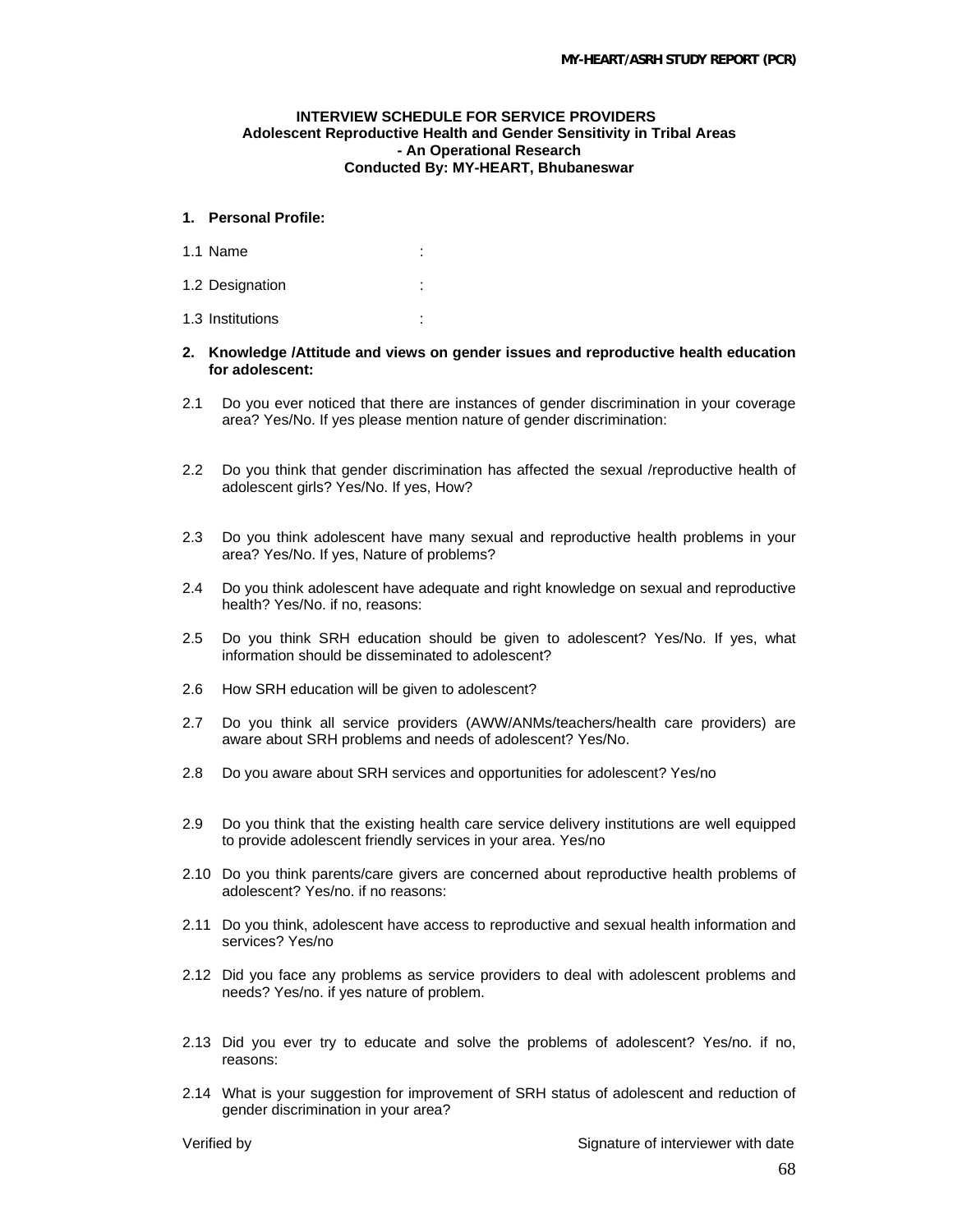#### **VILLAGE SCHEDULE Adolescent Reproductive Health and Gender Sensitivity in Tribal Areas - An Operational Research Conducted By: MY-HEART, Bhubaneswar**

- **1. Identification:**
- 1.1 Name of the village in the set of the village in the set of the village in the set of the set of the set of the set of the set of the set of the set of the set of the set of the set of the set of the set of the set of
- 1.2 GP :
- 1.3 Block :
- 1.4 District :
- **2. Socio-Demographic Profile**
- 

2.1 **No of adolescence** : Boys: ……………Girls:…………..Total:…………

### **2.2 Population:**

| Sex/Caste | $\sim$<br>ں ت | . ت | ОВС | OС | Total |
|-----------|---------------|-----|-----|----|-------|
| Male      |               |     |     |    |       |
| Female    |               |     |     |    |       |
| Total     |               |     |     |    |       |

### **2.3 Profiles of adolescent:**

| Sex         | Age group |           | Education |            |          |      | Marital |       |         |         |
|-------------|-----------|-----------|-----------|------------|----------|------|---------|-------|---------|---------|
|             |           |           |           |            |          |      |         |       | status  |         |
|             | $10 - 12$ | $13 - 15$ | $16 - 18$ | Illiterate | Literate | Pri. | Sec.    | >sec. | Married | Un-     |
|             |           |           |           |            |          |      |         |       |         | married |
| <b>Boys</b> |           |           |           |            |          |      |         |       |         |         |
| Girls       |           |           |           |            |          |      |         |       |         |         |
| Total       |           |           |           |            |          |      |         |       |         |         |

#### **2.4 Occupational category of villagers**

| <b>Occupation</b>    | No. of families |
|----------------------|-----------------|
| <b>Small farmers</b> |                 |
| Marginal farmers     |                 |
| Large farmer         |                 |
| Rural artisans       |                 |
| <b>Business</b>      |                 |
| Service              |                 |
| Wage labour          |                 |
| Others (specify)     |                 |

#### **3. Health facilities & distance in Km**

| Type of Health facilities | Distance from village in Km | Whether accessible or not |
|---------------------------|-----------------------------|---------------------------|
| <b>AWC</b>                |                             |                           |
| Sub-centre                |                             |                           |
| PHC (N)                   |                             |                           |
| <b>Block PHC</b>          |                             |                           |
| AYUSH Dispensaries        |                             |                           |
| Others (specify)          |                             |                           |

#### **4. Educational facilities**

| Type of educational institution | Distance from village | Whether accessible or not |
|---------------------------------|-----------------------|---------------------------|
| Primary school                  |                       |                           |
| Secondary                       |                       |                           |
| High school                     |                       |                           |
| College                         |                       |                           |
| Others (specify)                |                       |                           |

### **5. Sanitation/Safe drinking water facilities:**

- 5.1 No. of household have own toilets :
- 5.2 No. of tube-wells in village :
- 5.3 No. of families used tube-well water for drinking :
- 6. Development and welfare programme implemented for adolescent in the villages:

#### **Signature of investigator**